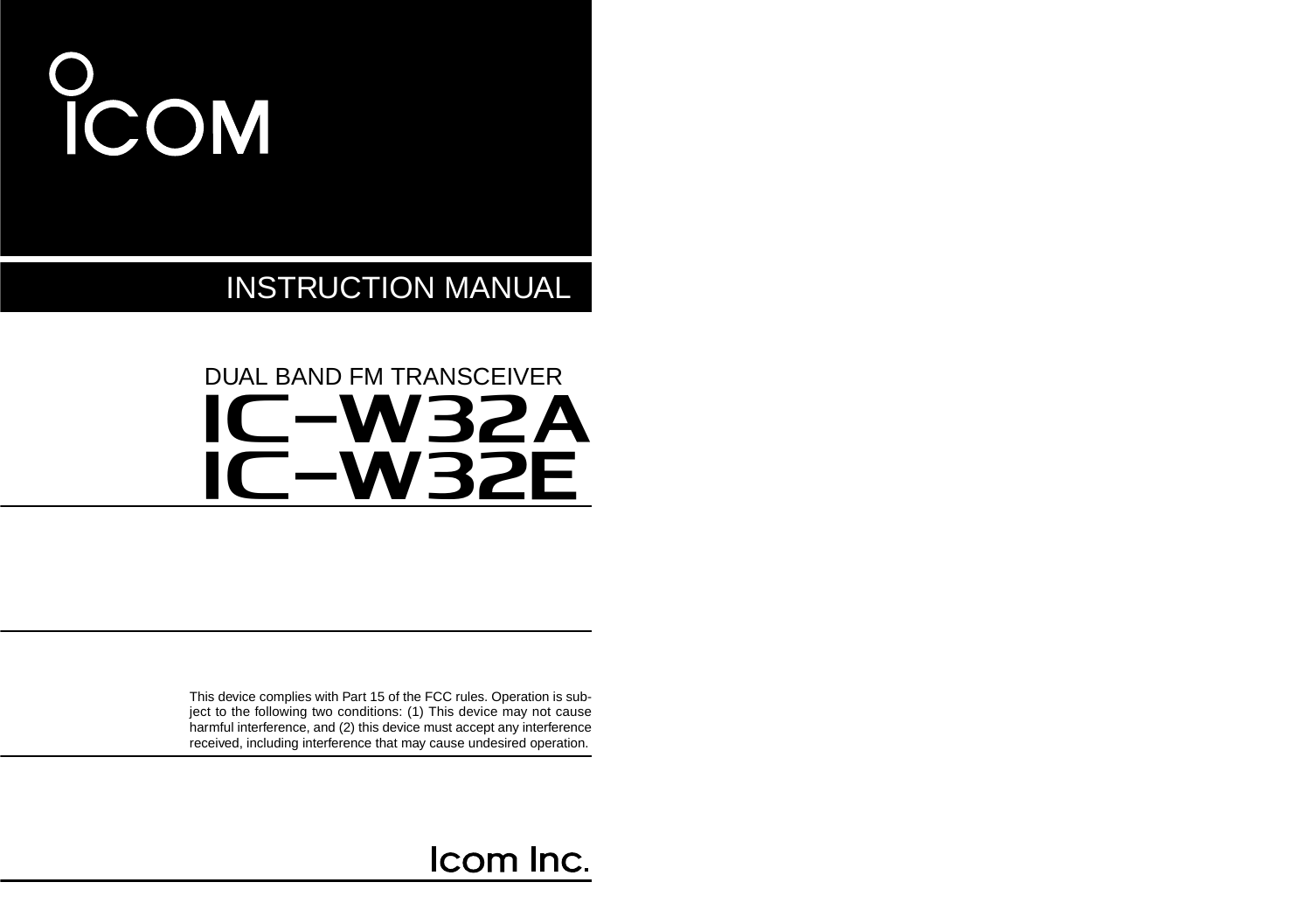## IMPORTANT

i

**READ ALL INSTRUCTIONS** carefully and completely before using the transceiver.

#### **SAVE THIS INSTRUCTION MANUAL — This**

instruction manual contains important operating instructions for the IC-W32A and IC-W32E.

## EXPLICIT DEFINITIONS

The explicit definitions below apply to this instruction manual.

| <b>WORD</b>     | <b>DEFINITION</b>                                                                          |  |  |  |  |  |
|-----------------|--------------------------------------------------------------------------------------------|--|--|--|--|--|
| <b>AWARNING</b> | Personal injury, fire hazard or electric shock<br>may occur.                               |  |  |  |  |  |
| <b>CAUTION</b>  | Equipment damage may occur.                                                                |  |  |  |  |  |
| <b>NOTE</b>     | If disregarded, inconvenience only. No risk<br>of personal injury, fire or electric shock. |  |  |  |  |  |

The IC-W32E complies with the essential requirements of the 89/336/EEC directive for Electromagnetic Compatibility. This compliance is based on conformity with the ETSI specification prETS300 684 (EMC product standard for Commercially Available Amateur Radio Equipment).

## CAUTIONS

R**WARNING! NEVER** hold the transceiver so that the antenna is very close to, or touching exposed parts of the body, especially the face or eyes, while transmitting. The transceiver will perform best if the microphone is 5 to 10 cm (2 to 4 in) away from the lips and the transceiver is vertical.

**AWARNING! NEVER** operate the transceiver with a headset or other audio accessories at high volume levels. Hearing experts advise against continuous high volume operation. If you experience a ringing in your ears, reduce the volume level or discontinue use.

**NEVER** connect the transceiver to an AC outlet or to a power source of more than 16 V DC. Such a connection will damage the transceiver.

**NEVER** connect the transceiver to a power source that is DC fused at more than 5 A. Accidental reverse connection will be protected by this fuse, higher fuse values will not give any protection against such accidents and the transceiver will be ruined.

**NEVER** attempt to charge alkaline or dry cell batteries. Beware that external DC power connections will charge batteries inside the battery case. This will damage not only the battery case but also the transceiver.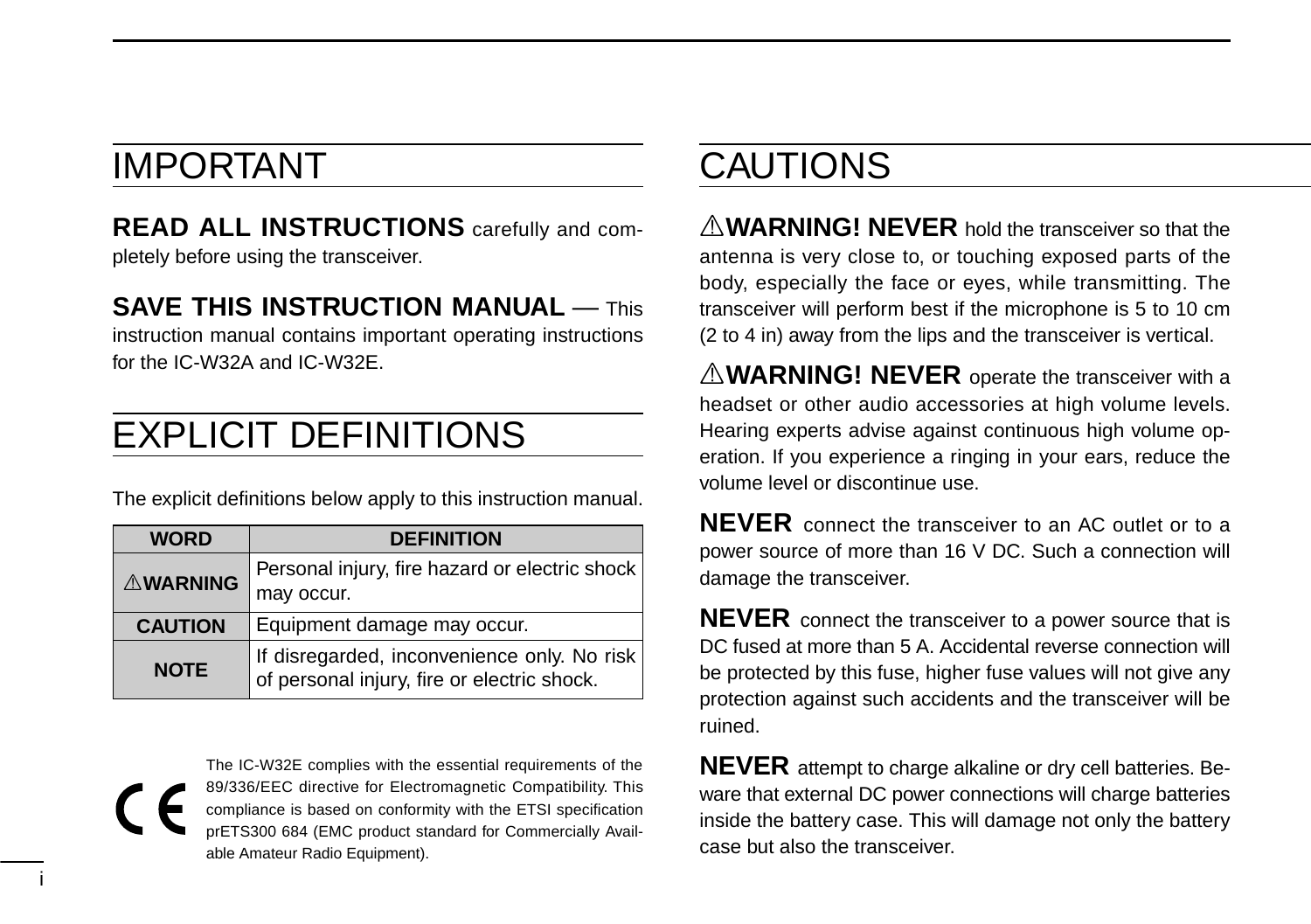**DO NOT** push the PTT when not actually desiring to transmit.

**DO NOT** allow children to play with any radio equipment containing a transmitter.

**DO NOT** operate the transceiver near unshielded electrical blasting caps or in an explosive atmosphere.

**AVOID** using or placing the transceiver in direct sunlight or in areas with temperatures below –10°C (+14°F) or above +60°C (+140°F).

The use of non-Icom battery packs/chargers may impair transceiver performance and invalidate the warranty.

Even when the transceiver power is OFF, a slight current still flows in the circuits. Remove the battery pack or case from the transceiver when not using it for a long time. Otherwise, the battery pack or installed dry cell batteries will become exhausted.

## UNPACKING

| Accessories included with the transceiver:           | Qtv. |
|------------------------------------------------------|------|
|                                                      |      |
|                                                      |      |
| 3 Battery pack (BP-173 or BP-180) or                 |      |
| battery case (BP-170) attached to the transceiver  1 |      |
|                                                      |      |
|                                                      |      |
| *Not supplied for some versions.                     |      |



Antenna for U.S.A. version differs from that shown above.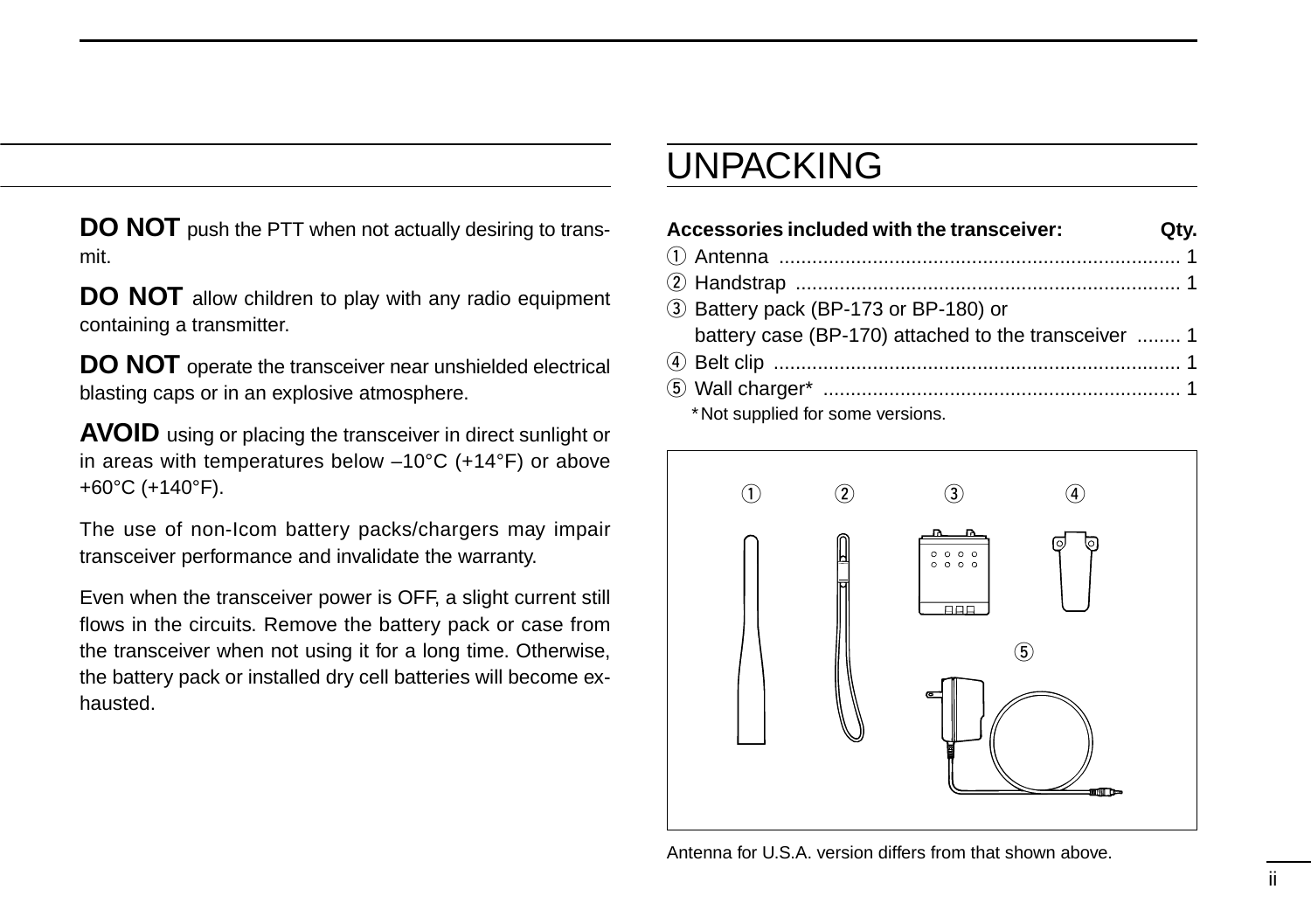## TABLE OF CONTENTS

|   | EXPLICIT DEFINITIONS<br>TABLE OF CONTENTS  iii                                                                                                                      |
|---|---------------------------------------------------------------------------------------------------------------------------------------------------------------------|
| 1 | PANEL DESCRIPTION  1-7<br>Switches, controls, keys and                                                                                                              |
| 2 | <b>BATTERY PACKS AND</b><br>ACCESSORIES  8-11<br>■ Battery pack charging  8<br>■ Charging precautions  8<br>About the battery pack  8<br>■ Accessory attachment  11 |
| 3 | <b>FREQUENCY AND CHANNEL</b><br>SETTING  12–16                                                                                                                      |

| ■ VFO and memory/call channels  12  |  |
|-------------------------------------|--|
| ■Main band selection  13            |  |
| ■ Operating band selection  13      |  |
| Frequency or channel selection      |  |
|                                     |  |
| ■ Using the tuning dial  15         |  |
|                                     |  |
| ■Setting tuning dial increments  16 |  |
|                                     |  |

| 4 | BASIC OPERATION  17-18           |  |
|---|----------------------------------|--|
|   | Receive and transmit  17         |  |
|   |                                  |  |
| 5 | REPEATER OPERATION  19-21        |  |
|   |                                  |  |
|   | Subaudible tones  20             |  |
|   |                                  |  |
|   | Auto repeater function  21       |  |
| 6 | MEMORY/CALL PROGRAMMING . 22-25  |  |
|   |                                  |  |
|   | Programming during selection  22 |  |
|   | Programming after selection  23  |  |
|   | Memory edit (transferring)  23   |  |
|   | Memory names  24                 |  |
|   |                                  |  |
|   |                                  |  |
| 7 | DTMF MEMORY  26-27               |  |
|   | Programming a DTMF code  26      |  |
|   | Transmitting a DTMF code  27     |  |
|   | DTMF transmission speed  27      |  |
|   |                                  |  |
| 8 | SCAN OPERATION  28-31            |  |
|   |                                  |  |
|   | Full/programmed scan  29         |  |
|   |                                  |  |
|   | Skip channel setting  30         |  |
|   | Scan resume condition  30        |  |
|   | Frequency skip function  31      |  |
|   |                                  |  |

| <b>SUBAUDIBLE TONE OPERATION . 32-33</b><br>g<br>Tone squelch operation  32<br>Pocket beep operation  33                                                                                                    |  |
|-------------------------------------------------------------------------------------------------------------------------------------------------------------------------------------------------------------|--|
| 10 OTHER FUNCTIONS  34-38<br>Battery voltage indication  34<br>■ Auto power-off function  35<br>■ Function display backlighting  35<br>■ Optional HM-75A functions  37<br>■Handheld-to-handheld cloning  38 |  |
|                                                                                                                                                                                                             |  |
| 11 TROUBLESHOOTING  39                                                                                                                                                                                      |  |
| 12 MODE ARRANGEMENT  40-41                                                                                                                                                                                  |  |
|                                                                                                                                                                                                             |  |
|                                                                                                                                                                                                             |  |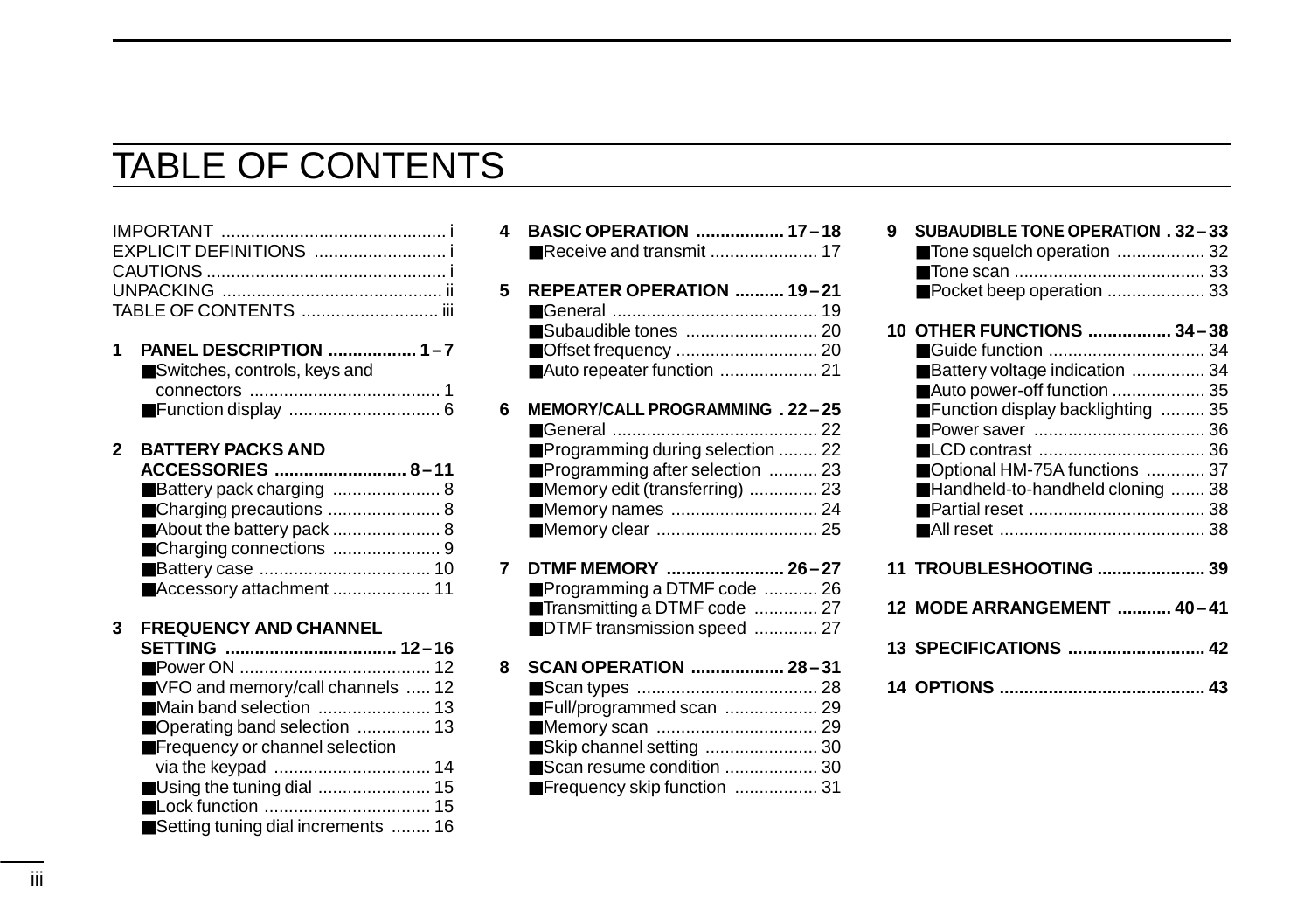## ■ Switches, controls, keys and connectors



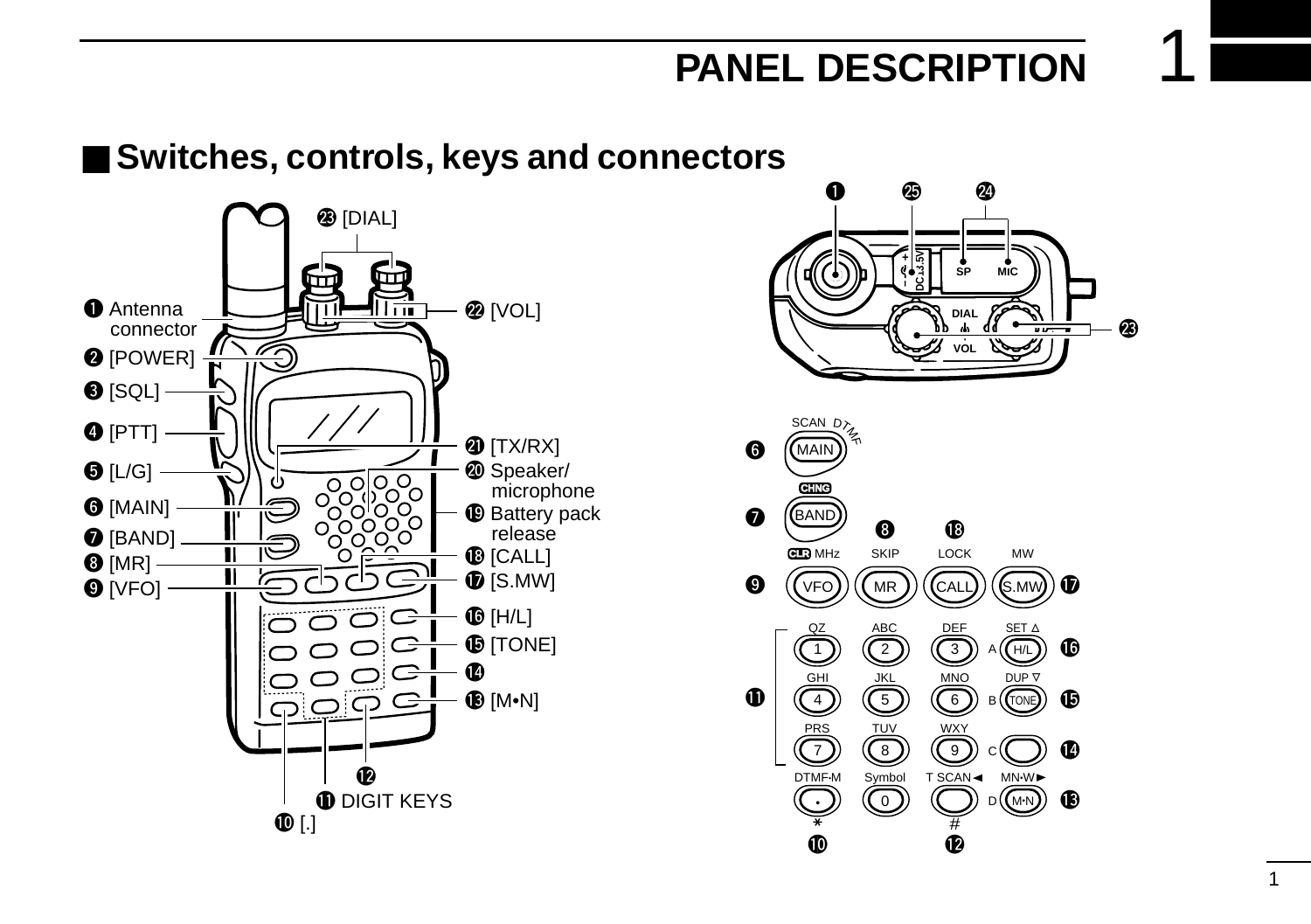#### **Q ANTENNA CONNECTOR** (p. 11)

Connects the supplied antenna.

#### **@ POWER SWITCH [POWER]** (p. 12)

Push and hold for 2 sec. to toggle the transceiver power ON and OFF.

#### **@ SQUELCH SWITCH [SQL]** (p. 17)

- ➥Push to open the main band's squelch and monitors the operating frequency.
- $\rightarrow$  Set the squelch level while pushing this key and rotating the tuning dial.

#### **@ PTT SWITCH [PTT] (p. 17)**

Push and hold to transmit; release to receive.

#### $\odot$  **LIGHT/GUIDE SWITCH [L/G]**

- $\rightarrow$  Activates the display and keypad backlighting for 5 sec.
	- •The backlighting can be set as manual ON/OFF, automatic ON/OFF and automatic OFF with 5 sec. timer (default) using initial set mode. (p. 35)
- $\rightarrow$  Shows a quick description of a key's function when pushing this key and the desired key. (p. 34)
	- •In set mode, the quick description automatically appears when pausing an operation for 5 sec.

#### **@ MAIN KEY [MAIN (SCAN) (DTMF)]**

- $\sum_{n=1}^{\text{SCAN D2}}$   $\rightarrow$  Push to toggle the main band assignment. (p. 13)
	- $\rightarrow$  Starts and stops a scan when pushed for 2 sec. (p. 29)
	- ➥While pushing [PTT], this key transmits the selected DTMF memory contents. (p. 26)

#### **@ BAND KEY [BAND (CHNG)]**



MAIN

SKIP

- ➥Push to select the operating band (VHF, UHF, etc.) or deactivation. (p. 13)
	- •For VHF display, 144 MHz band, 430(440) MHz band, avionics band\*1 and weather channels\*2 can be selected.
		- \*1U.S.A. and Asia versions only
		- \*2U.S.A. version only
	- •For UHF display, 144 and 430(440) MHz bands can be selected.
- ➥Enters the band arrangement condition to exchange the VHF and UHF displays when pushed at turning power ON. (p. 13)

#### **@ MEMORY MODE KEY [MR (SKIP)]**

- ➥Push to select memory mode. (p. 22)
- ➥While in memory mode, push this key for 2 sec. to toggle the selected memory channel between a skip and non-skip channel. (p. 30) MR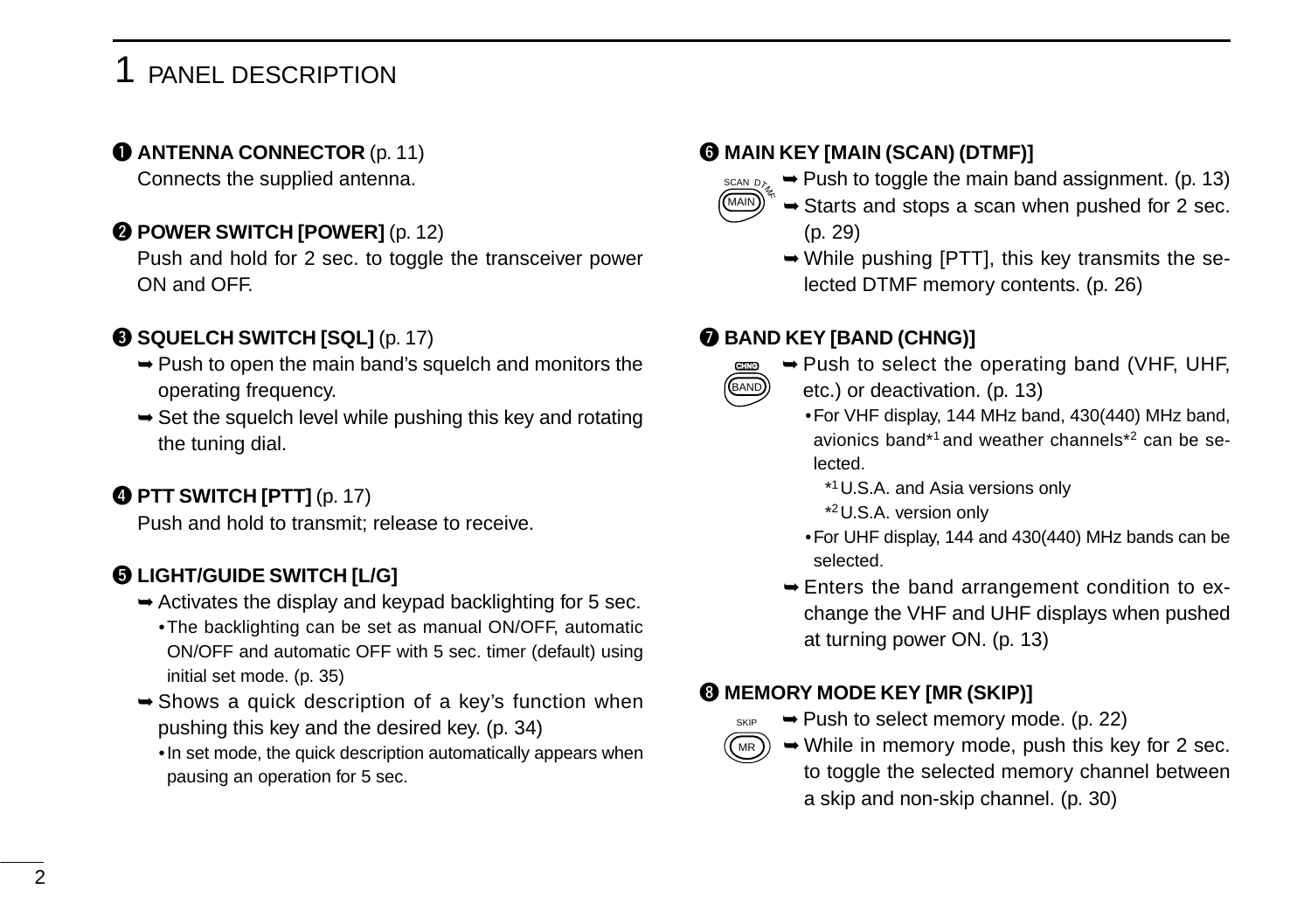#### o **VFO MODE KEY [VFO (CLR) (MHz)]**

- $\text{CD} \text{MHZ}$  $\rightarrow$  **Push this key to cancel most functions, then push** 
	- again to select VFO mode. (p. 12)
		- •When making a mistake during digit input, push this key to cancel and start from the beginning.
	- ➥Selects 1 MHz tuning step when pushed for 2 sec. in VFO mode. (p. 16)
	- ➥Partially resets the VFO frequencies, VFO settings and set mode settings when pushed at turning power ON. (p. 38)

#### **10 DECIMAL POINT KEY [ • (DTMF•M) ( \* )]**

- DTMFM ► In VFO mode, push to enter the operating fre
	- quency from the 100 kHz digit. (p. 14)
	- ➥Push this key for 2 sec. to enter DTMF memory mode, then push again for 2 sec. to program the DTMF memory. (p. 26)
	- ➥While pushing [PTT], this key sends a DTMF "E"  $(*).$

#### **1D DIGIT KEYS**

•  $\overline{\ast}$ 

VFO

- $\rightarrow$  Input the specified digit during frequency input, memory channel selection, etc.
- ➥Transmit the DTMF code of the specified digit while pushing [PTT].
- ➥For the [1]–[5] and [0] keys, select scan edges during full/ programmed scan.
	- •Push [1]–[5] to select scan edges "1A/1B"–"5A/5B," respectively. •Push [0] to select full scan.
- ➥In addition, each key has character input for memory or DTMF memory names (characters are assigned to keys using the same convention as for telephones). (pgs. 24, 26)

#### **10 TONE SCAN KEY [T SCAN (◀) (#)]**

- $TSCAN \rightarrow P$ ush this key for 2 sec. to start the tone scan.
- #
- (p. 33)
- ➥While programming memory channels or DTMF memory names, this key moves the cursor backward.
- ➥While pushing [PTT], this key sends a DTMF "F"  $(#).$

#### !3**MEMORY NAME KEY [M•N (MN•W) (**≈**)]**



- ➥Push to toggle between frequency and name indications. (p. 24)
- ➥While programming memory channels or DTMF memory names, this key moves the cursor forward.
- ➥While pushing [PTT], this key sends a DTMF "D."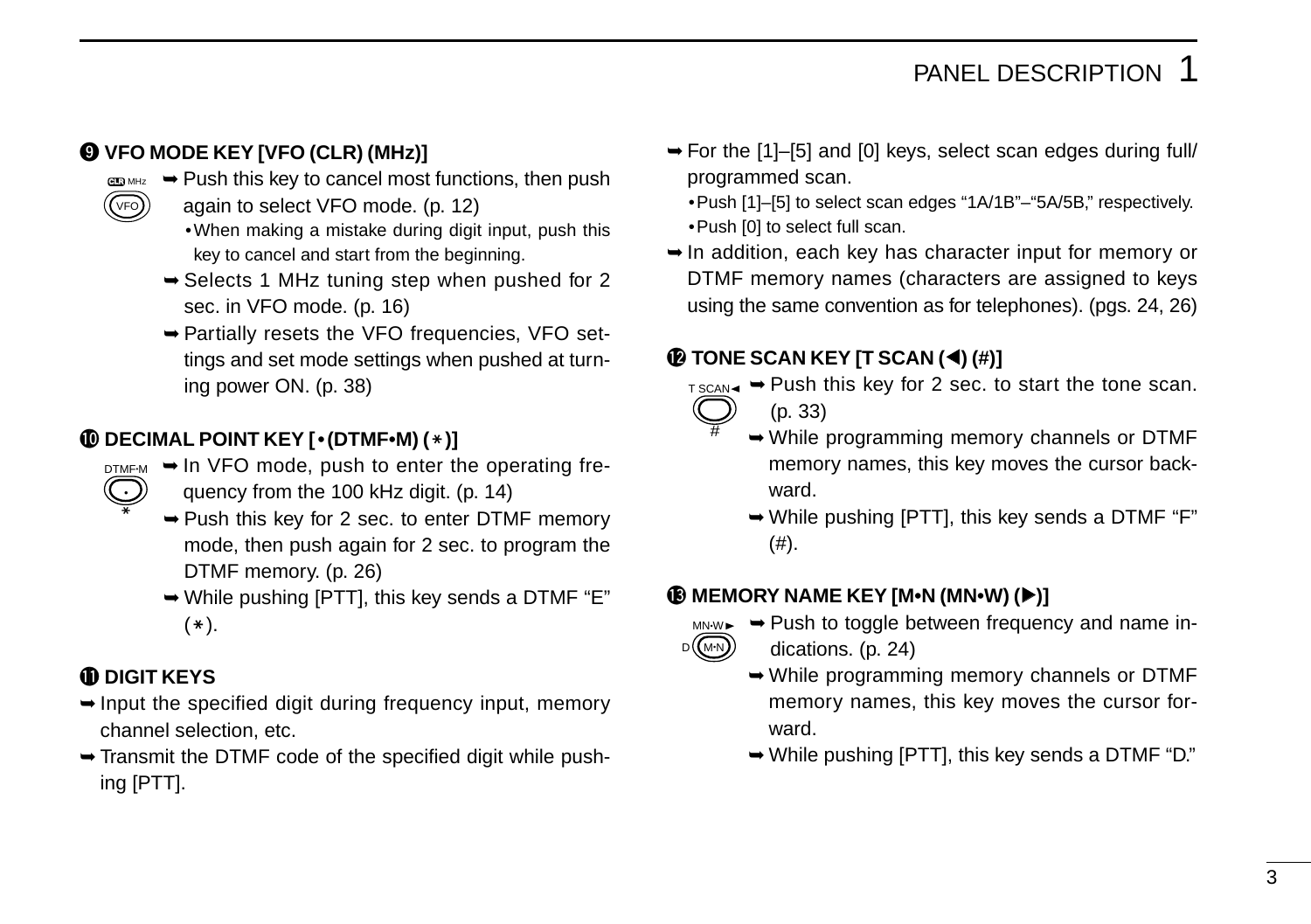#### !4**C KEY [C]**

C

TONE DUP  $\nabla$ B

A ((H/L

While pushing [PTT], this key sends a DTMF "C."

#### !5**TONE/DUPLEX KEY [TONE (DUP) (**K**)]**

- $\rightarrow$  Push this switch to activate the following functions
- in order (pgs. 19, 32).
	- •Subaudible tone encoder—"T" appears.
	- Pocket beep—" $TSQL(\cdot)$ " appears.
	- •Tone squelch—"TSQL" appears.
	- •No tone operation—no indicator appears.
- ➥Push this key for 2 sec. to select semi-duplex or simplex operation. (p. 19)
	- •"– DUP" appears during minus duplex operation, "DUP" appears during plus duplex operation and no indicator appears during simplex operation.
- ➥While pushing [PTT], this key sends a DTMF "B."

#### **16 OUTPUT POWER/SET MODE KEY [H/L (SET) (** $\triangle$ )]

- $\rightarrow$  Push this key to toggle between high and low output power. (p. 17) SET  $\Delta$ 
	- $\rightarrow$  Push this key for 2 sec. to enter set mode. (p. 41)
	- ➥Enters initial set mode when pushed at power ON. (p. 41)
	- ➥While pushing [PTT], this key sends a DTMF "A."

#### **10 SELECT MEMORY WRITE KEY [S.MW (MW)]**

- ➥Push this key to select the desired memory chan
	- nel number to be programmed. (p. 22)
	- •"M" and memory channel number flash and the [DIAL] can be used for channel selection.
	- ➥Push this key for 2 sec. to write the displayed frequency and information into the selected memory channel (or VFO, call channel). (p. 22)
	- ➥Push then push and hold this key while in memory select mode to erase the contents of the selected memory channel. (p. 25)

#### !8**CALL MODE KEY [CALL (LOCK)]**

 $(\mathsf{s}$ .mw $))$ MW

- $\rightarrow$  Push this key to select the call channel. (p. 12) LOCK
- $\rightarrow$  Push this key for 2 sec. to toggle the lock function ON and OFF. (p. 15) CALL
	- " $\rightarrow$ " appears while the lock function is activated. •[POWER], [VOL], [SQL], [PTT], [L/G] and [H/L] can still be accessed while the lock function is ON.
	- $\rightarrow$  While pushing [PTT], push this key for 1 to 2 sec. to transmit a 1750 Hz tone burst for repeater access. (Eur., U.K. and Italy versions only; p. 19)

#### !9**BATTERY PACK RELEASE** (p. 10)

Push to open the latch for battery pack removal.

#### @0**SPEAKER/MICROPHONE**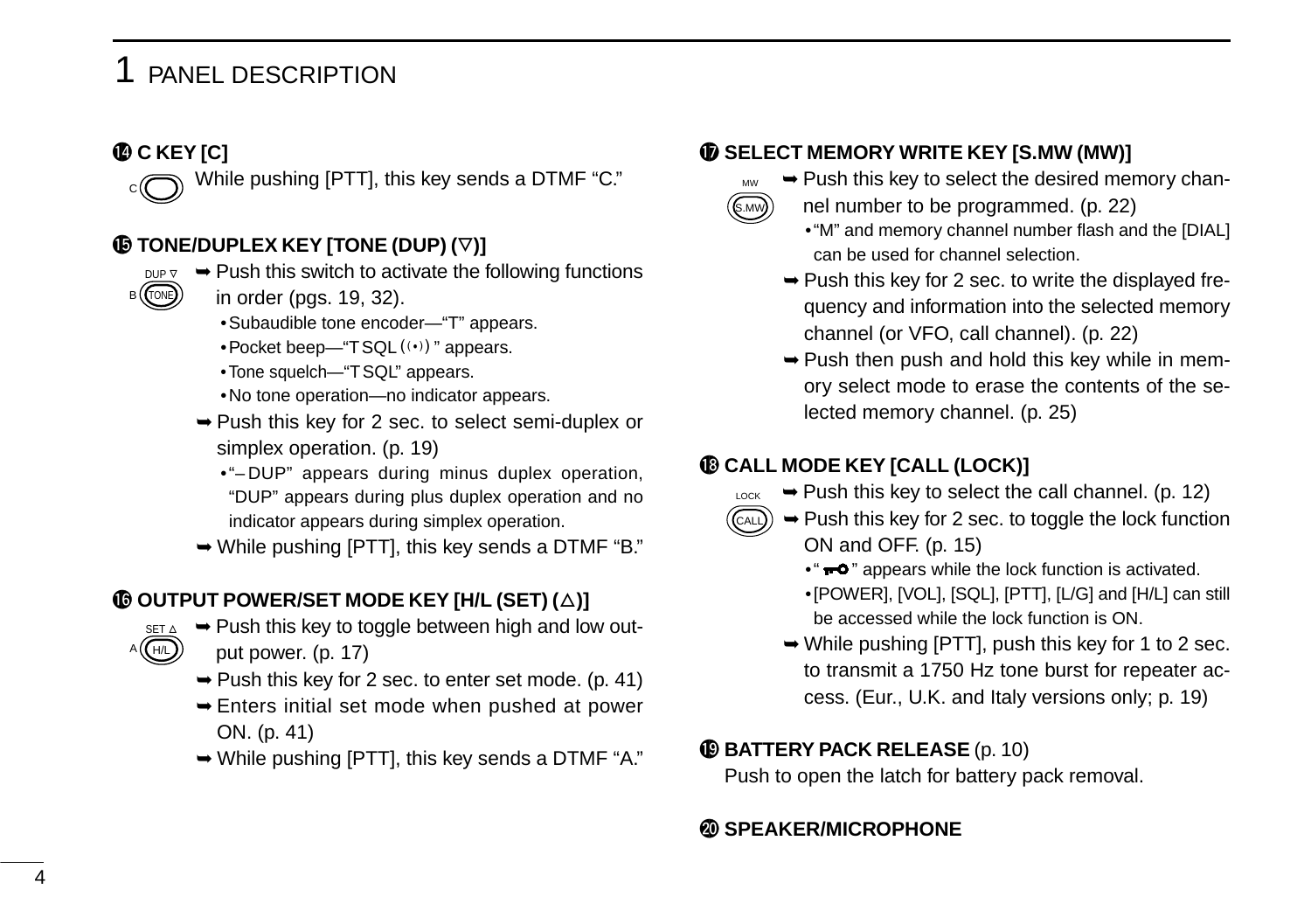#### @1**TX/RX INDICATOR [TX/RX]** (p. 17)

Lights green while receiving a signal or when the squelch is open; lights red while transmitting; lights orange during crossband full duplex operation.

#### @2**VOLUME CONTROLS [VOL]** (p. 17)

Rotate [VOL] to adjust the audio level.

#### @3**TUNING DIALS [DIAL]**

- ➥Rotate [DIAL] to set operating frequencies, memory channels, set mode contents, etc. (p. 15)
- ➥While pushing [SQL], this dial sets the squelch level. (p. 17)
- ➥While pushing [BAND], this dial sets the operating band. (p. 13)

#### @4**EXTERNAL SPEAKER AND MICROPHONE JACKS [SP/MIC]**

Connect an optional speaker-microphone or headset, if desired. The internal microphone and speaker will not function when either is connected. (See p. 43 for a list of available options.)

#### **♦ External connection**



The above connection does not apply when a condensor microphone is connected.

#### @5**EXTERNAL DC POWER JACK [DC13.5V]**

Allows operation with a 13.5 V DC power source using the optional cables, CP-12/L or OPC-254/L.

**CAUTION:** Operation with an external DC power source simultaneously charges batteries inside the battery case or the battery pack. When using dry cell batteries this may cause battery leakage and damage the transceiver; when using a Ni-Cd battery pack this may cause battery overcharging and shorten the life of the battery pack.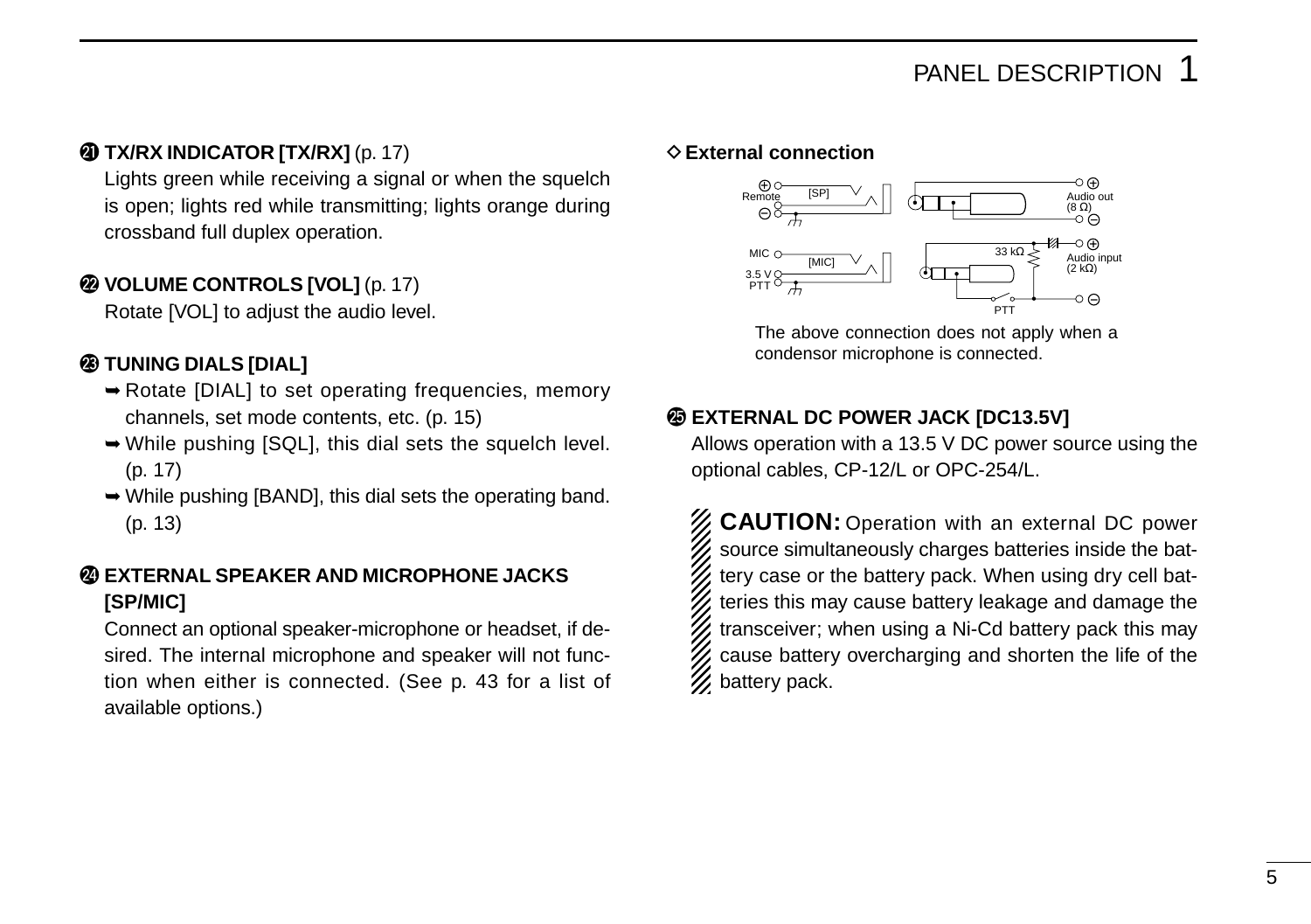## ■ **Function display**



#### q **MAIN BAND INDICATORS** (p. 13)

Appear above the frequency which is selected as the main band.

•Only one of these indicators appears at a time.

#### **@ FREQUENCY READOUTS**

Show the operating frequency, set mode contents, etc.

- •The frequency on the left and right can be exchanged. (p. 13)
- •The smaller "75," "50" and "25" to the right of each readout indicate 7.5, 5.0 and 2.5 kHz, respectively.
- •The decimal point of the frequency flashes during scan. (p. 29)
- •While operating in the avionics band, a colon appears to indicate AM mode. (U.S.A. and Asia versions only)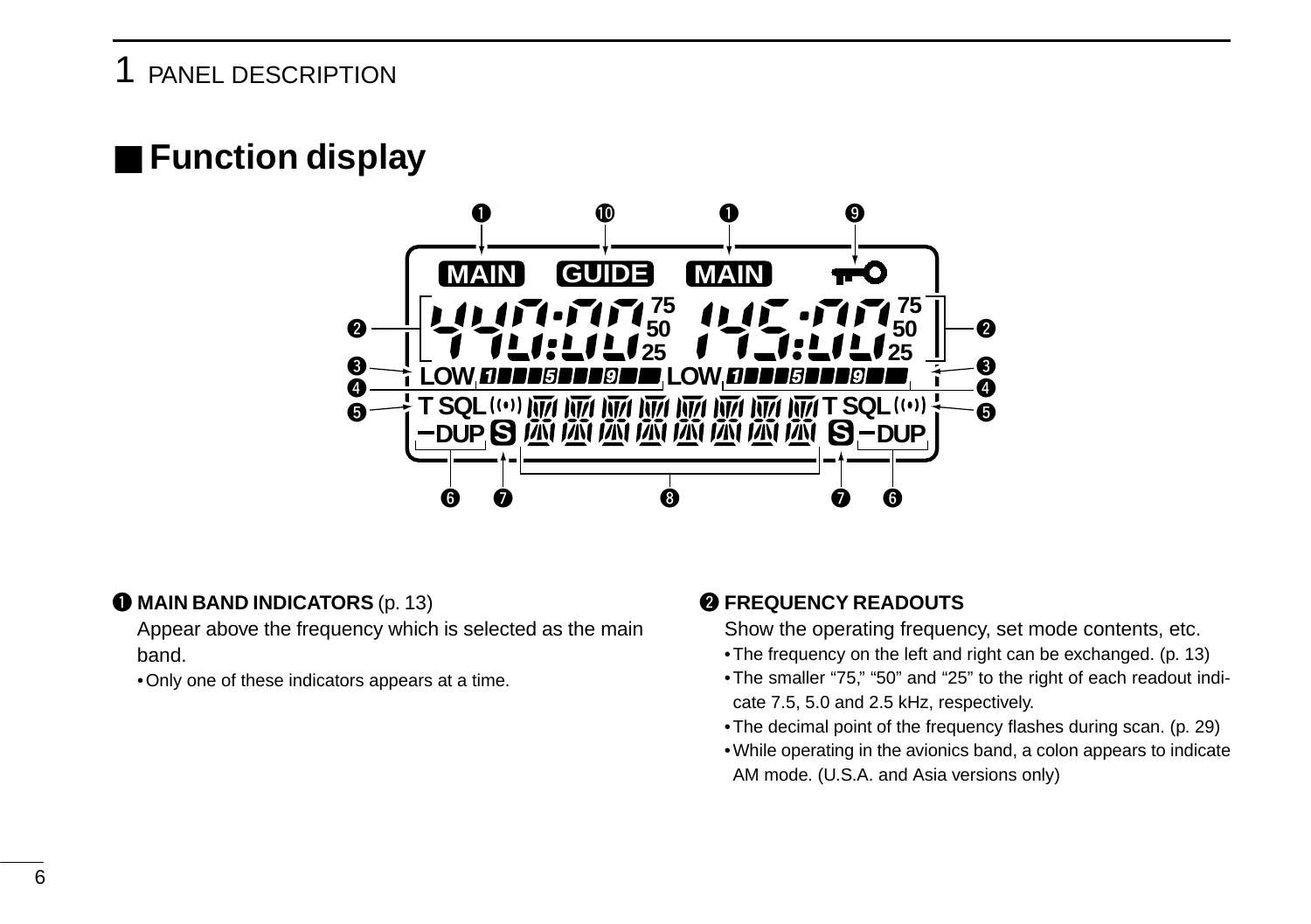#### **@ LOW POWER INDICATORS (p. 17)**

Appear when low output power is selected.

#### **@ S/RF INDICATORS (p. 17)**

- $\rightarrow$  Show the relative signal strength while receiving.
- $\rightarrow$  Show the output power selection while transmitting.

#### **TONE INDICATORS** (pgs. 19, 32)

"T" appears when the subaudible tone encoder is in use; "T SQL $((\cdot))$ " appears during pocket beep operation and "T SQL" appears when the tone squelch function is activated.

#### **@ DUPLEX INDICATORS (p. 19)**

Appear when semi-duplex operation (repeater operation) is in use.

•"–DUP" appears when minus duplex is selected; "DUP" only, appears when plus duplex is selected.

#### **O** SKIP INDICATORS

- ➥Appear when a selected memory channel is set as a skip channel. (p. 30)
	- •Skip channels are not detected (ignored) during memory scan.
- ➥Flash during full/programmed scan when the frequency skip function is activated. (p. 31)

#### **@ ALPHANUMERIC READOUT**

- ➥Shows the selected memory channel number in memory mode.
	- •Memory name can be selected instead of channel numbers. (p. 24)
- $\rightarrow$  Shows guide (or description) when the [L/G] and desired keys are pushed, or no key operation is performed for 5 sec. in set mode, during name programming, etc. (p. 34)

#### o **LOCK INDICATOR** (p. 15)

Indicates that the lock function is in use.

#### !0**QUICK GUIDE INDICATOR** (p. 34)

Appears when the quick guide function is activated.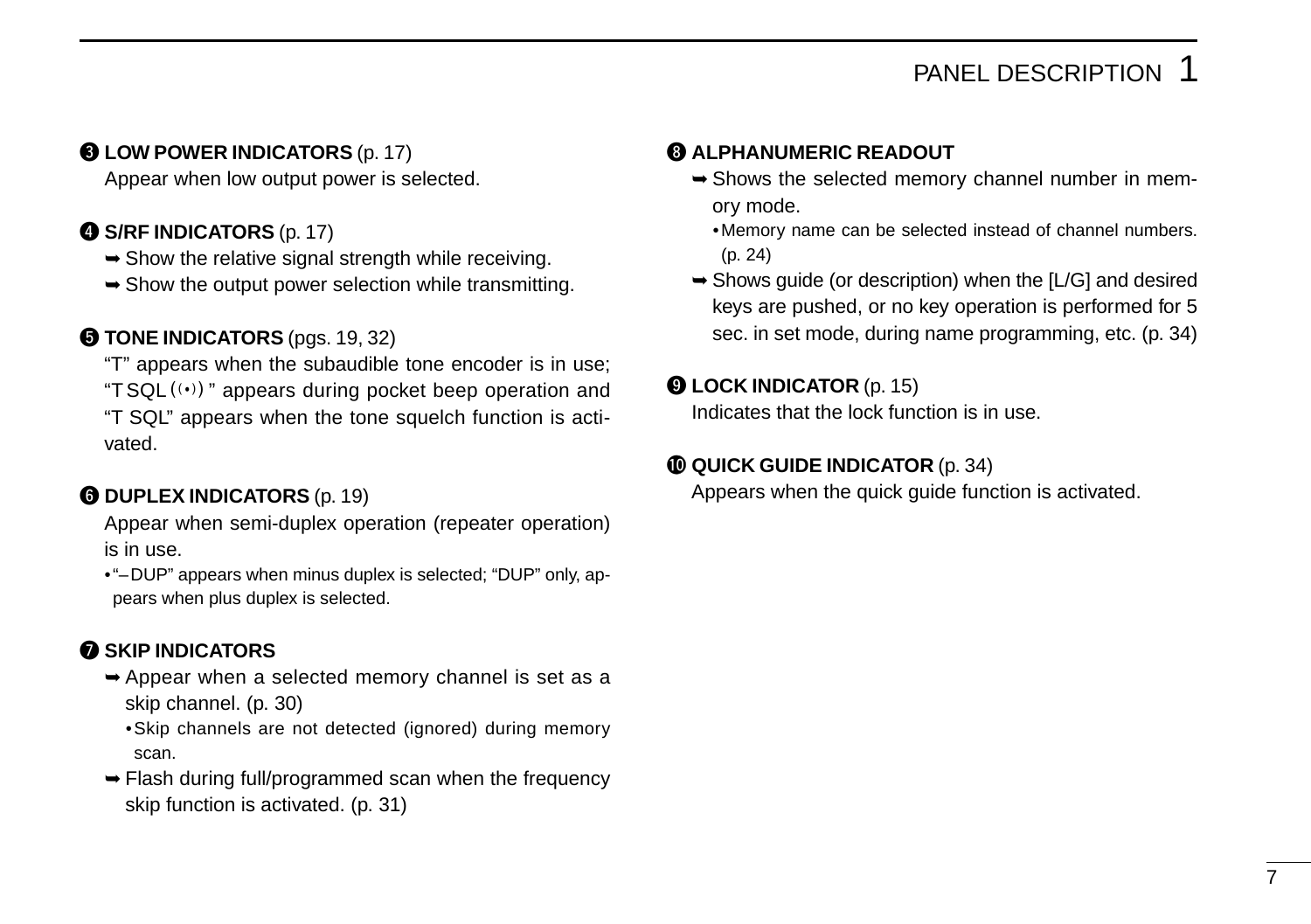## ■ **Battery pack charging**

The supplied\* BP-173 or BP-180 BATTERY PACK includes rechargeable Ni-Cd batteries and can be charged approx. 300 times. Charge the battery pack before first operating the transceiver or when the battery pack becomes exhausted. \*Optional for versions which come with the BP-170 BATTERY CASE.

If you want to be able to charge the battery pack more than 300 times, the following points should be observed:

- 1.Avoid overcharging. The charging period should be less than 48 hours.
- 2.Use the battery until it becomes almost completely exhausted under normal conditions. We recommend battery charging just after transmitting becomes impossible.

## ■ **Charging precautions**

**NEVER** attempt to charge dry cell batteries. This will cause internal liquid leakage and damage the battery case and transceiver.

**NEVER** connect two or more chargers at the same time.

Charging may not occur under temperatures of 10°C (50°F) or over temperatures of 40°C (104°F).

## ■ About the battery pack

#### **◇ Operating period**

Depending on the attached battery pack, the operating period of the transceiver varies. Refer to p. 43 for battery pack specifications.

#### **♦ Battery pack life**

If your battery pack seems to have no capacity even after being fully charged, completely discharge it by leaving the power ON overnight. Then, fully charge the battery pack again.

If the battery pack still does not retain a charge (or very little), a new battery pack must be purchased.

#### D**Recycling information (U.S.A. only)**



The product that you have purchased contains a rechargeable battery. The battery is recyclable. At the end of its life, under various state and local laws, it may be illegal to dispose of this battery into

the municipal waste stream. Call 1-800-8-BATTERY for battery recycling options in your area or contact your dealer.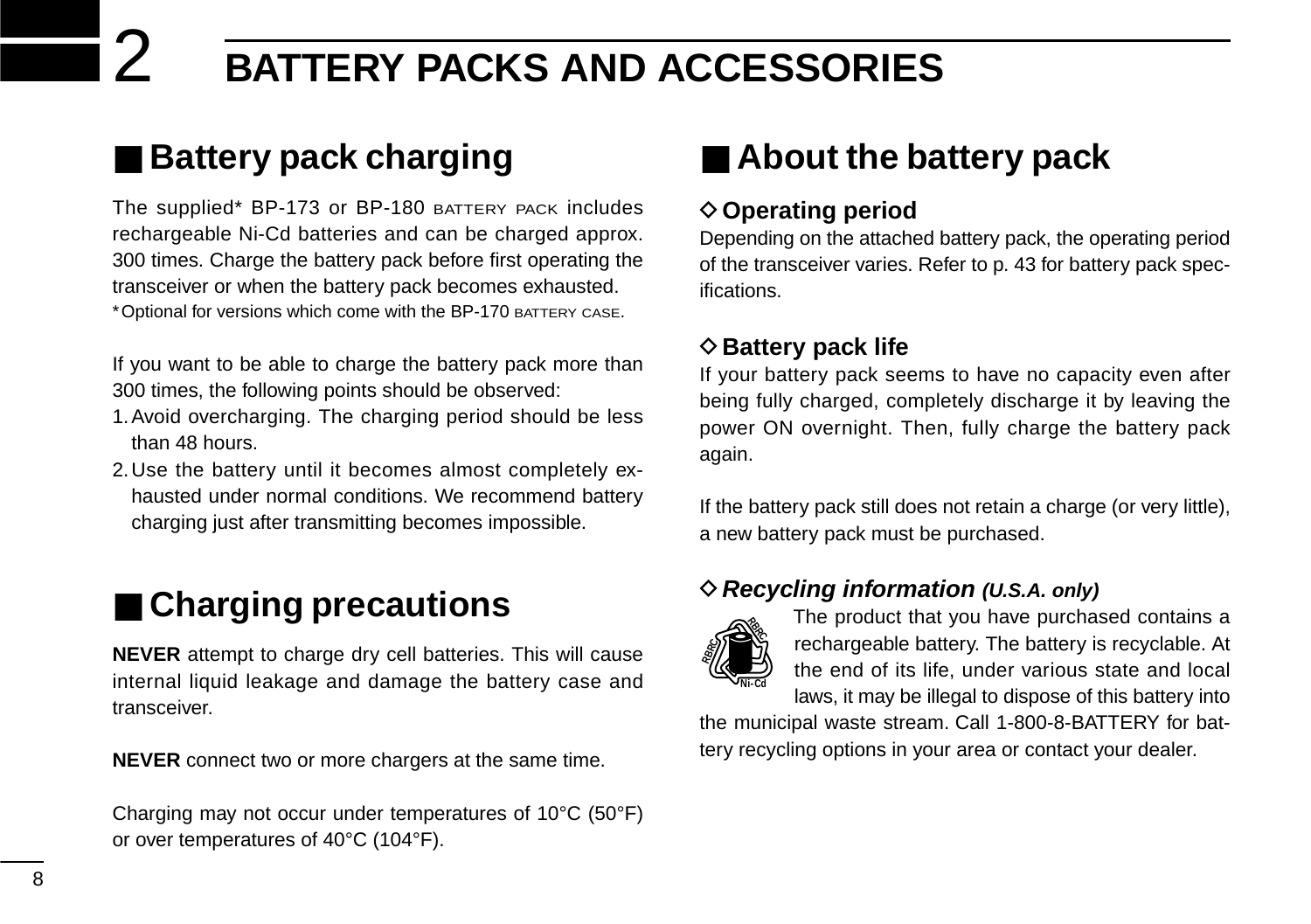## ■ **Charging connections**

## **♦ Regular charging**

Attach the supplied\* or optional battery pack; then, connect the supplied\* wall charger via an AC outlet as shown below. \*Optional for versions which include a battery case.



#### **Charging periods:**

15 hours (w/BP-171, BP-173 or BP-180) 20 hours (w/BP-172)

### **♦ Rapid charging with the BC-119**

 $\circ$  Insert the AD-51A into the charging slot of the BC-119.

- •The AD-75 may be additionally necessary if the BC-119 contains no connection terminals.
- $\Omega$  Insert the AD-51B into the groove in the AD-51A (front-facing side of the AD-51A) observing the proper orientation.
- **3** Insert the battery pack, either by itself or attached to the transceiver, into the AD-51A.

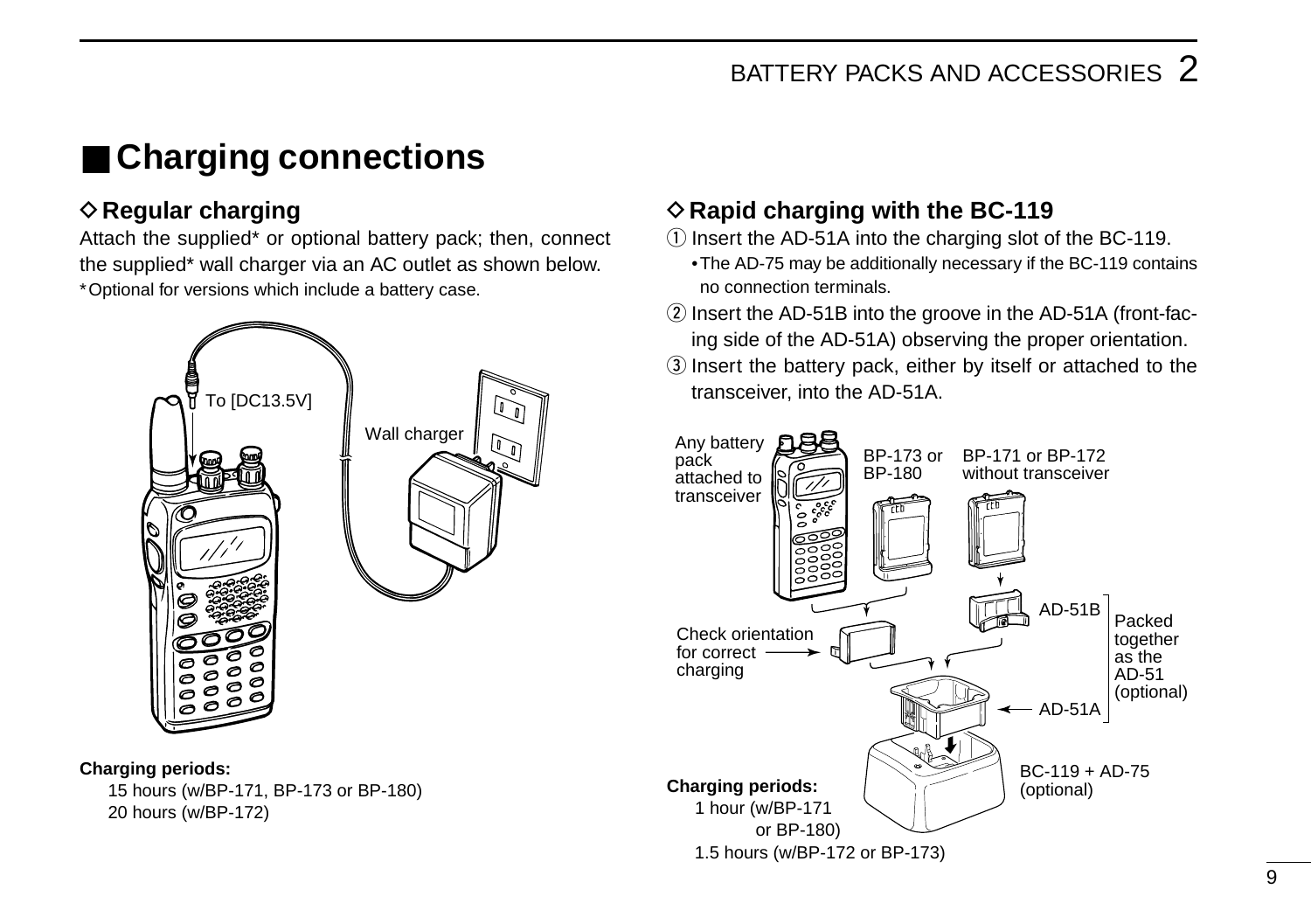#### **♦ Operation with an optional cable**

Connect an optional charger or cable to the transceiver as illustrated below. Be careful of battery overcharging as the connected battery is charged simultaneously.

**Z CAUTION:** Remove dry cell batteries from the BP-170 ват- $\mathcal{U}$  TERY CASE when using the [DC13.5V] jack.

## ■ **Battery case**

When using a battery case attached to the transceiver, install 4 AA(R6) size alkaline batteries as illustrated below.

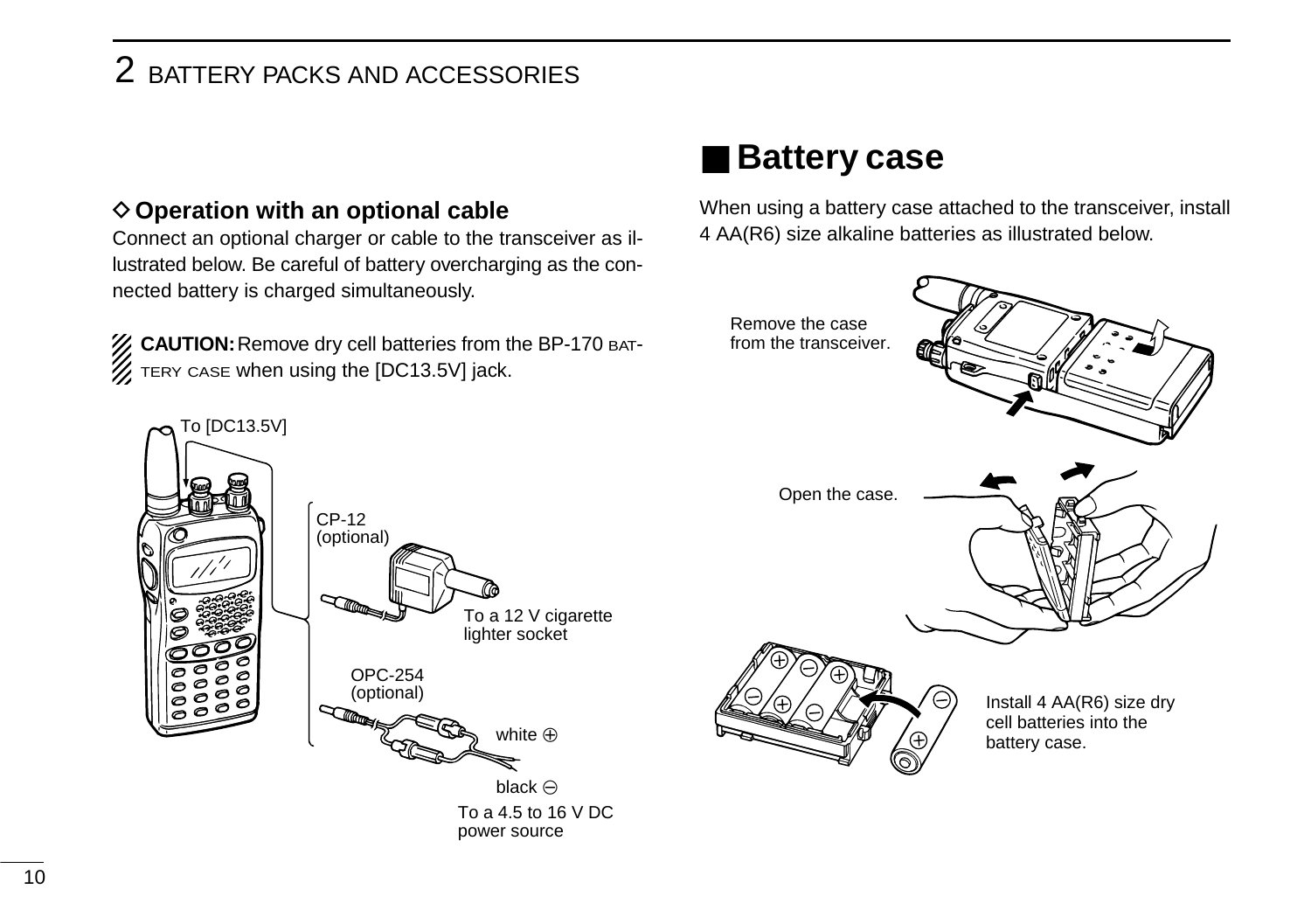## ■ **Accessory attachment**

#### **◇**Antenna

Insert the supplied antenna into the antenna connector and rotate the antenna as shown in the diagram below.

**Keep** the jack cover attached when jacks are not in use to avoid bad contacts.



#### $\diamond$  **Belt clip**

Remove screws, then attach the belt clip using the same screws. Conveniently attaches to your belt.

#### **◇ Handstrap**

Attach the handstrap as shown in the diagram below. Facilitates carrying.



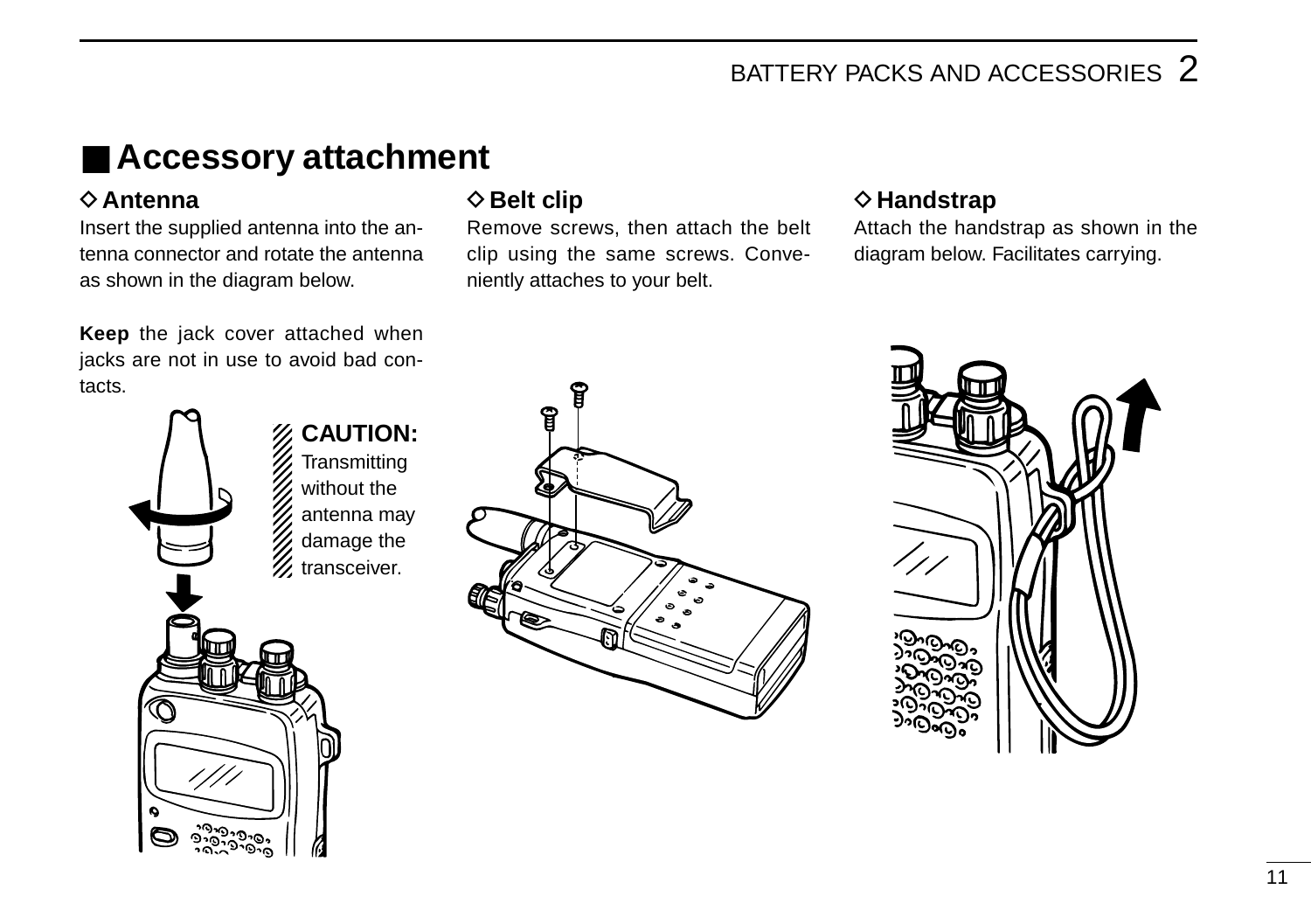## 3 **FREQUENCY AND CHANNEL SETTING**

## ■ **Power ON**

- $(1)$  Charge the battery pack or install alkaline batteries into the battery case. (pgs. 9, 10)
- 2 Push and hold [POWER] for 2 sec. to turn power ON. •Remaining battery voltage is displayed for 2 sec. (p. 34)



## ■ **VFO and memory/call channels**

This transceiver has 2 normal operating modes: VFO mode and memory mode.

**VFO mode** is used for setting a desired frequency within the band range.

➥Push [VFO] to select VFO mode.

**MA**<br>1907-22 045.58<br>1903-2 193.58

**Memory (call) mode** is used for operation of memory (call) channels which have programmed frequencies.

- ➥Push [MR] to select memory mode.
	- •To program a memory, refer to p. 22.



"M" (or a memory name) appears.

- **MAD**<br>1947 CCL 195.58 "C," "VHF CALL" or "UHF CALL" appears.
- ➥Push [CALL] to select a call channel.



#### **What is VFO?**

VFO is an abbreviation of Variable Frequency Oscillator. Frequencies for transmitting and receiving are generated and controlled by the VFO.

POWER for 2 sec. after 2 sec. **MAIN MAIN**

- •The display shows the approx. voltage in 0.5 V steps.
- •When the battery voltage is lower than 4.5 V. "LOW V" appears. Charge the battery pack or place new dry cells in the battery case in this case.
- •If "OVER V" appears, **UNPLUG** the external DC plug immediately. Connected voltage is over 16 V and could damage the transceiver.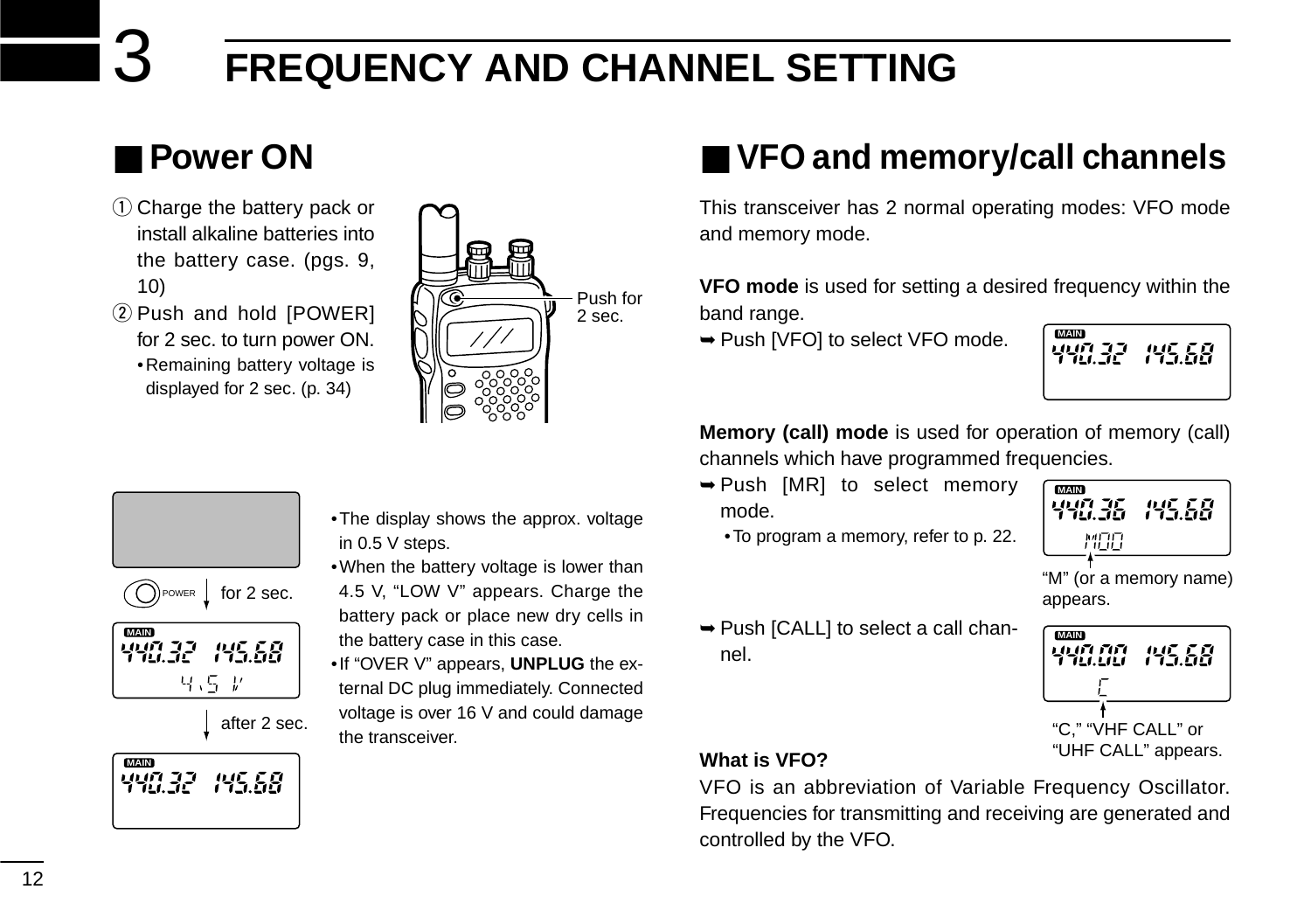## ■ **Main band selection**

This transceiver can receive 2 band signals simultaneously. To change frequency or to activate a function, you must designate a band, VHF or UHF, as the main band. All switches affect the designated main band only.

• "**WAIN**" appears above the main band.

## **Operating band selection**

The VHF display can also receive UHF, avionics band\*1 and VHF weather channels.\*2 The UHF display can also receive VHF band signals. Using this capability, the transceiver can receive 2 frequencies simultaneously on either the VHF or UHF band. In addition, a display can be turned OFF to use the transceiver as a mono band transceiver.

- $\bigcirc$  Select the desired band with [MAIN].
- 2 Push [BAND] several times to select the desired band.
	- $"---"$  appears when the display is OFF.
	- •Rotating [DIAL] while pushing [BAND] also selects the display.



#### **NOTE:**

- •VHF and UHF memory channels are called up from the respective operating band, regardless of left/right displays.
- •5 kHz tuning steps cannot be selected in the VHF display when both displays are set for the UHF band.
- •The sub band is muted when crossband full duplex is deactivated and the main band is transmitting.
- •The sub band is muted under the following conditions even when crossband full duplex is activated:
- Both displays show the same band.
- Sub band is the avionics band and main band is VHF transmission.
- Sub band is a weather channel and main band is UHF transmission.

## ◇ Exchanging the displays <u>AT POWER ON</u>

VHF and UHF displays can be exchanged at power ON if desired. The right and left displays are used for VHF and UHF, respectively, by default.

| 막땀 | 144            |
|----|----------------|
|    | <i>IISPLAY</i> |

- q Turn power ON while pushing [(BAND)CHNG] to enter band arrangement condition.
- 2 Rotate [DIAL] to select the displays.
- 3) Push [VFO] to program the display selection.
- **4**) Turn power OFF to exit band arrangement condition.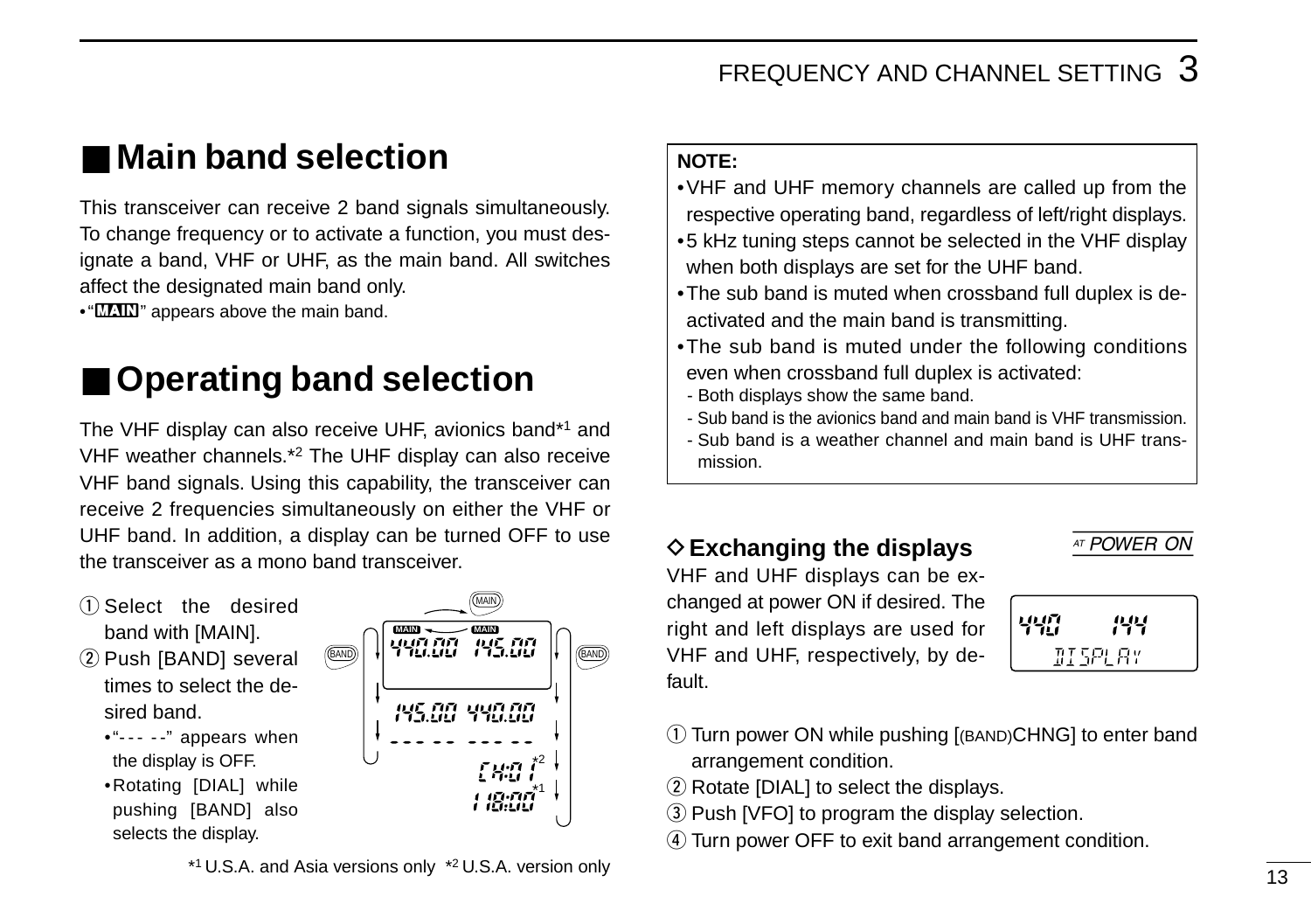## 3 FREQUENCY AND CHANNEL SETTING

## ■ **Frequency or channel selection via the keypad**

#### **◇ Frequency**

- q Assign the main band to the desired display with [MAIN].
- 2 Select VFO mode with [VFO].
- 3) Push 6 digit keys to input a frequency.
	- •Push [•] to input the frequency starting from the 100 kHz digit.
	- •When a digit is mistakenly input, push [(VFO)CLR] and input from the beginning.
	- •"0," "2," "5" and "7" are acceptable for the 1 kHz digits (depending on the 10 kHz digit).
	- •Any frequency in the receive frequency range can be selected, regardless of the operating band.

#### **◇ Memory channels**

- $\Omega$  Assign the main band to the desired display with [MAIN].
- $(2)$  Select memory mode with [MR].
- 3) Push 2 digit keys to select the desired memory channel.
	- •The first ten memory channels (00–09) are preceded by a "0."
	- To select scan edge channels, 1A to 5B, use  $[*(*)$ (DTMF•M)] for "A" and [#(T SCAN)] for "B."
	- •Only programmed memory channels can be selected.



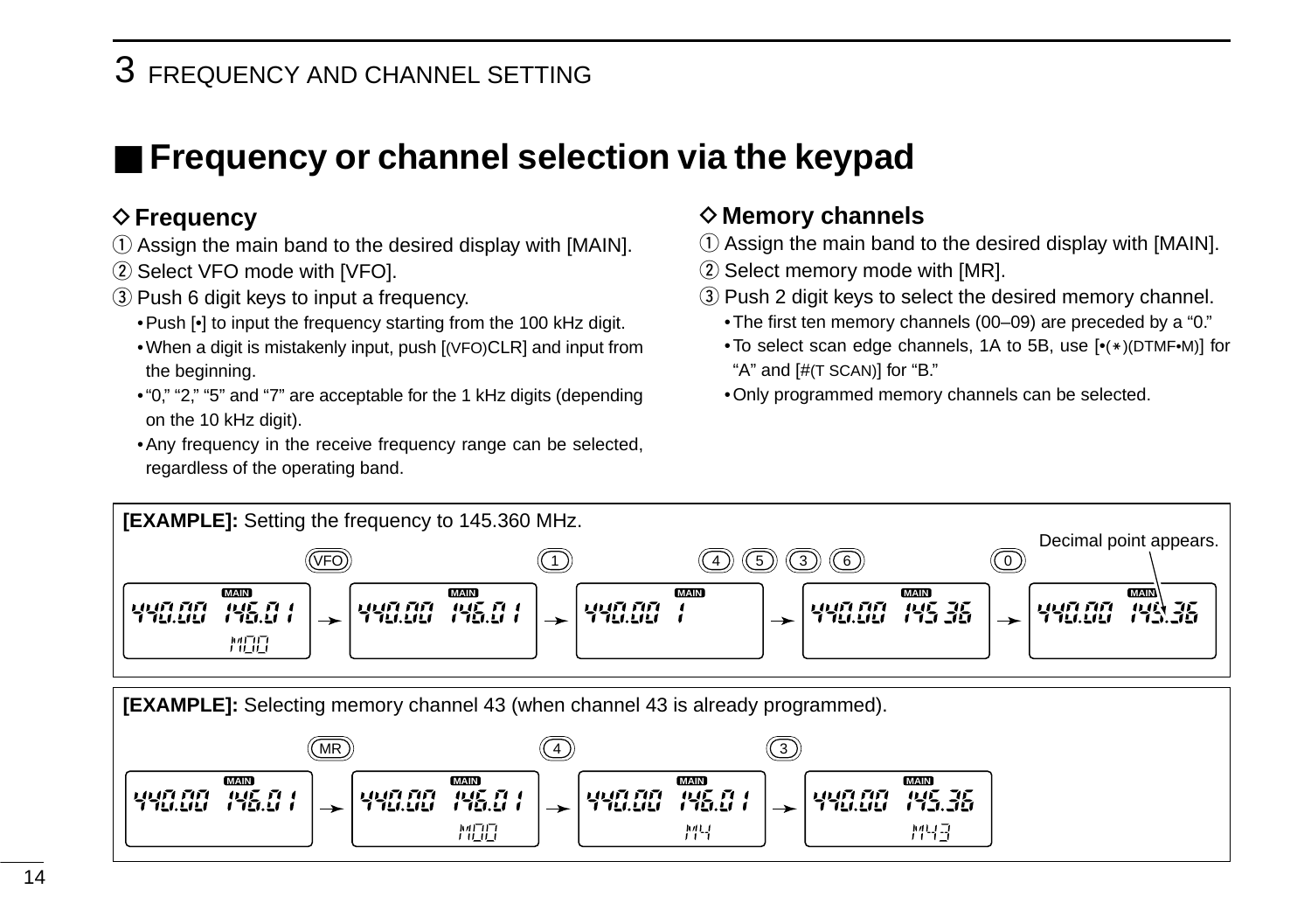## ■ Using the tuning dial

## $♦$  **Frequency**

- $\Omega$  Assign the main band to the desired display with [MAIN].
- 2) Select VFO mode with [VFO].
- (3) Rotate the main band's [DIAL] to change the frequency.
	- •The frequency changes according to the preset tuning steps. See the next page for setting tuning steps.
	- •Push [(VFO)MHz] for 2 sec. then rotate [DIAL] to change the frequency in 1 MHz steps. Push [VFO] again to return to regular tuning steps.

$$
\begin{array}{c}\n\hline\n0000 \\
U111717175 \\
T111.11125 \\
T111.11125\n\end{array}
$$

[DIAL] changes the frequency according to the selected tuning step.



After pushing [(VFO)MHz] for 2 sec., [DIAL] changes the frequency in 1 MHz steps.

## **◇ Memory channels**

- $\Omega$  Assign the main band to the desired display with [MAIN].
- $(2)$  Select memory mode with [MR].
- 3) Rotate the main band's [DIAL] to change the indicated memory channel.
	- •Only programmed memory channels can be selected.

## ■ **Lock function**

The lock function prevents accidental frequency changes and accidental function access.

- ➥Push [(CALL)LOCK] for 2 sec. to toggle the lock function ON and OFF.
	- $\cdot$   $\bullet$   $\bullet$   $\bullet$  appears while the lock function is activated.
	- •[POWER], [VOL], [SQL], [PTT], [L/G] and [H/L] can still be accessed while the lock function is ON.



lock function is in use.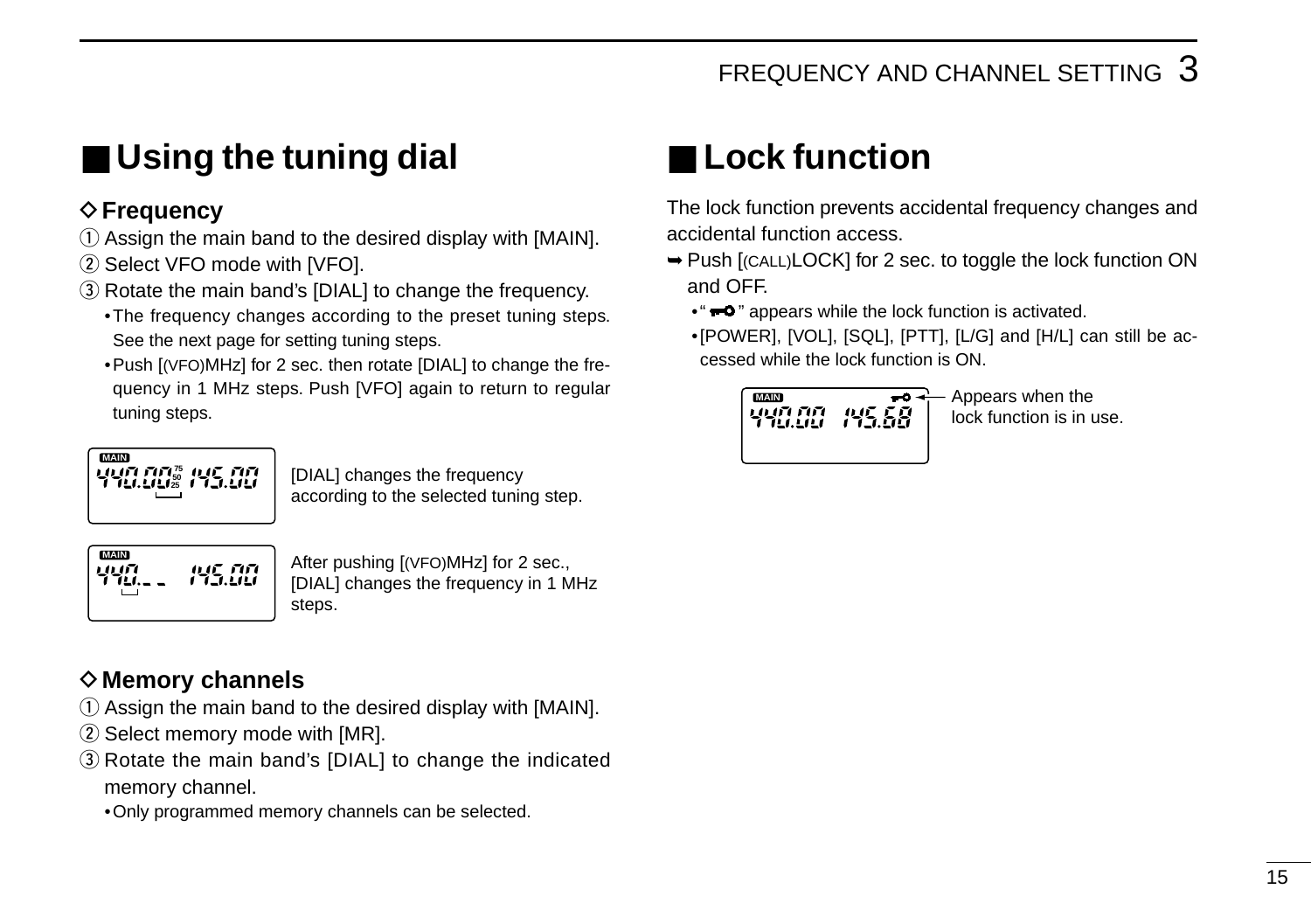## 3 FREQUENCY AND CHANNEL SETTING

## ■ **Setting tuning dial increments**

## $\diamond$  Tuning step selection  $\overline{\phantom{a}\text{sum}\text{SET MODE}}$

Tuning steps can be selected for each band. This transceiver has 8 tuning steps as follows:

- •5 kHz\* •10 kHz •12.5 kHz •15 kHz
- •20 kHz •25 kHz •30 kHz •50 kHz

\*5 kHz cannot be selected in the VHF display when both displays are set for the UHF band.

- $Q$  Assign the main band to the desired display with [MAIN].
- 2 Select VFO mode with [VFO].
- 3) Push [(H/L)SET] for 2 sec. to enter set mode.
- $\Phi$  Push  $[(H/L)(SET) \Delta]$  or  $[(TONE) \nabla]$ several times until "TS" appears. •Previously selected tuning step appears.
- **5** Rotate the main band's [DIAL] to select the desired tuning step.
- $\circ$  Push  $[$ (VFO)CLR] to set the selected tuning step.

 $\%$  **NOTE:** Both displays have independent tuning steps according to the operating band. (e.g. VHF band in left dis- $\mathcal{U}$  play: 5 kHz step; VHF band in right display: 12.5 kHz step)

#### **◇ Using 1 MHz tuning step**

This transceiver has a 1 MHz tuning step for quick frequency setting.

- $\Omega$  Assign the main band to the desired display with [MAIN].
- (2) Select VFO mode with [VFO].
- $\overline{a}$ ) Push  $\overline{a}$  (VFO)MHz] for 2 sec. to select the 1 MHz tuning step. •The digits below 100 kHz disappear.
- 4) Rotate the main band's [DIAL] to change the frequency in 1 MHz steps.
- (5) Push [(VFO)CLR] to cancel the 1 MHz tuning step and to return to the previous tuning step.



100 kHz digit and below disappear.

**MAIN** 445.60 12.5 Ŧ5

12.5 kHz tuning step

895.50

25 kHz tuning step

**MAIN**

75

(UHF)

(VHF)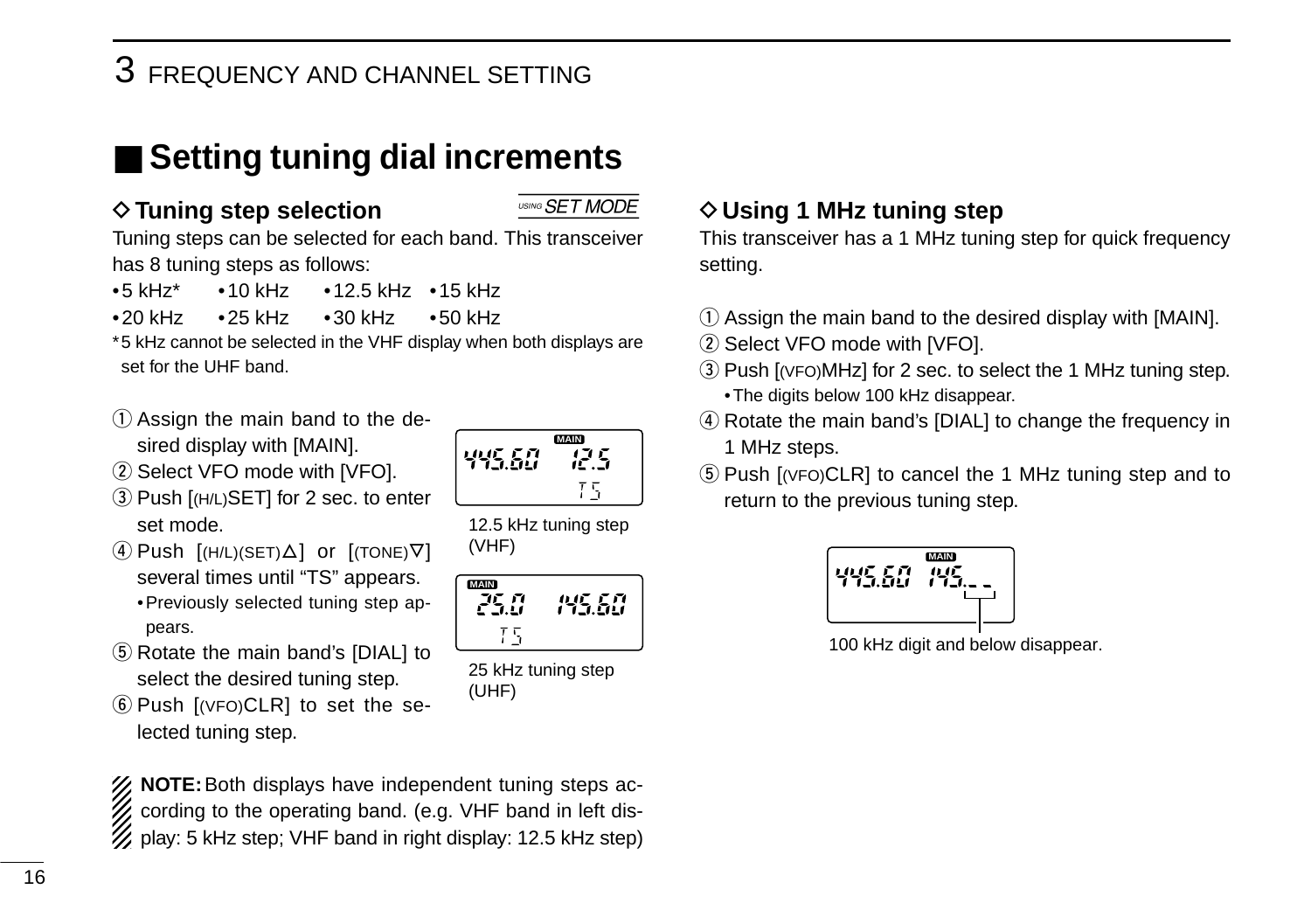## **BASIC OPERATION**

## ■ **Receive and transmit**

- **ZZ CAUTION:** Transmitting without an antenna may damage  $\mathscr{U}$  the transceiver.
- q Push [POWER] for 2 sec. to turn power ON.
- 2 Adjust the [VOL] control to the desired level.
	- •While pushing [SQL], rotate the main band's [VOL].
- 3) Set the squelch level.
	- •While pushing [SQL], rotate the main band's [DIAL].
	- •The first click of [DIAL] indicates the current squelch level.



- •"AT" is automatic level adjustment with a noise pulse count system.
- **4**) Set an operating frequency.

When a signal is received:

- $\rightarrow$  The TX/RX indicator lights green.
- $\rightarrow$  **Squelch opens and audio is emitted from the speaker.**
- $\rightarrow$  The receiving band's S/RF indicator shows the relative signal strength.
- $(5)$  Push [H/L] to toggle output power between high and low.
	- •"LOW" appears when low output power is selected.
- $\circ$  Push and hold [PTT] to transmit; then speak into the mic. •**Do not** hold the microphone too close to your mouth or speak too loudly. This may distort the signal.
	- •The TX/RX indicator lights red.
	- •The S/RF indicator shows the output power selection.
	- •The sub band can receive while transmitting on the main band, depending on the set mode setting. (See the next page.)
- $\Omega$  Release [PTT] to return to receive.

#### ➲**CONVENIENT**

**Monitor function:** Push and hold [SQL] to listen to weak signals without disturbing the squelch settings.

**Quick guide function:** Push the desired key while pushing [L/G] for a quick description of the key's function. (p. 34) •Push any key to cancel the quick guide.

Automatic squelch is selected.

445.60

**MAIN**

**PG.01** 

RI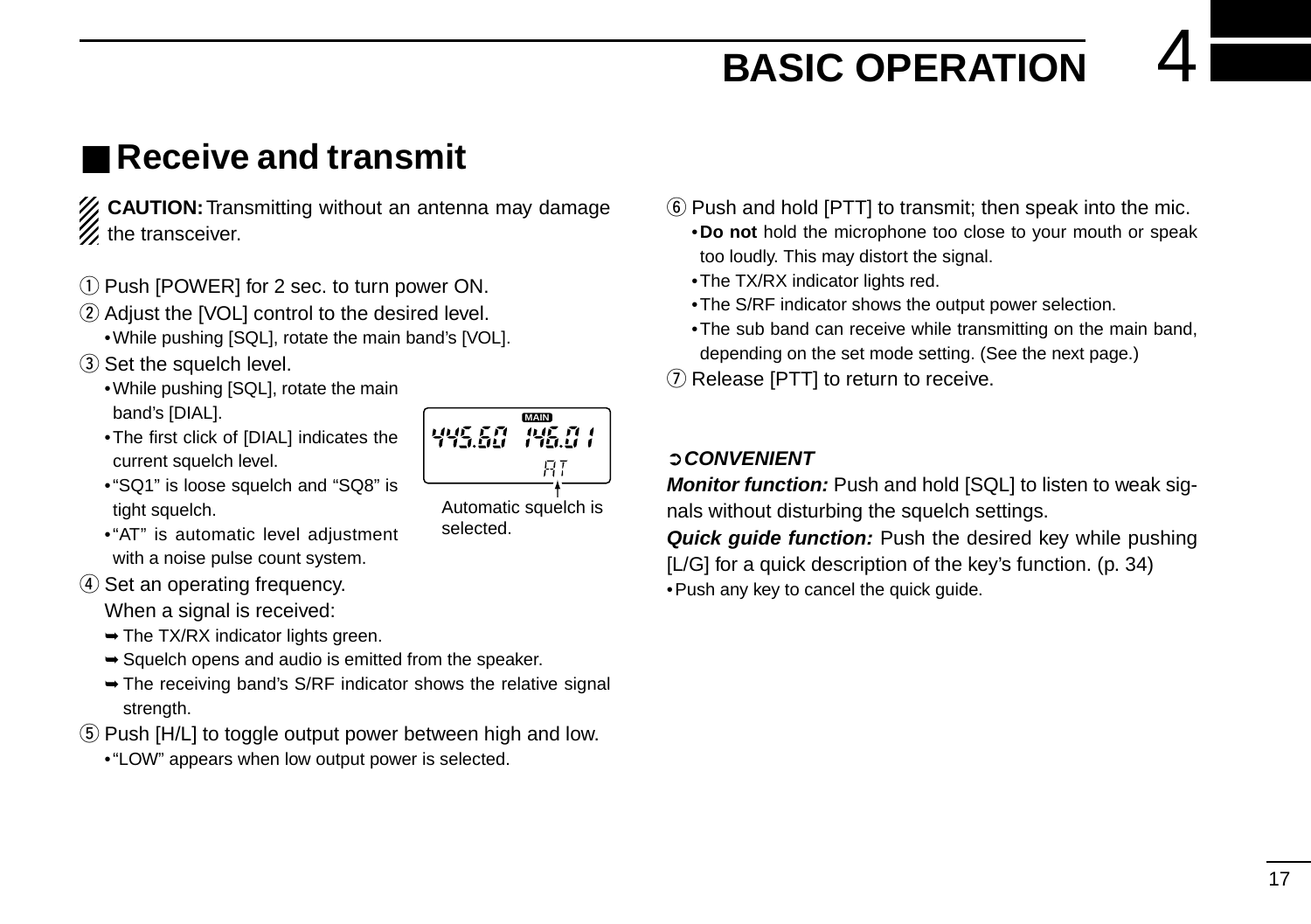## 4 BASIC OPERATION

#### **♦ Beep tones on/off**

The confirmation beep tones, which sound each time a switch is pushed, can be turned ON or OFF, as desired.



**♦ Crossband full duplex operation** 

The crossband full duplex function can be turned ON or OFF in initial set mode. When the function is OFF, the sub band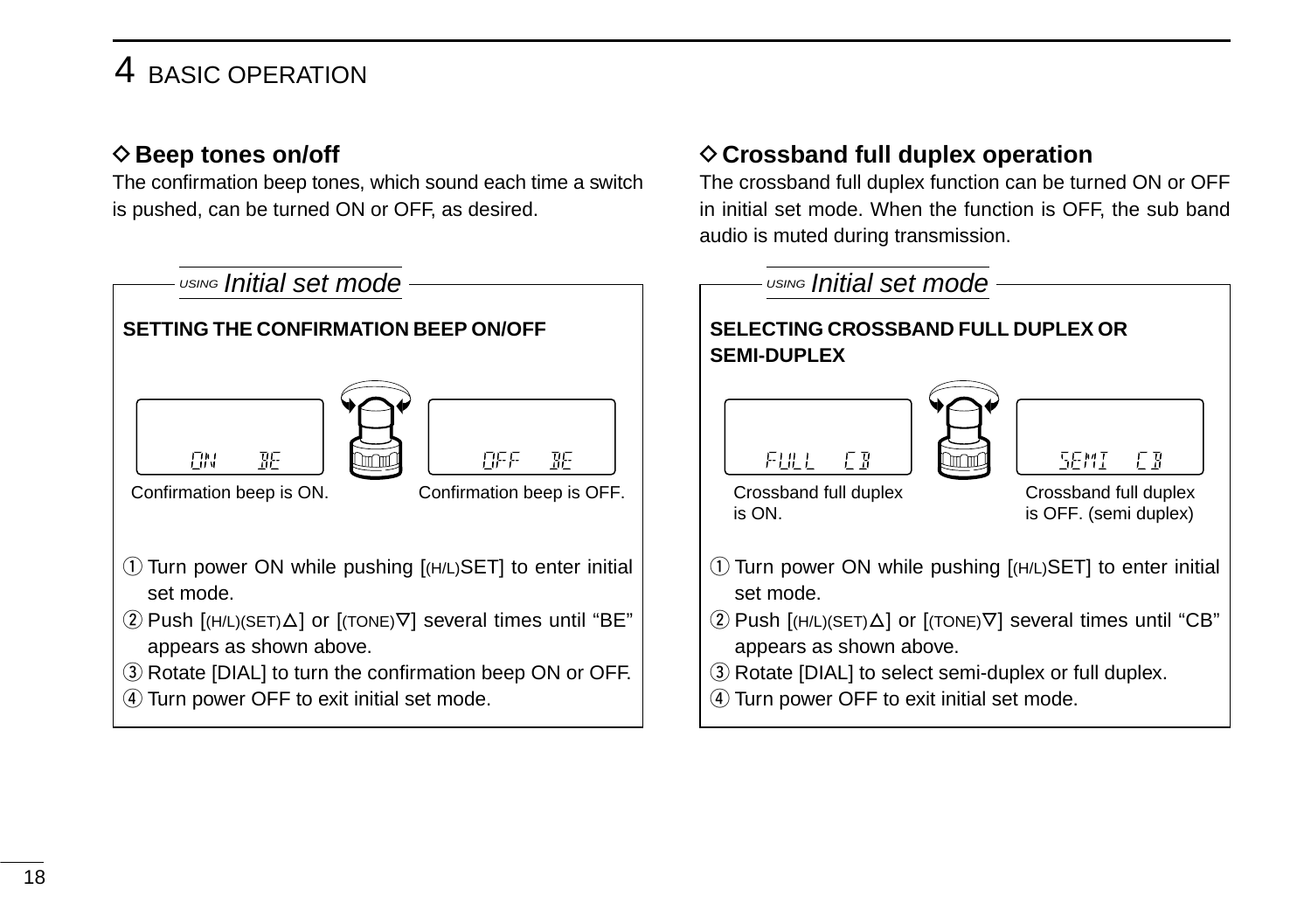## **REPEATER OPERATION**

## ■ **General**

When using a repeater, the transmit frequency is shifted from the receive frequency by the offset frequency. (p. 20) It is convenient to program repeater information into memory channels. (p. 22)

- $\Omega$  Assign the main band to the desired display with [MAIN].
- 2) Set the receive frequency (repeater output frequency).
- e Push [(TONE)DUP] for 2 sec. once to select –DUP or twice to select DUP.
	- •"–DUP" or "DUP" appears to indicate the transmit frequency for minus shift or plus shift, respectively.
	- •When the auto repeater function is in use (U.S.A. version only), this selection and step  $\overline{4}$  are not necessary. (p. 21)
- $\sigma$  Push [TONE] to activate the subaudible tone encoder, according to repeater requirements.
	- •Refer to the next page for tone frequency settings.
- **5** Push and hold [PTT] to transmit.
	- •The displayed frequency automatically changes to the transmit frequency (repeater input frequency).
	- •If "oFF" appears, check the offset frequency. (p. 20)
- $\circledR$  Release [PTT] to receive.
- $\Omega$  Push and hold [SQL] to check whether the other station's transmit signal can be directly received or not.

Some repeaters require DTMF tones or a 1750 Hz tone to be accessed. In this case, perform the following instead of step  $\left( \widehat{4} \right)$  at left with the required tone.

#### **DTMF TONES** (IC-W32A only)

While pushing [PTT], push the desired digit key(s) to transmit DTMF tones.

•The transceiver has 4 DTMF memory channels. See p. 26 for details.

**1750 Hz TONE** (Europe, Italy and U.K. versions only) While pushing [PTT], push and hold [CALL] for 1 to 2 sec. to transmit a 1750 Hz tone burst signal.

•Pushing [PTT] 2 times quickly also transmits a 1750 Hz tone. Release [PTT] briefly, then push [PTT] again to talk in this case.

#### ➲**CONVENIENT**

**Tone scan function:** When you don't know the subaudible tone used for a repeater, the tone scan is convenient for detecting the tone frequency.

Push  $[(\#)T$  SCAN] for 2 sec. to activate. See p. 33 for more information.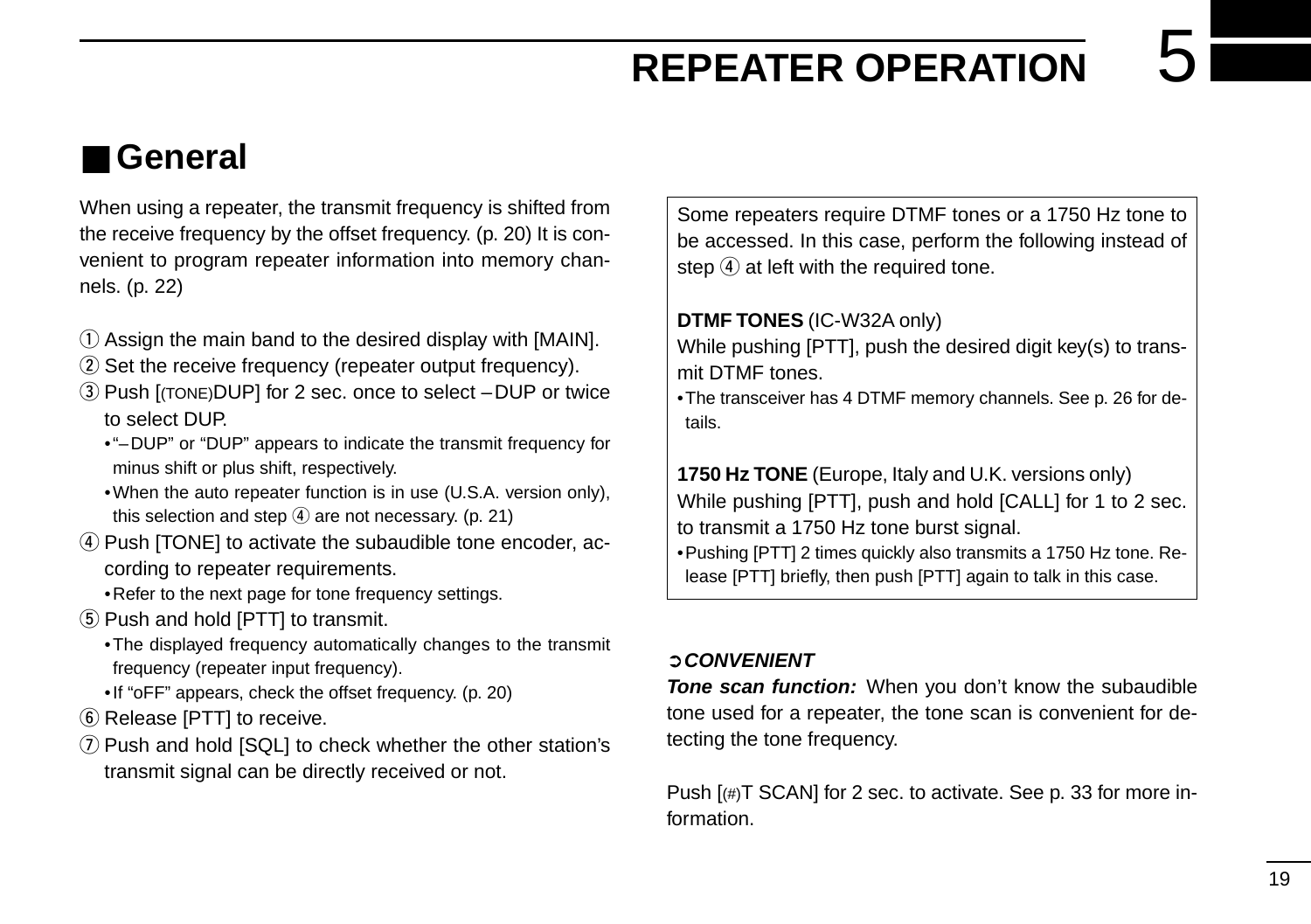## 5 REPEATER OPERATION

## ■ Subaudible tones

Some repeaters require subaudible tones to be accessed. Subaudible tones are superimposed over your normal signal and must be set in advance.



#### **•Subaudible tone frequency list (Unit: Hz)**

|  | 67.0 79.7 94.8 110.9 131.8 156.7 171.3 186.2 203.5 229.1                    |  |  |  |  |
|--|-----------------------------------------------------------------------------|--|--|--|--|
|  | 69.3   82.5   97.4   114.8   136.5   159.8   173.8   189.9   206.5   233.6  |  |  |  |  |
|  | 71.9   85.4   100.0   118.8   141.3   162.2   177.3   192.8   210.7   241.8 |  |  |  |  |
|  | 74.4   88.5   103.5   123.0   146.2   165.5   179.9   196.6   218.1   250.3 |  |  |  |  |
|  | 77.0 91.5 107.2 127.3 151.4 167.9 183.5 199.5 225.7 254.1                   |  |  |  |  |

## ■ **Offset frequency**

When communicating through a repeater, the transmit frequency is shifted from the receive frequency by an amount determined by the offset frequency.

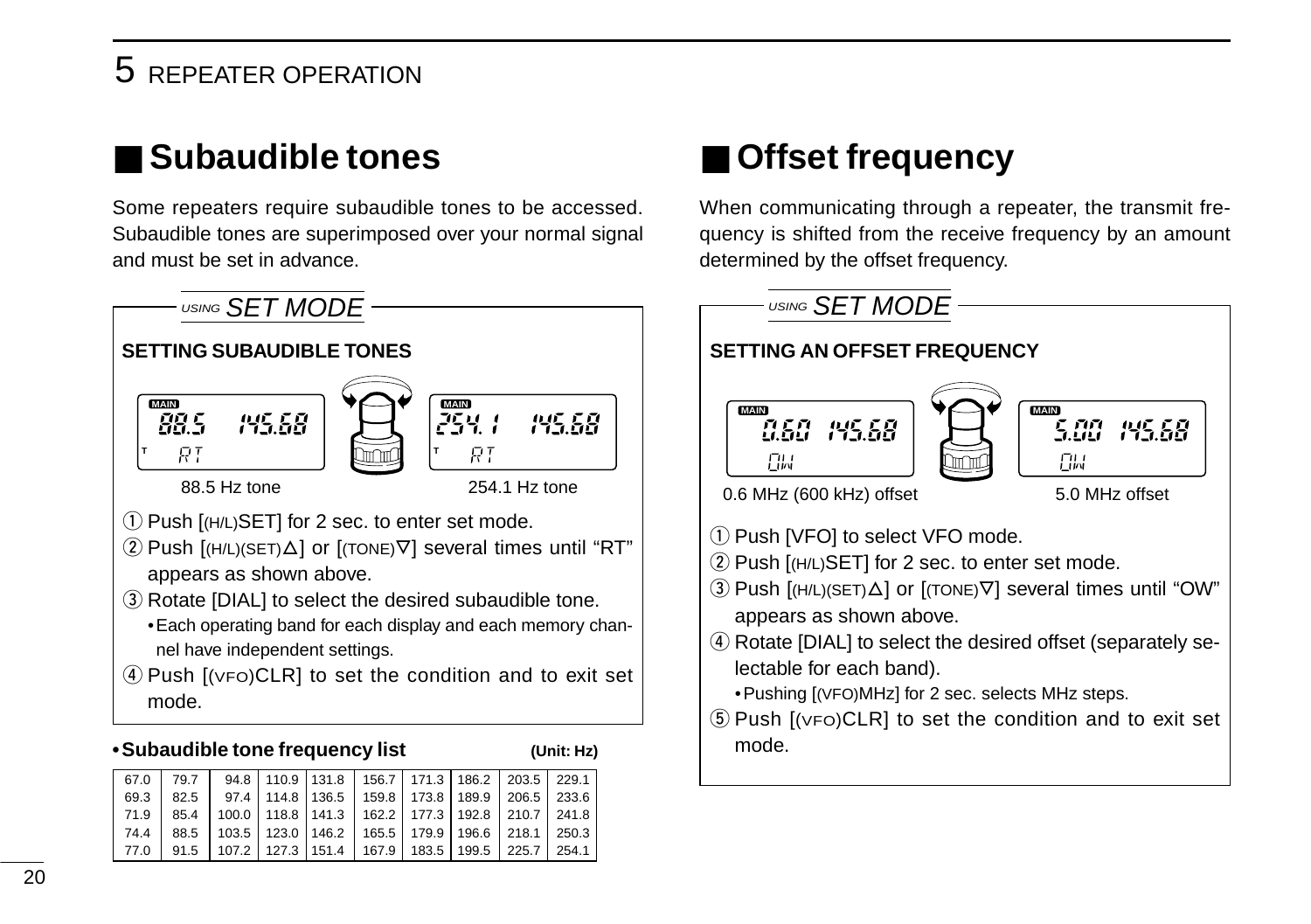## ■ Auto repeater function

(U.S.A. version only)

The U.S.A. version automatically activates the repeater settings (duplex ON/OFF, duplex direction, tone encoder ON/OFF) when the operating frequency falls within or outside of the general repeater output frequency range. The offset and repeater tone frequencies are not changed by the auto repeater function, reset these frequencies, if necessary.



#### **•Frequency range and offset direction**

| <b>FREQUENCY RANGE</b>                     | <b>DUPLEX DIRECTION</b> |
|--------------------------------------------|-------------------------|
| 145.200-145.495 MHz<br>146.610-146.995 MHz | "-DUP" appears          |
| 147.000-147.395 MHz                        | "DUP" appears           |
| 442.000-444.995 MHz                        | "DUP" appears           |
| 447.000-449.995 MHz                        | "-DUP" appears          |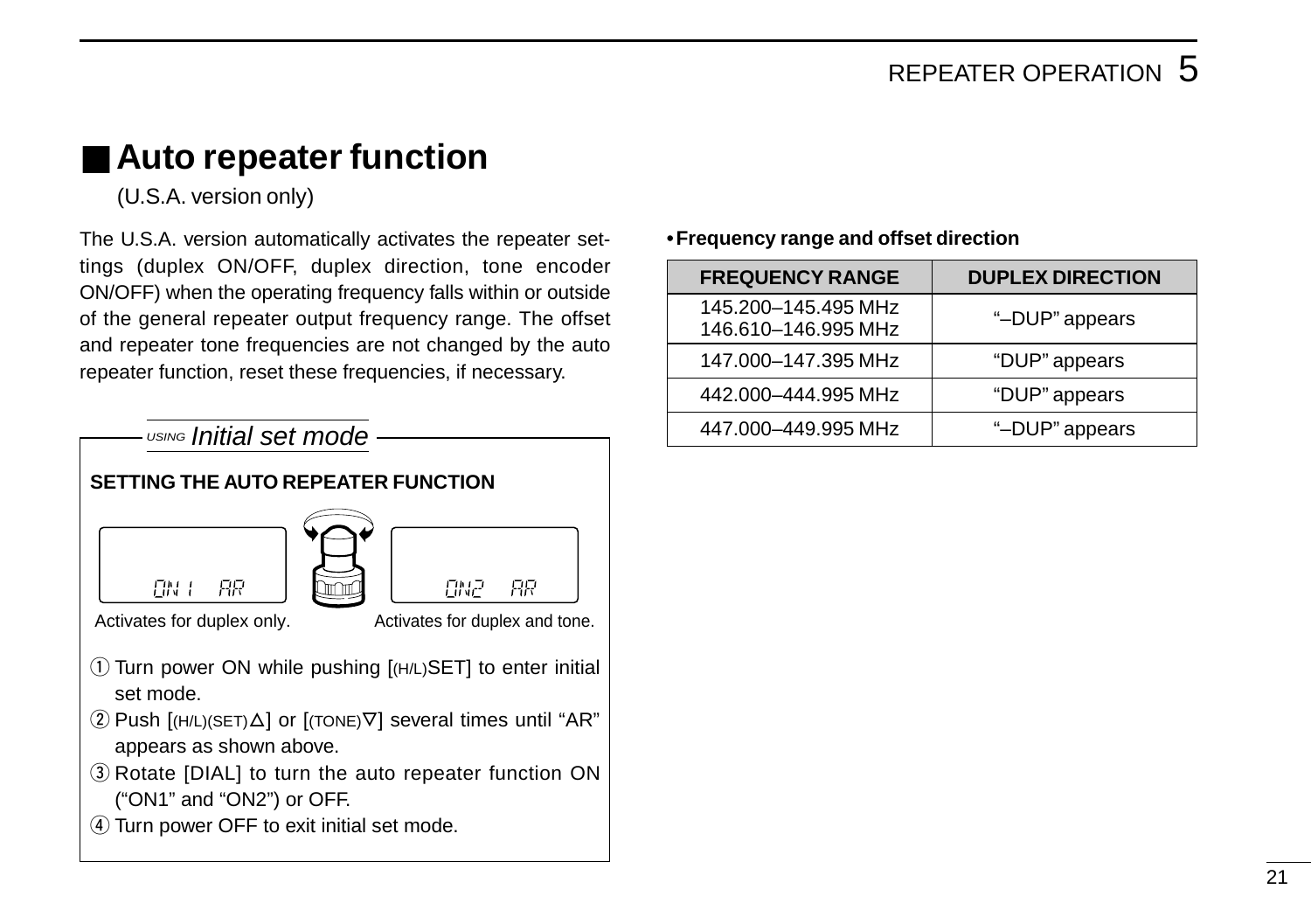## 6 **MEMORY/CALL PROGRAMMING**

## ■ **General**

The transceiver has 100 memory channels (plus 5 pairs of scan edge channels) and 1 call channel on each band for storage of often-used frequencies.

Avionics band frequencies are stored in the VHF memory channels (U.S.A. and Asia versions only).

#### **◇ Memory/call channel contents**

The following information can be programmed into memory/ call channels:

- •Operating frequency
- •8-digit memory name\*1
- •Duplex direction (DUP or DUP) with an offset frequency (pgs. 19, 20)
- •Subaudible tone encoder or tone squelch ON/OFF (pgs. 19, 32)
- •Subaudible tone and tone squelch frequencies (pgs. 20, 32)
- •Skip information\*2 (p. 30)
- \*1 Except for call channels.
- \*2 Except for the scan edge memory channels.

## ■ **Programming during selection**

- $\Omega$  Assign the main band to the desired display with [MAIN].
- 2 Select VFO mode with [VFO].
- 3 Set the desired frequency:
	- ➥Set the frequency using the keypad or [DIAL].
	- ➥Set other data (e.g. offset frequency, duplex direction, subaudible tone frequency, etc.), if required.
- (4) Push [S.MW] momentarily to indicate memory channels. •Do not hold [S.MW] for more than 0.5 sec., otherwise the memory channel will overwrite the displayed number.
- **5** Rotate [DIAL] to select the desired channel.
	- •Call channel (CAL) and scan edge channels (1A–5B), as well as regular memory channels, can be programmed in this way.
- $(6)$  Push  $[(S.MW)MW]$  for 2 sec. to program.

#### **[EXAMPLE]:** Memory programming of ch 40 during selection.

Set frequency and other data.

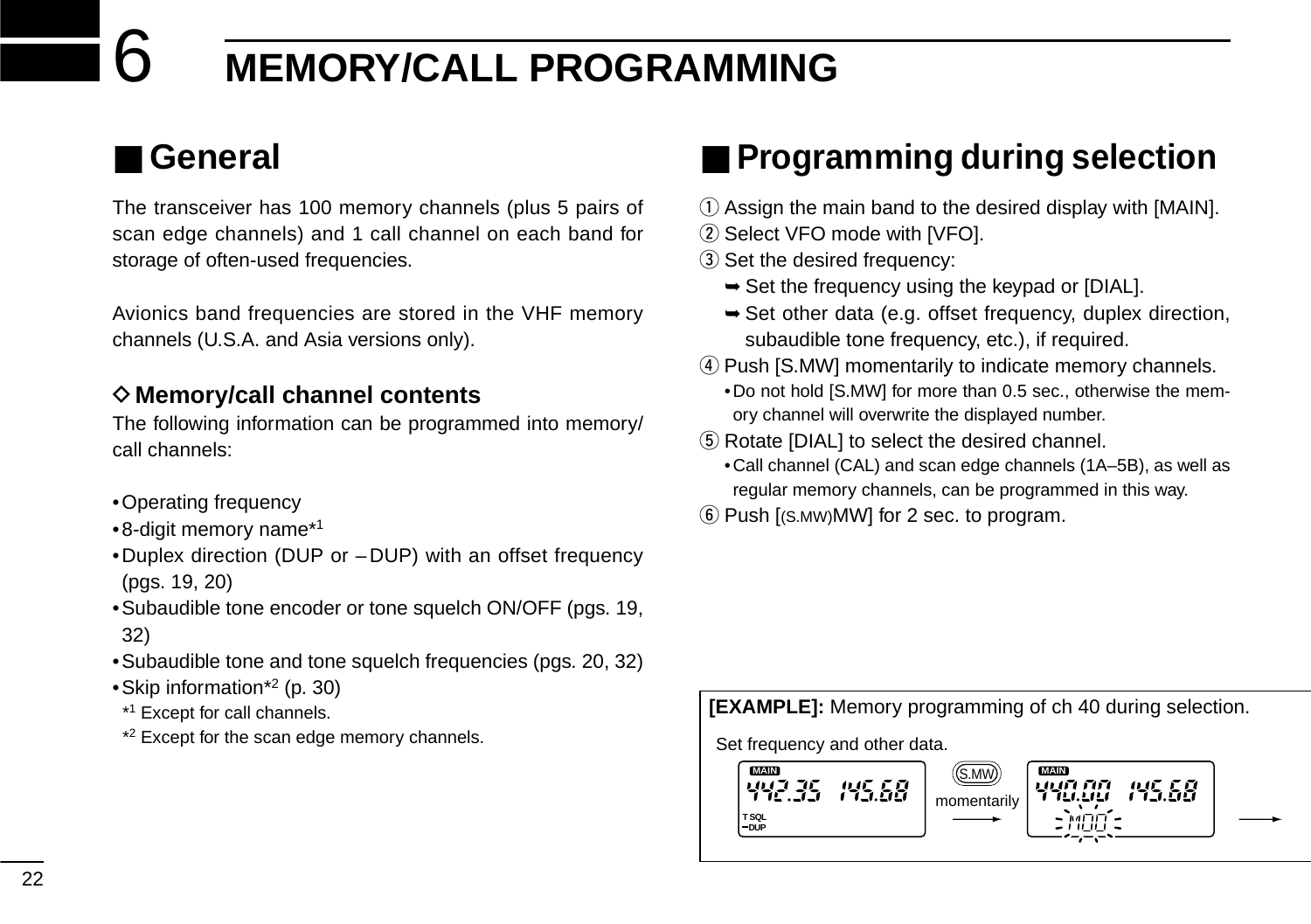## ■ **Programming after selection**

- $\Omega$  Assign the main band to the desired display with [MAIN].
- 2 Select the memory channel to be programmed.
	- ➥Push [MR] to select memory mode.
	- ➥Rotate [DIAL] or push 2 digit keys to select the memory channel (only programmed memories can be selected).
- 3) Set the desired frequency in VFO mode:
	- ➥Push [VFO] to select VFO mode.
	- ➥Set the desired frequency using the keypad or [DIAL].
	- ➥Set other data (e.g. offset frequency, duplex direction, subaudible tone frequency, etc.), if required.
- 4) Push [(S.MW)MW] for 2 sec. to program.
	- •If beep tones are turned ON, 3 beeps alert you that the VFO contents, including duplex information, subaudible tone frequency, etc., are programmed.

**Z** NOTE: Call channels cannot be programmed in this way.



## ■ **Memory edit** (transferring)

Memory (call) channel contents can be moved to VFO or to another memory.

#### D**Memory/call**➾**VFO**

- $\Omega$  Assign the main band to the desired display with [MAIN].
- $(2)$  Select the memory (call) channel to be transferred:
	- ➥Push [MR] (or [CALL]) to select memory (call) mode.
	- ➥Rotate [DIAL] or push 2 digit keys to select the memory channel (only programmed memories can be selected).
- 3) Push [(S.MW)MW] for 2 sec. to transfer.
	- •The contents are transferred and VFO mode is selected.

#### D**Memory/call**➾**memory/call**

- $\Omega$  Assign the main band to the desired display with [MAIN].
- 2 Select the memory (call) channel to be transferred:
	- ➥Push [MR] (or [CALL]) to select memory (call) mode.
	- ➥Rotate [DIAL] or push 2 digit keys to select the memory channel (only programmed memories can be selected).
- (3) Push [(S.MW)MW] momentarily.
	- •"VFO" appears in the display.
- 4) Rotate [DIAL] to select a memory or call channel to transfer the data.
- $(5)$  Push  $[(S. MW)$ MW] for 2 sec. to transfer.
	- •The contents are transferred and the original channel is selected.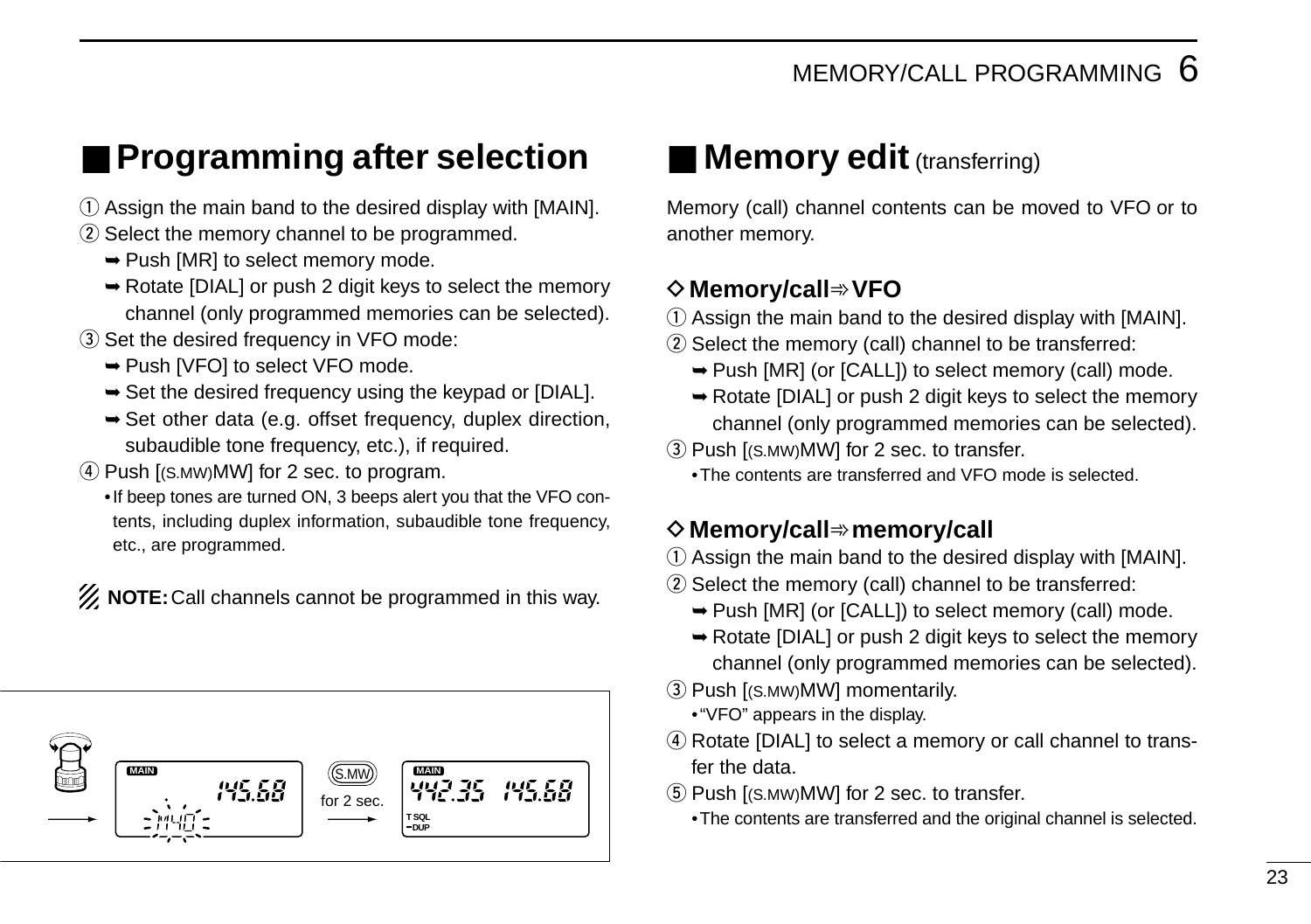## 6 MEMORY/CALL PROGRAMMING

## ■ **Memory names**

Memory channels can be programmed with names of up to 8 characters in length.

X Names cannot be programmed into the call channel.

#### D**Frequency**↔**name**

To toggle between frequency indication and memory name indication:

- ➥Push [M•N] to toggle between frequency and name indications.
	- •"NO NAME" appears when a memory channel has not been programmed with a name.



The following characters can be used in names:

 $\rightarrow$  0 to 9, A to Z (capitals), (space),  $\langle, \rangle$ ,  $\ast$ ,  $+$ ,  $-$ , "," /, "[" and  $=$ .

**XX NOTE:** While using the monitor function, the frequency readout shows the transmit frequency even when memory  $\mathscr{U}$  name indication is selected.

#### **♦ Programming memory names**

- $\Omega$  Assign the main band to the desired display with [MAIN].
- (2) Select the memory channel to be programmed:
	- ➥Push [MR] to select memory mode.
	- ➥Rotate [DIAL] or push 2 digit keys to select the memory channel (only programmed memories can be selected).
- 3) Push [M•N] to select memory name indication.
- $\widehat{A}$  Push  $\widehat{I}$  (M•N)MN•W] for 2 sec. to enter memory name writing mode.
	- •The first character of the name flashes.



- $(5)$  Enter the desired name via the keypad or [DIAL].
	- •Push the appropriate keys to input the desired characters using the same convention as for telephones.
	- •To erase a character, overwrite with a "space" using the [(0)Symbol] key.
	- •To move the cursor forwards or backwards, use the  $[(M•N) \blacktriangleright]$  or  $[(\#)\blacktriangleleft]$  key.
- $\circ$  Push  $[$ (VFO)CLR] to input the set name.
	- •Flashing stops.
	- •Eight characters is the maximum for a name.

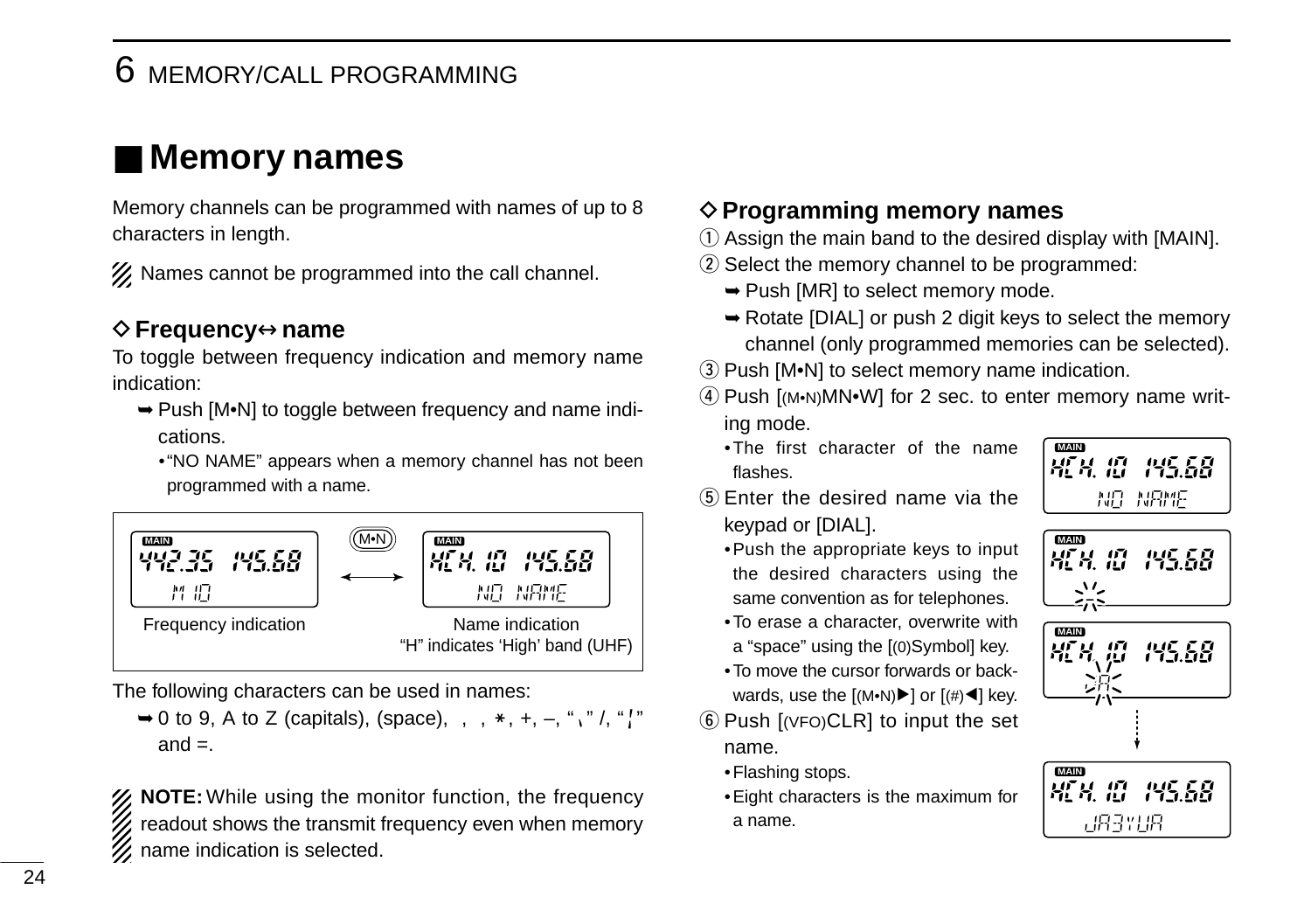## MEMORY/CALL PROGRAMMING  $6$

## ■ **Memory clear**

Unwanted memory channels can be cleared (erased). Before clearing a memory channel make sure it is no longer needed as cleared memories cannot be recalled.

- $\Omega$  Assign the main band to the desired display with [MAIN].
- 2 Push [S.MW] momentarily.
	- •"VFO" or memory channel number flashes.
- (3) Select the memory channel to be cleared.
	- •Scan edges 1A and 1B and call channel cannot be cleared.
- 4) Push [S.MW] briefly, then a second time for 2 sec.
	- •3 beeps sound, then the frequency is cleared.
	- •Memory channel number flashes continuously.
- $(5)$  Push  $[(VPO)CLR]$  to stop the flashing.

#### **WEATHER CHANNELS** (U.S.A. version only)

There are 10 weather channels for monitoring weather channels from the NOAA (National Oceanographic and Atmospheric Administration) broadcasts.



% Weather channels cannot be programmed into a mem- $\mathscr{U}$  ory channel.

q Push [MAIN] to select VHF display as the main band.

- 2 Push [BAND] several times to select a weather channel.
- 3) Rotate [DIAL] to select the desired channel.

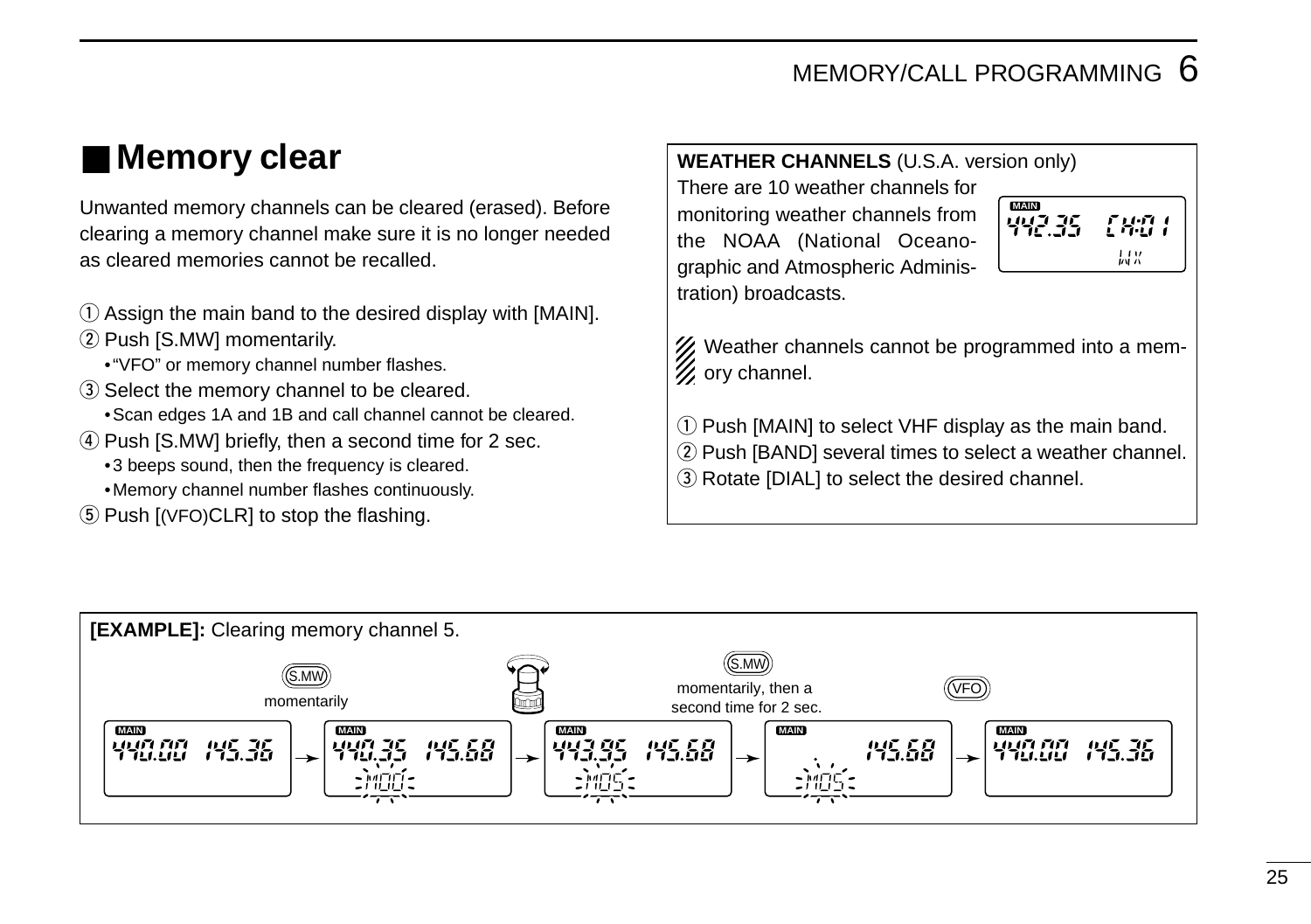## 7 **DTMF MEMORY**

## ■ **Programming a DTMF code**

The transceiver has 4 DTMF memory channels (d1 to d4) for storage of often-used DTMF codes of up to 16 digits. The memory channels are for common use on both bands.

- q Push [(•)DTMF•M] for 2 sec. to enter DTMF memory mode.
- 2) Rotate either band's [DIAL] to select the desired channel.
- $(3)$  Push  $[$ <sup>( $\bullet$ </sup>)DTMF $\bullet$ M] for 2 sec. to enter DTMF programming mode.

• "-----" appears.

- •Programmed DTMF code is cleared in this way.
- $\sigma$  Push digit keys to enter the desired DTMF code.
	- •The S/RF indicator shows the digit group. The indication increases from no indication, 3 digits and 7 digits.
	- •If a pause time (2 sec.) is required in the DTMF code, push [CALL] to input a pause code.
- $(5)$  Push  $I(VFO)CLRI$  to store them.
- y Program DTMF memory name in a similar manner to memory channel names, if desired.
	- ➥Push [(M•N)MN•W] for 2 sec. to enter name writing mode.
	- ➥Enter the desired name via the keypad or [DIAL].
		- •To erase a character, overwrite with a "space" using the [(0)Symbol] key.
		- To move the cursor forwards or backwards, use the [(M•N)▶] or  $[(\#)\blacktriangleleft]$  key.
	- ➥Push [(VFO)CLR] to input the set name.
- $\overline{O}$  Push [(VFO)CLR] to exit DTMF memory mode.

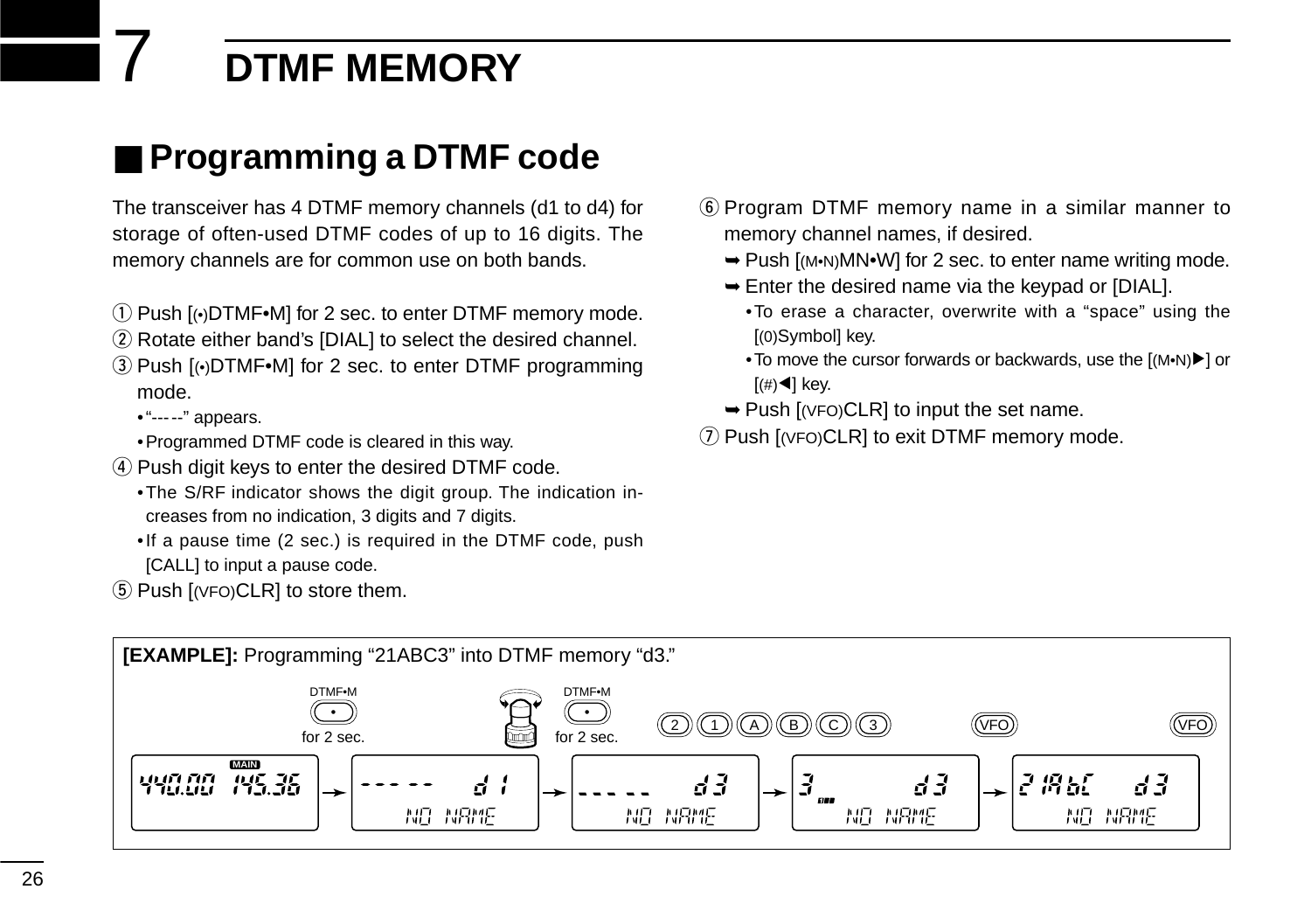## ■ **Transmitting a DTMF code**

#### **◇ Using a DTMF memory channel**

- q Push [(•)DTMF•M] for 2 sec. to enter DTMF memory mode.
- (2) Rotate either band's [DIAL] to select the desired channel.
- 3) Push [(VFO)CLR] again to exit DTMF memory mode.
- r While pushing [PTT], push [(MAIN)(SCAN)DTMF] to transmit the selected DTMF code.

**Z NOTE:** Push [(MAIN)(SCAN)DTMF] while in DTMF memory **Z** mode to monitor a DTMF channel without transmitting it.

## ■ **DTMF** transmission speed

When slow DTMF transmission speeds are required (as for some repeaters), the transceiver's rate of DTMF transmission can be adjusted.

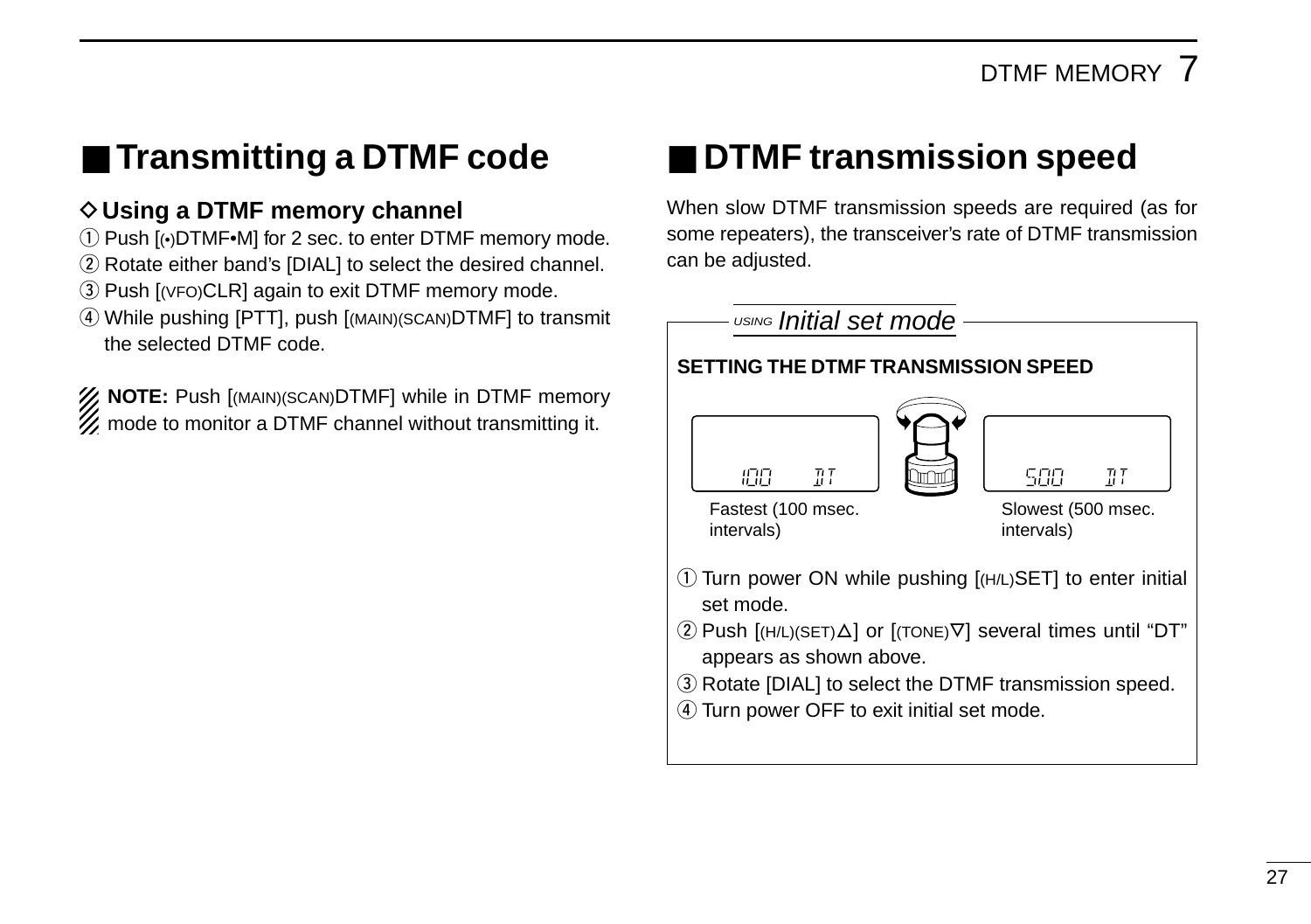## ■ **Scan types**

Each band has 3 scan types with skip functions and 4 resume conditions providing scanning versatility. Scans on both bands can be operated separately or simultaneously.

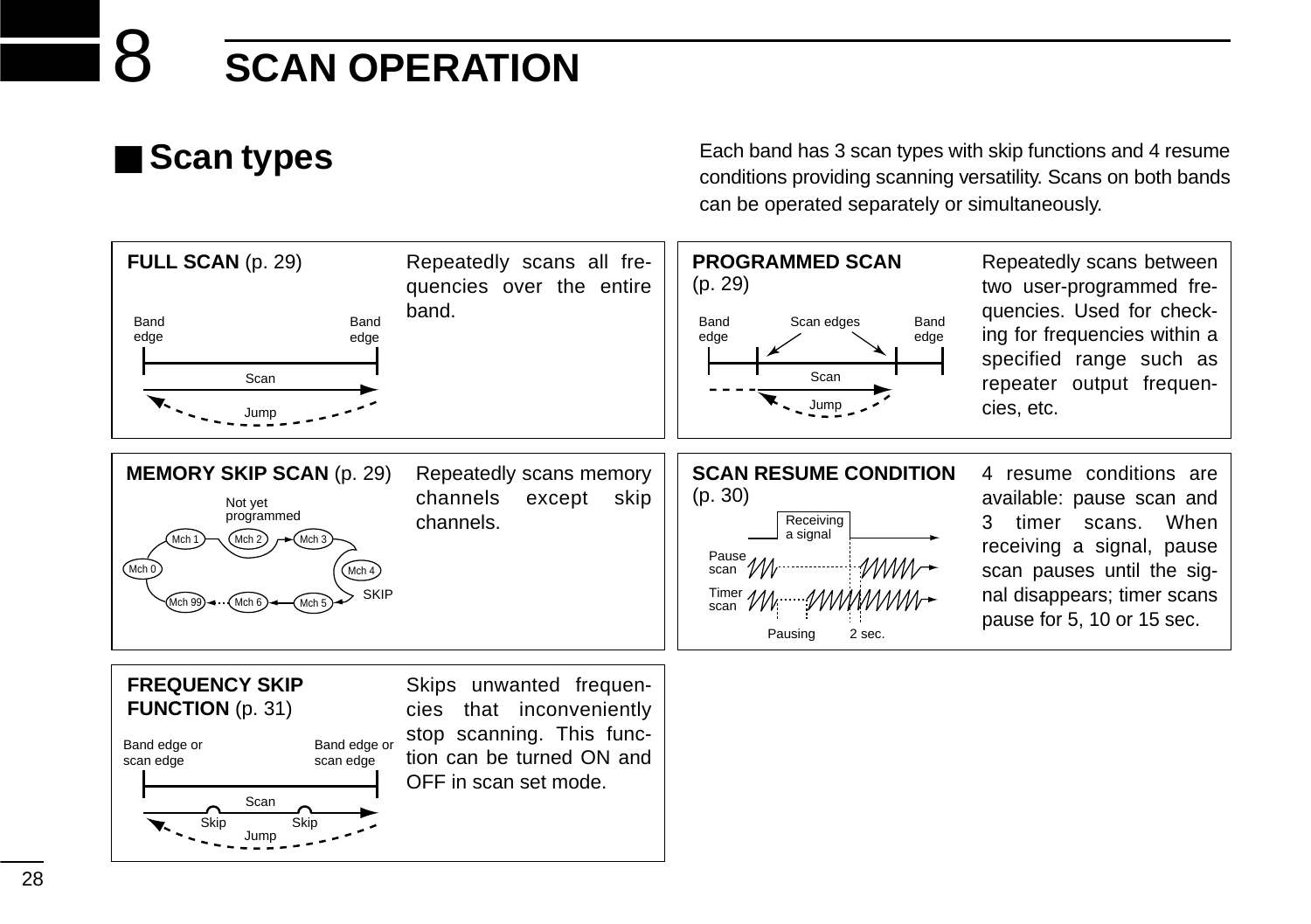## ■ **Full/programmed scan**

- $\Omega$  Assign the main band to the desired display with [MAIN].
- 2 Select VFO mode with [VFO].
- 3) Make sure the squelch is set to the threshold point.
	- •Select automatic squelch (AT) or a level (SQ1–SQ8) where the noise is muted. (p. 17)
- 4) Push [(MAIN)SCAN] for 2 sec. to start the programmed scan.
	- •Decimal point flashes while scanning.
	- •"P1" "P5" flash to indicate which pair of scan edges is being scanned.
	- •To change the scanning direction, rotate [DIAL].
	- •If the pocket beep function is activated, the transceiver automatically selects the tone squelch function when a scan starts.
- $(5)$  Push  $[1]$   $[5]$  to select the desired scan range or push  $[0]$ to select full scan.
- $\circ$  To stop the scan, push  $[(VFO)CLR]$ .

For programmed scan, scan edges must be programmed in advance. Program scan edges in the same manner as regular memory channels. (p. 22)

If the same frequencies are programmed into a pair of scan edges, a programmed scan edge appears, such as "P1," but programmed scan does not proceed.

## ■ Memory scan

- $\Omega$  Assign the main band to the desired display with [MAIN].
- 2 Select memory mode with [MR].
- e Make sure the squelch is set to the threshold point.
- •Select automatic squelch (AT) or a level (SQ1–SQ8) where the noise is muted. (p. 17)
- (4) Push [(MAIN)SCAN] for 2 sec. to start the memory scan.
	- •To change the scanning direction, rotate [DIAL].
	- •If the pocket beep function is activated, the transceiver automatically selects the tone squelch function when a scan starts.
- $\circ$  To stop the scan, push  $[$ ( $VFO$ )CLR].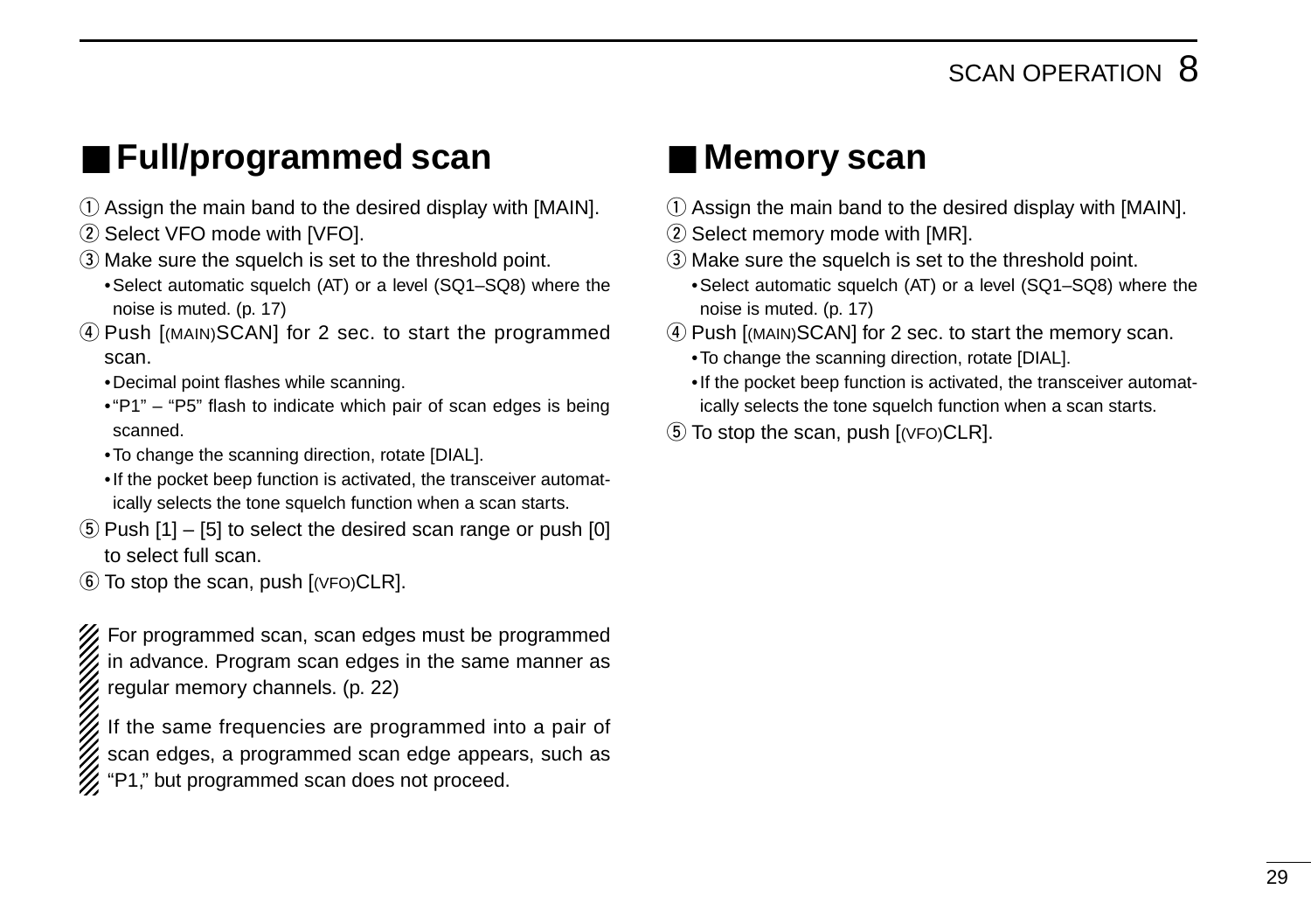## 8 SCAN OPERATION

## ■ **Skip channel setting**

Memory channels can be set to be skipped for memory skip scan. This is useful to speedup the memory skip scan interval.



- $\Omega$  Select the memory channel to be programmed as a skip channel:
	- ➥Push [MAIN] to select the desired band.
	- ➥Push [MR] to select memory mode.
	- ➥Rotate [DIAL] or push 2 digit keys to select the memory channel.
- $(2)$  Push [(MR)SKIP] for 2 sec. to set the memory channel as a skip channel.
	- •"**S**" appears.
- $\ddot{\text{R}}$  Repeat step  $\ddot{\text{R}}$  to cancel a skip channel.
	- •" $\mathbf{S}$ " disappears.

## ■ **Scan resume condition**

The resume condition can be selected as a pause or timer scan for each band (VHF VFO and memory channels, UHF VFO and memory channels, avionics\* band).

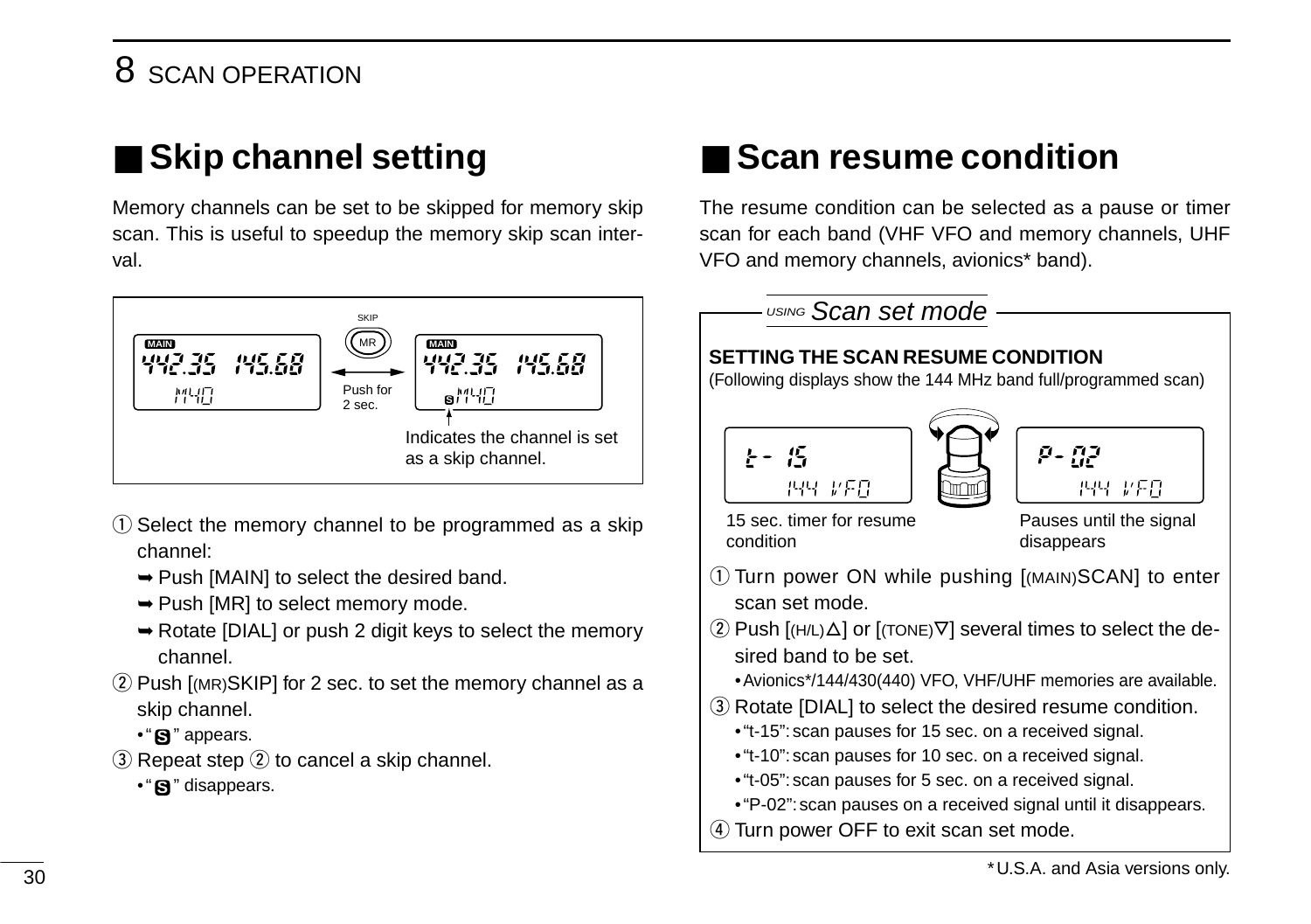## ■ **Frequency skip function**

#### **◇ Programming a skip frequency**

Unwanted frequencies can be skipped and programmed as skip channels when full or programmed scan is pausing.

- $\Omega$  Turn ON the frequency skip function as described at right.
- $(2)$  Start full scan or programmed scan. (p. 29)
- e While receiving an unwanted signal and scan pauses, push [(S.MW)MW] for 2 sec. to program the received frequency as a skip frequency.
	- •Do not release [(S.MW)MW] before 2 sec., otherwise, scan stops and select memory mode is selected.
	- •The transceiver emits 3 beeps and the scan resumes.
	- •Non-programmed memory channels are used for skip frequency programming from channel 99 to 10 in reverse sequence.
	- •To scan the skip frequency after programming, cancel the skip information or clear the memory channel. (pgs. 25, 30)

**NOTE:** When the frequency skip function is turned OFF, the paused frequency is overwritten on the preselected  $\mathscr{U}$  memory channel.

### **♦ Frequency skip function ON/OFF**

The frequency skip function can be turned OFF in set mode. In this case, the frequencies will not be skipped even if skip information is programmed and "**S**" will not blink during full scan or programmed scan.

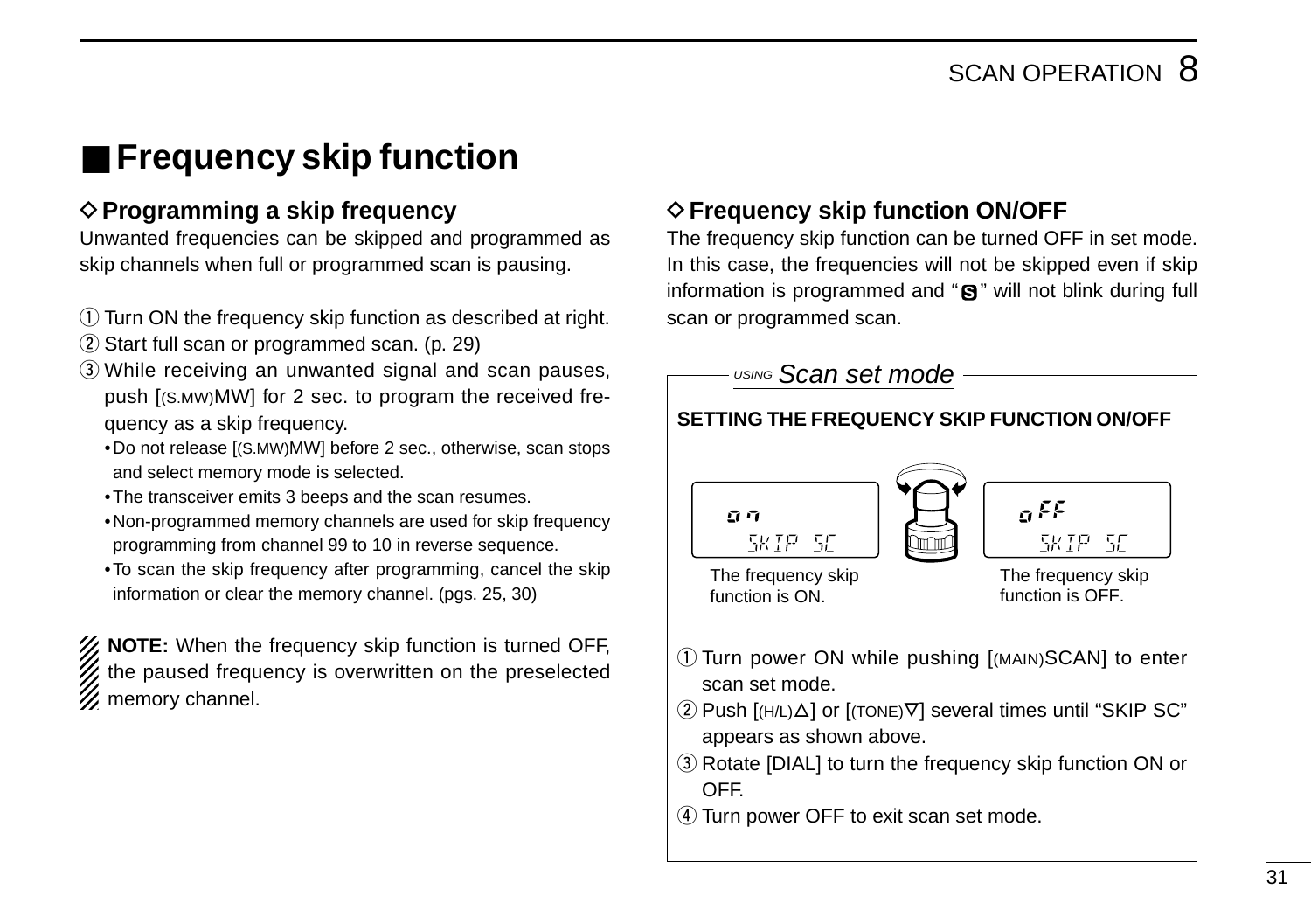## 9 **SUBAUDIBLE TONE OPERATION**

## ■ **Tone squelch operation**

### **♦ Operation**

The tone squelch opens only when receiving a signal containing a matching subaudible tone. You can silently wait for calls from group members using the same tone.

- $\Omega$  Assign the main band to the desired display with [MAIN].
- (2) Set the operating frequency.
- (3) Set the desired CTCSS tone in set mode. •See right for programming.
- 4) Push [TONE] several times until "TSQL" appears.
- $S$  When the received signal includes a matching tone, squelch opens and the signal can be heard.
	- •When the received signal's tone does not match, tone squelch does not open, however, the S-indicator shows signal strength.
	- •To open the squelch manually, push and hold [SQL].
- **6** Operate the transceiver in the normal way.
- $\overline{2}$  To cancel the tone squelch, push [TONE].

**NOTE:**The transceiver has 50 tone frequencies and consequently their spacing is narrow compared with units having 38 tones. Therefore, some tone frequencies may  $\mathscr U$  receive interference from adjacent tone frequencies.

#### ➲**CONVENIENT**

Store subaudible tone frequencies and tone squelch ON/OFF settings in memories (call) for easy recall.

#### **♦ Setting subaudible tones for tone squelch operation (CTCSS tones)** USING SET MODE

Separate tone frequencies can be set for tone squelch operation than for repeater operation (the same range of tones is available—see below). Like repeater tones, these are set in set mode.

- 1) Select VFO or a memory channel.
- 2 Push [(H/L)SET] for 2 sec. to enter set mode.



**MAIN**<br>254.1 **T SQL**

- $\Omega$  Push  $[(H/L)(SET)\Delta]$  or  $[(TONE)\nabla]$ several times until "CT" appears as shown at right.
- 4) Rotate [DIAL] to select the desired subaudible tone.
- $5$  Push  $[$ (VFO)CLR] to exit set mode.

#### **•Subaudible tone frequency list (Unit: Hz)**

85.58

|        | 67.0 79.7                                                                   |  |  |  | 94.8 110.9 131.8 156.7 171.3 186.2 203.5 229.1                       |  |
|--------|-----------------------------------------------------------------------------|--|--|--|----------------------------------------------------------------------|--|
| 69.3   | 82.5   97.4   114.8   136.5   159.8   173.8   189.9   206.5   233.6         |  |  |  |                                                                      |  |
| 71.9 L |                                                                             |  |  |  | 85.4   100.0   118.8   141.3   162.2   177.3   192.8   210.7   241.8 |  |
|        | 74.4   88.5   103.5   123.0   146.2   165.5   179.9   196.6   218.1   250.3 |  |  |  |                                                                      |  |
| 177.0  |                                                                             |  |  |  | 91.5   107.2   127.3   151.4   167.9   183.5   199.5   225.7   254.1 |  |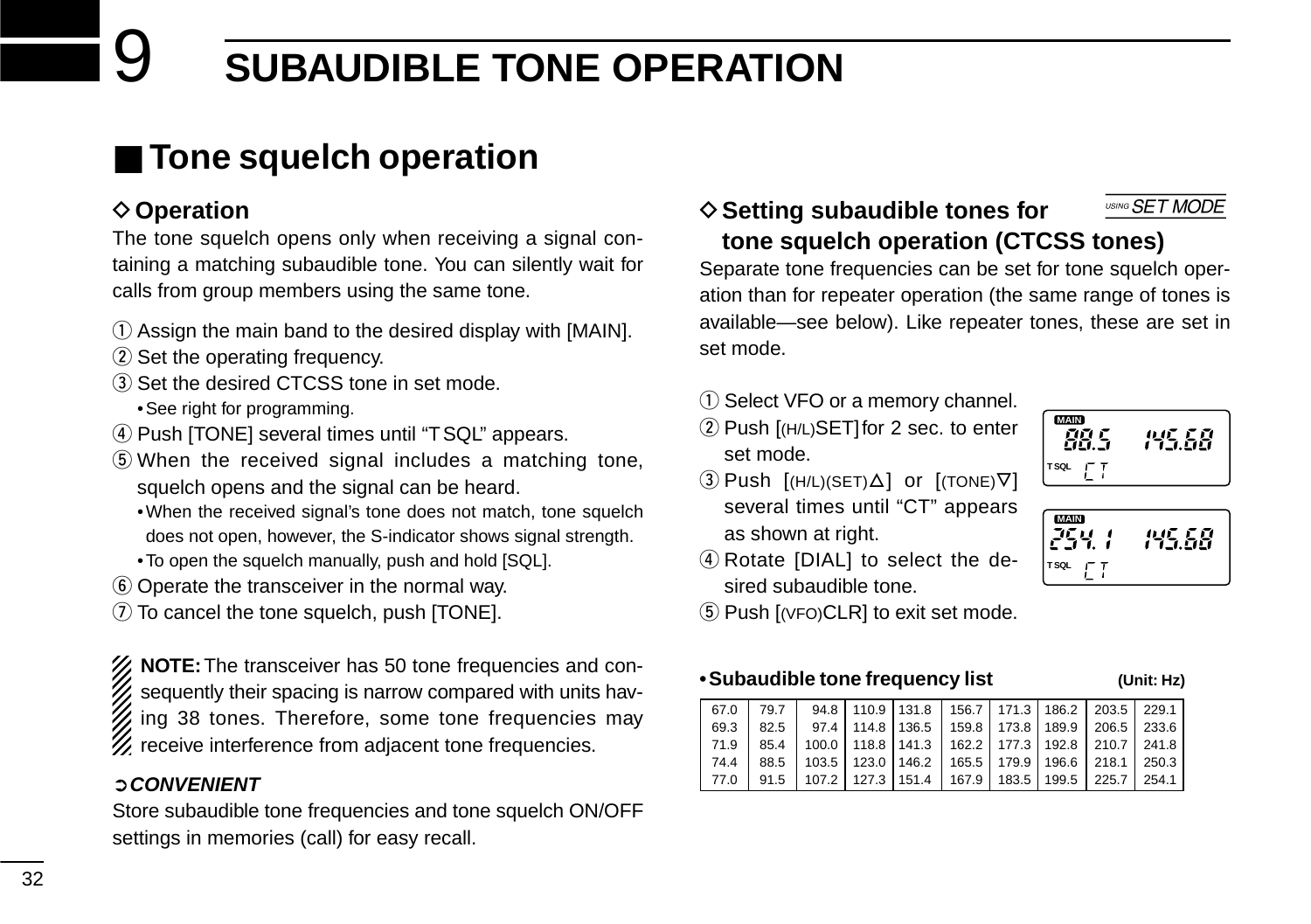## ■ **Tone scan**

The transceiver can detect the subaudible tone frequency in a received signal. By monitoring a signal that is being transmitted on a repeater input frequency, you can determine the tone frequency required to access the repeater.

- $\Omega$  Assign the main band to the desired display with [MAIN].
- 2) Set the desired frequency or memory channel to be checked for a tone frequency.
- $\Im$  Push  $[(\#)TSCAN]$  for 2 sec. to start the tone scan.
	- •To change the scanning direction, rotate [DIAL].
- (4) When the tone frequency is decoded, the set mode contents are programmed with the tone frequency.
	- •The tone scan pauses when a tone frequency is detected.
	- •The decoded tone frequency is used for the tone encoder or tone encoder/decoder, depending on the the tone squelch ON/OFF setting.
	- •"CT" or "RT" appears during tone scan when the tone squelch is in use or not.
- (5) Push [VFO] to stop the scan.



## ■ **Pocket beep operation**

This function uses subaudible tones for calling and can be used as a "common pager" to inform you that someone has called while you were away from the transceiver.

#### D**Waiting for a call from a specific station**

- $\Omega$  Assign the main band to the desired display with [MAIN].
- (2) Set the operating frequency.
- $\Omega$  Set the desired CTCSS tone in set mode.
	- •See the opposite page for a list of available tone frequencies and programming information.
- $\Phi$  Push [TONE] several times until "TSQL $(\cdot)$ " appears in the function display.
- **(5) When a signal with the correct tone is received, the trans**ceiver emits beep tones for 30 sec. and flashes "  $TSOL((•))$ "
- $\circ$  Push [PTT] to answer or push  $[$  (VFO)CLR] to stop the beeps and flashing.
	- •Tone squelch is automatically selected.

#### **♦ Calling a waiting station using pocket beep**

A subaudible tone matched with the station's tone frequency is necessary. Use the tone squelch on the opposite page or a subaudible tone encoder.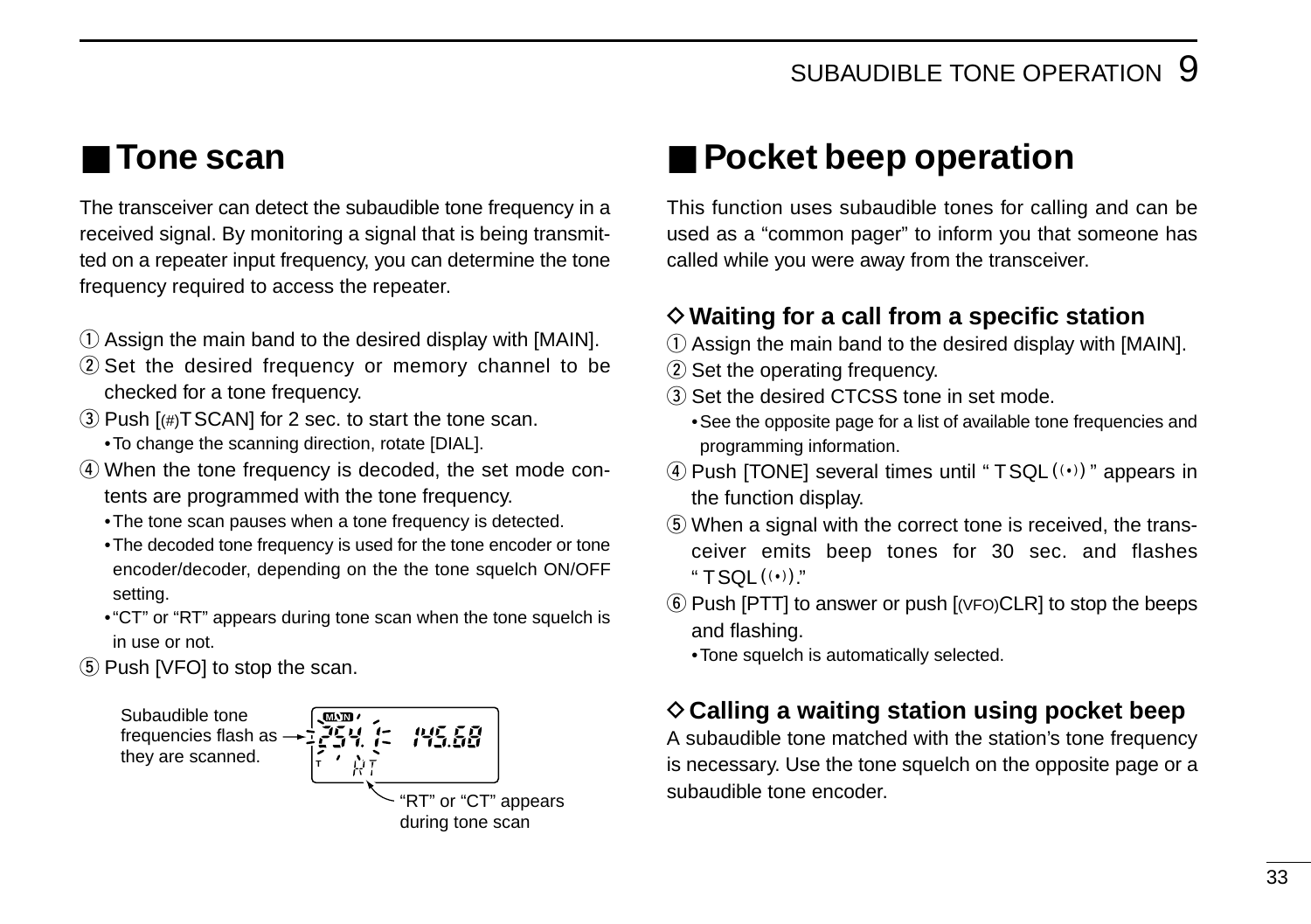# **OTHER FUNCTIONS**

## ■ Guide function

The transceiver has a guide function that enables quick descriptions of key functions without the need to search a menu list.

#### **♦ Calling up a description**

- $\rightarrow$  Push the desired key while pushing the [L/G] key.
	- "**GUIDE**" and a quick description of the key's function appear.

#### **[EXAMPLE]**



% While in set mode, memory name programming, etc., the quick description automatically appears 5 sec. after oper- $\mathcal{U}$  ation. Push any key to clear the description.

## ■ Battery voltage *<u>USING Initial set mode</u>* **indication**

The transceiver has a battery voltage indicator to check dry cell battery consumption in the BP-170 BATTERY CASE. When the indication is set to ON, the battery voltage is indicated for 2 sec. at power ON (LOW V, 4.5–16 V in 0.5 V steps).

If the battery voltage is lower than 4.5 V, "LOW V" appears. Place new dry cells in the battery case. If the voltage surpasses 16 V, "OVER V" appears and flashes regardless of this setting.

- q Turn power ON while pushing [(H/L)SET] to enter initial set mode.
- $(2)$  Push  $[(H/L)(SET) \Delta]$  or  $[(TONE)\nabla]$ several times until "VO" appears as shown at right.



Battery indication ON

- 3 Rotate [DIAL] to turn the voltage indication ON or OFF.
- 4) Turn power OFF to exit initial set mode.

% After turning the voltage indica- $\mathcal{U}$  tion ON, the battery voltage is  $\mathcal{U}$  displayed for 2 sec. at power ON.

7年 **REE** 

Battery indication OFF

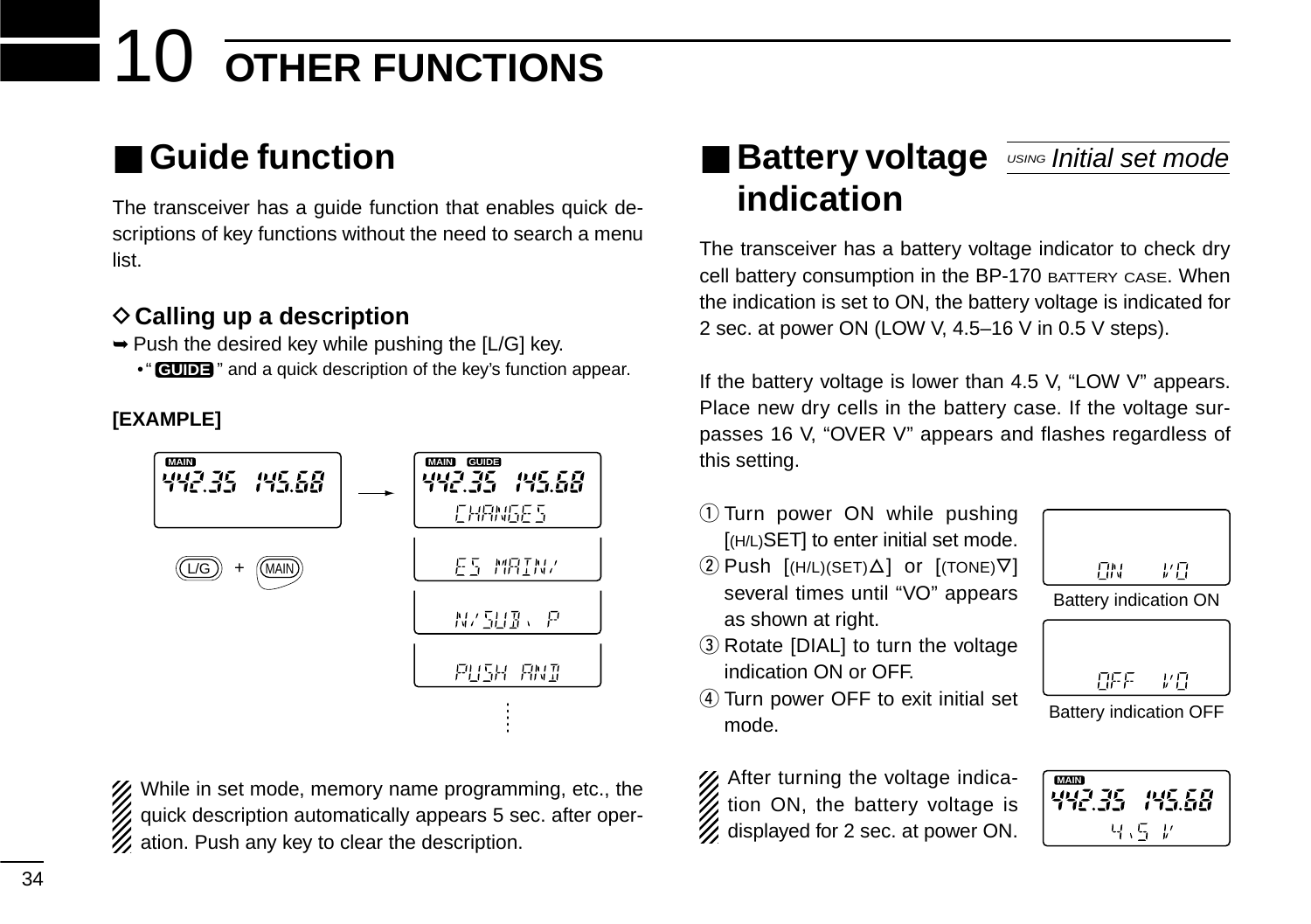## ■ **Auto power-off function**

The transceiver can be set to automatically turn OFF after a specified period in which no switch is pushed.

60 min., 40 min., 20 min. and OFF can be specified. The specified period is retained even when the transceiver is turned OFF by the auto power-off function. To cancel the function, select "OFF" in step  $(3)$  below.

- q Turn power ON while pushing [(H/L)SET] to enter initial set mode.
- $(2)$  Push  $[(H/L)(SET) \Delta]$  or  $[(TONE) \nabla]$ several times until "AO" appears as shown at right.
- 3 Rotate [DIAL] to select the desired time or to turn the function OFF.
- (4) Turn power OFF to exit initial set mode.

After setting the auto power-off time, the specified period is displayed for 2 sec. at power ON.

| OF FI                  | RП |
|------------------------|----|
| Auto power-off is OFF. |    |
| 20                     | RП |
| ЧП                     | RП |
| БΠ                     | {  |

## 50 Яū

## **<u>USING Initial set mode</u> ■ Function display USING Initial set mode backlighting**

For easy operation at nighttime, the transceiver has an LCD (Liquid Crystal Display) and keypad lighting function.

5 sec. timer, manual and automatic can be specified. When set to 5 sec., display backlighting can be turned ON with 5 sec. timer; when set to MANU (manual), the [L/G] key toggles display backlighting ON and OFF; when set to AUTO, display backlighting automatically turns ON with 5 sec. timer when any operation is performed except [PTT].

- q Turn power ON while pushing [(H/L)SET] to enter initial set mode.  $(2)$  Push  $[(H/L)(SET) \Delta]$  or  $[(TOPE) \nabla]$ several times until "LI" appears as
- 3 Rotate [DIAL] to select the desired backlighting function.

shown at right.

(4) Turn power OFF to exit initial set mode.





Manual ON/OFF

| RUTO |  |
|------|--|

Automatic ON with timer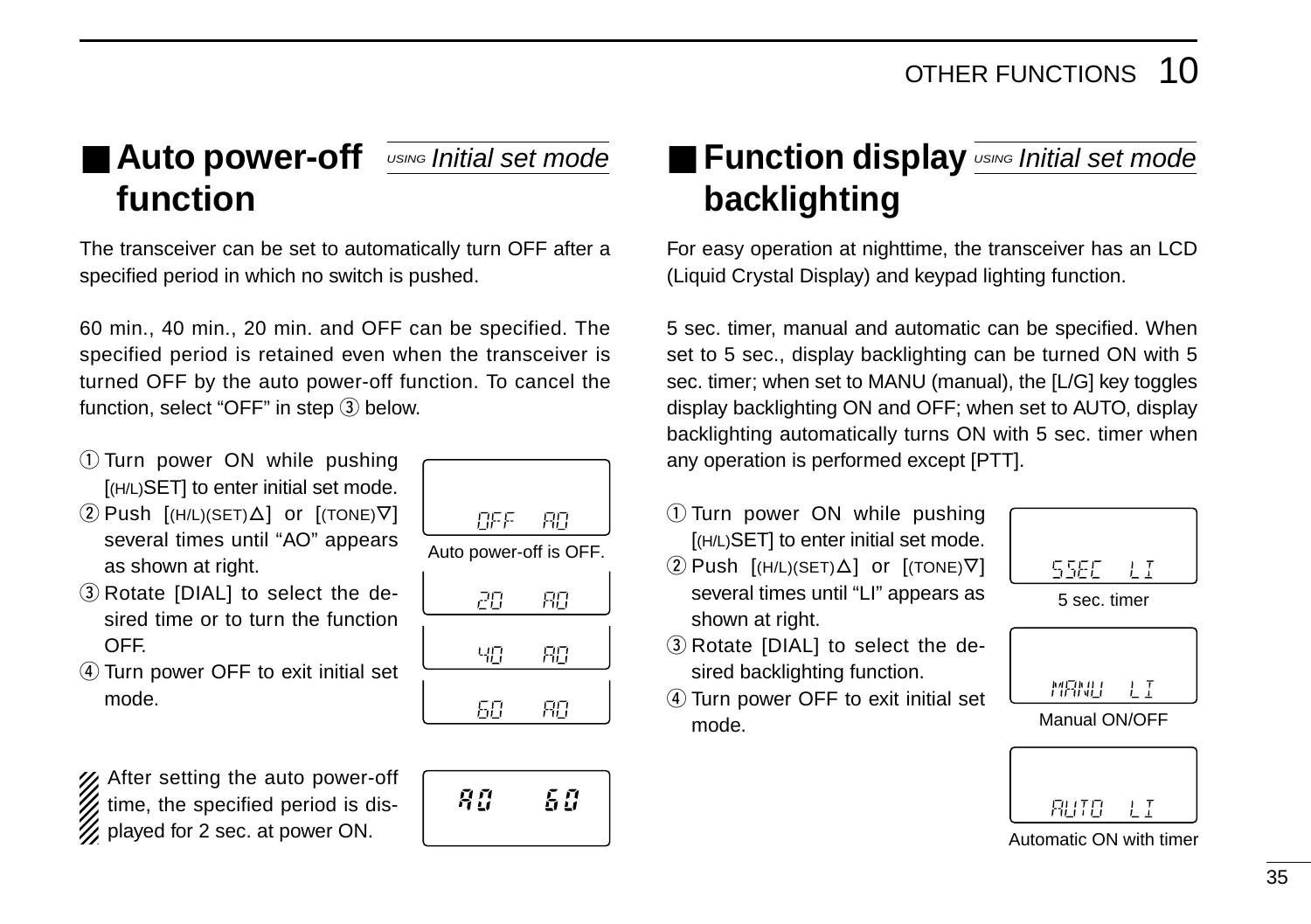## 10 OTHER FUNCTIONS

## ■ **Power saver**

#### USING Initial set mode

The power saver function reduces the current drain to conserve battery power. The power saver duty cycle can be set to automatic, 1:4, 1:16 or OFF. Setting it to 1:16 conserves the most power. For packet operation, the power saver should be turned OFF to receive reliable packet data. The power saver is deactivated when more than 12 V DC is connected to the [DC13.5V] jack.

- q Turn power ON while pushing [(H/L)SET] to enter initial set mode.
- $(2)$  Push  $[(H/L)(SET) \Delta]$  or  $[(TOPE) \nabla]$ several times until "PS" appears as shown at right.
- 3 Rotate [DIAL] to select the desired duty cycle or to turn the function OFF.
	- •"AUTO" selects "1:4" duty ratio when receiving no signal for 5 sec., then "1:8" 60 sec. after that.
- (4) Turn power OFF to exit initial set mode.

*X* NOTE: When the duty cycle is set  $t$  to 1:16, signals may be clipped  $\mathscr{U}$  up to a 2 sec. maximum.



P5 11년

Standby: 125 msec. Circuit off: 500 msec.



Standby: 125 msec. Circuit off: 2 sec.



Power saver is OFF.

## ■ **LCD contrast**

#### USING Initial set mode

The LCD (Liquid Crystal Display) contrast can be selected from 1 of 3 levels. Select a contrast which gives the best readability for the ambient light conditions. "1" is the lowest contrast available and "3" is the highest contrast available.

- q Turn power ON while pushing [(H/L)SET] to enter initial set mode.
- $\Omega$  Push  $[(H/L)(SET)\Delta]$  or  $[(TONE)\nabla]$ several times until "LC" appears as shown at right.

| <b>MAIN</b><br>ana ai<br><b>UDE:00%000:</b><br>Consumering Consumer | <b>GUIDE</b> | <b>MAIN</b><br>ה הזו | 25<br>nru             |
|---------------------------------------------------------------------|--------------|----------------------|-----------------------|
| 'SQL((*))<br><b>DUP R</b>                                           |              |                      | T SQL((*))<br>$R$ DUP |

Low contrast

- 3 Rotate [DIAL] to select the desired contrast.
- (4) Turn power OFF to exit initial set mode.

| TET25 ETET<br>HELELOWER    |
|----------------------------|
|                            |
| <b>BCO</b><br>ean w<br>ær. |
| T SQL((+))                 |
| $B$ DUP                    |
|                            |

| <b>MAIN</b>                 | <b>GUIDE</b> | <b>MAIN</b>   |              |
|-----------------------------|--------------|---------------|--------------|
|                             |              | 75.3<br>ו-דוו |              |
| LOW DESCRIPTION OF LOW PLAT |              |               | 125          |
| TSOL(0)                     |              |               | T SQL((v))   |
|                             |              |               | <b>B</b> DUP |

High contrast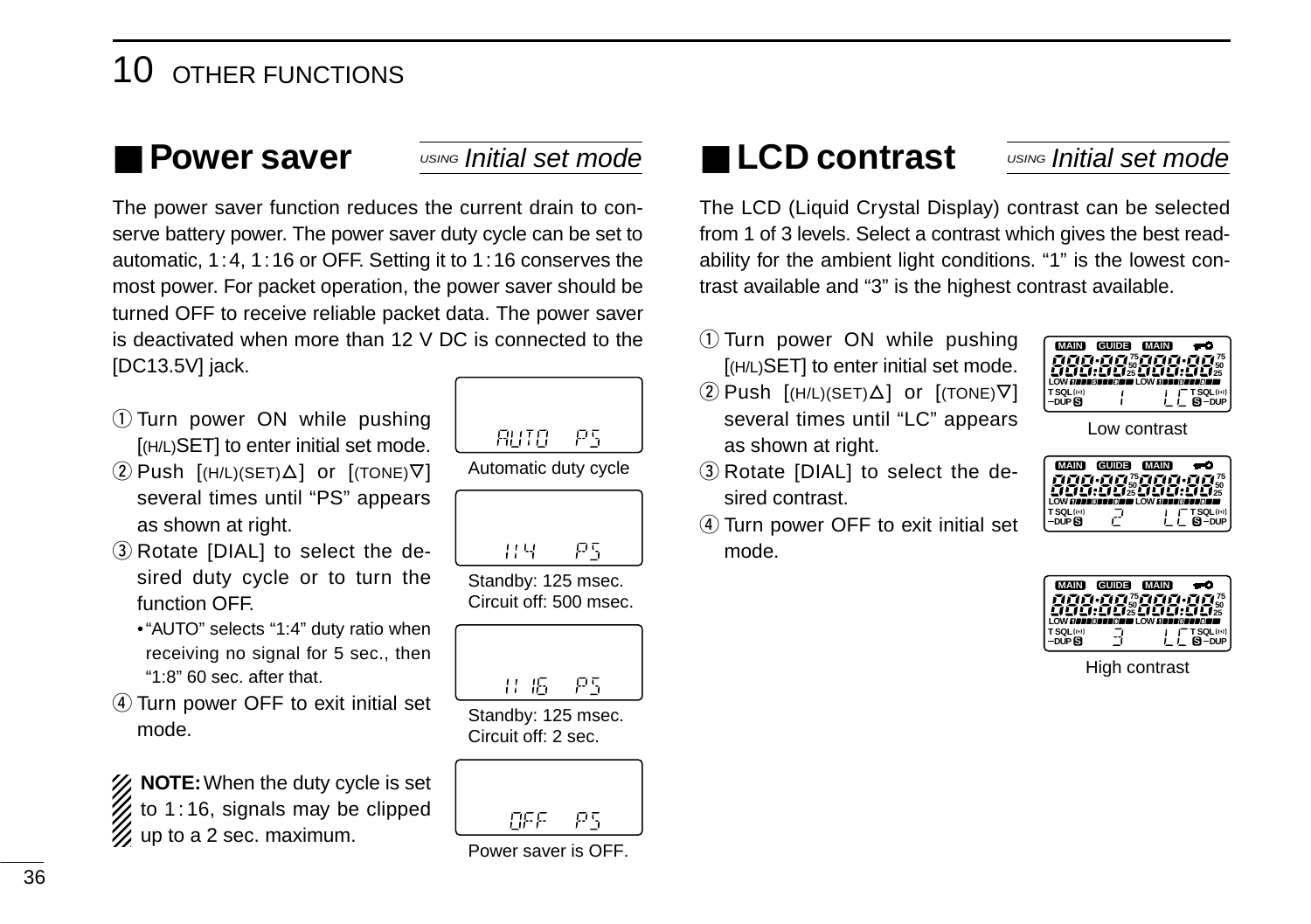## ■ **Optional HM-75A functions**

The optional HM-75A allows you to remotely select memory channels, operating frequency, etc. The switches on the HM-75A function depends on the initial set mode setting.

**ZZ CAUTION:** When connecting the HM-75A to the transceiver, make sure that power to the transceiver is turned  $\mathscr{U}$  OFF, otherwise the CPU may malfunction.

#### **♦ Setting the HM-75A functions**

USING Initial set mode

This item turns the microphone simple mode ON or OFF.

- q Turn power ON while pushing [(H/L)SET] to enter initial set mode.
- $(2)$  Push  $[(H/L)(SET) \Delta]$  or  $[(TOPE) \nabla]$ several times until "MS" appears as shown at right.
- **3**) Rotate [DIAL] to select the desired HM-75A function.
- 4) Turn power OFF to exit initial set mode.



XX NOTE: VFO mode cannot be selected via the microphone  $\mathcal{U}$  when SIMPLE mode is selected.

| <b>SWITCH</b>           |                                                                             | <b>NORMAL</b>                | <b>SIMPLE</b>                                  |
|-------------------------|-----------------------------------------------------------------------------|------------------------------|------------------------------------------------|
| $\overline{\mathbf{A}}$ | MAIN (BAND)<br>Push to toggle the main band<br>assignment.                  |                              | <b>MONITOR</b><br>Push and hold<br>to open the |
|                         | operating band.                                                             | Push and hold to select the  | squelch.                                       |
| <u>_B</u>               | <b>VFO/MEMORY</b>                                                           | Toggles VFO and memory mode. | CALL<br>Selects the call<br>channel.           |
|                         | Change the frequency<br>UP<br>or memory channel<br>when pushed.             |                              | M1<br>Selects memory<br>channel 1.             |
|                         | Starts previously<br><b>DOWN</b><br>selected scan when<br>pushed for 2 sec. |                              | M2<br>Selects memory<br>channel 2.             |

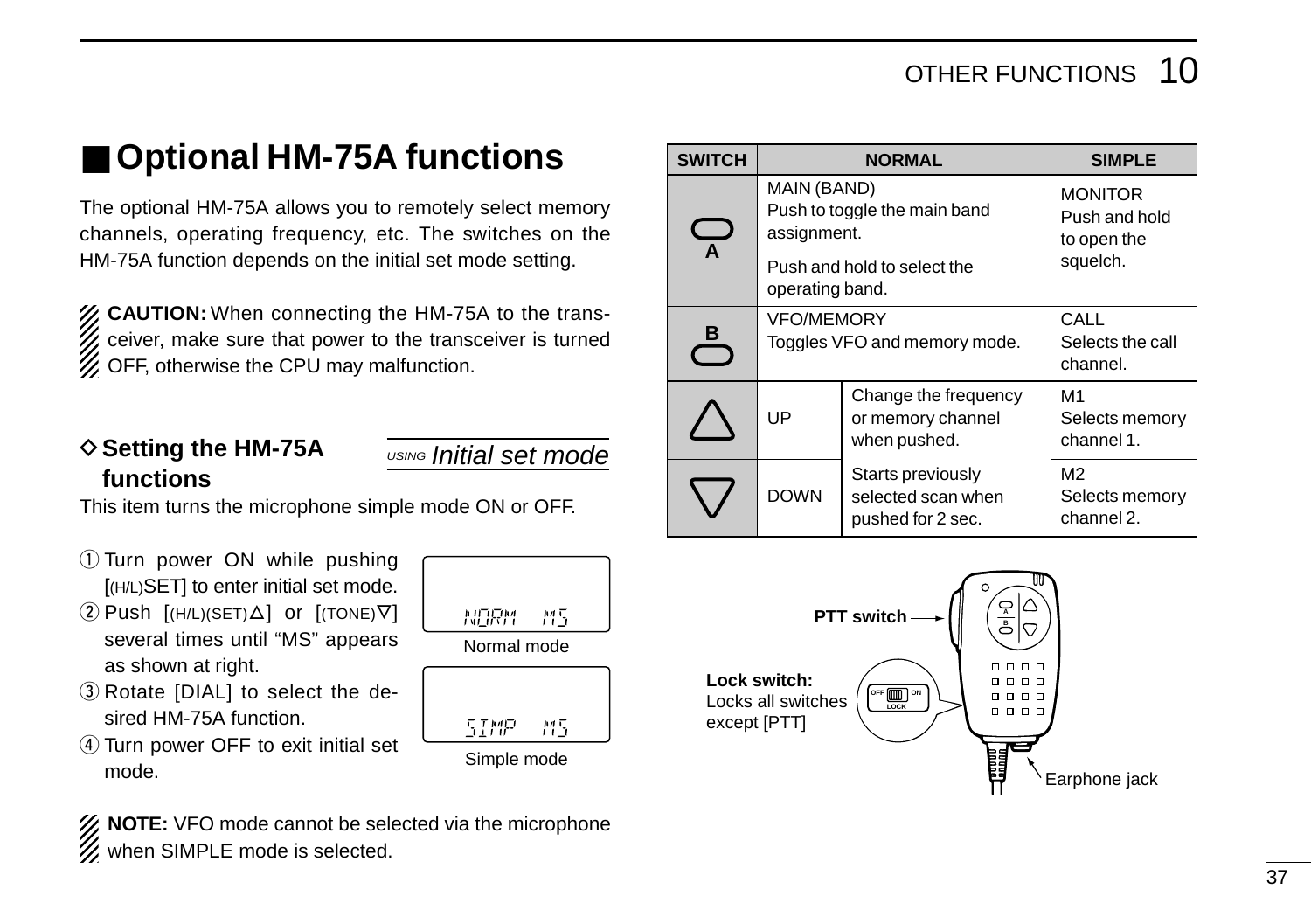## 10 OTHER FUNCTIONS

## ■ **Handheld-to-handheld cloning**

The information in the transceiver, such as memory channels, memory names, etc. can be transferred from one IC-W32A/E to another. An optional OPC-474 CLONING CABLE is required.

In addition, optional CS-W32 CLONING SOFTWARE is available to clone and edit contents using a PC.

- $(1)$  Connect the OPC-474 between both transceiver's [SP] jacks.
- 2 Turn the 'slave' transceiver power ON.
- 3) Turn the 'master' transceiver power ON while pushing [MR] and [M•N]. •"PUSH PTT" appears.
- 4) Push [PTT] on the 'master' trans-
- ceiver to transfer the data.
	- •"CL OUT" appears and digits (0–9, A–F) indicate the data flow.



Cloning standby



While cloning



Previous operating condition appears.

## ■ **Partial reset**

## AT POWER ON

If you want to initialize the operating conditions (VFO frequency, VFO settings, set mode contents) without clearing the memory contents, a partial resetting function is available for the transceiver.

➥While pushing [(VFO)CLR], turn power ON to partially reset the transceiver.

## ■ **All reset**

## AT POWER ON

Reset the CPU before operating the transceiver for the first time, or when the internal CPU malfunctions.

➥While pushing [SQL], [VFO] and [MR], turn power ON to reset the CPU.

| <b>Z</b> CAUTION: Resetting the CPU returns all programmed<br>Z contents to their default settings. |
|-----------------------------------------------------------------------------------------------------|
|                                                                                                     |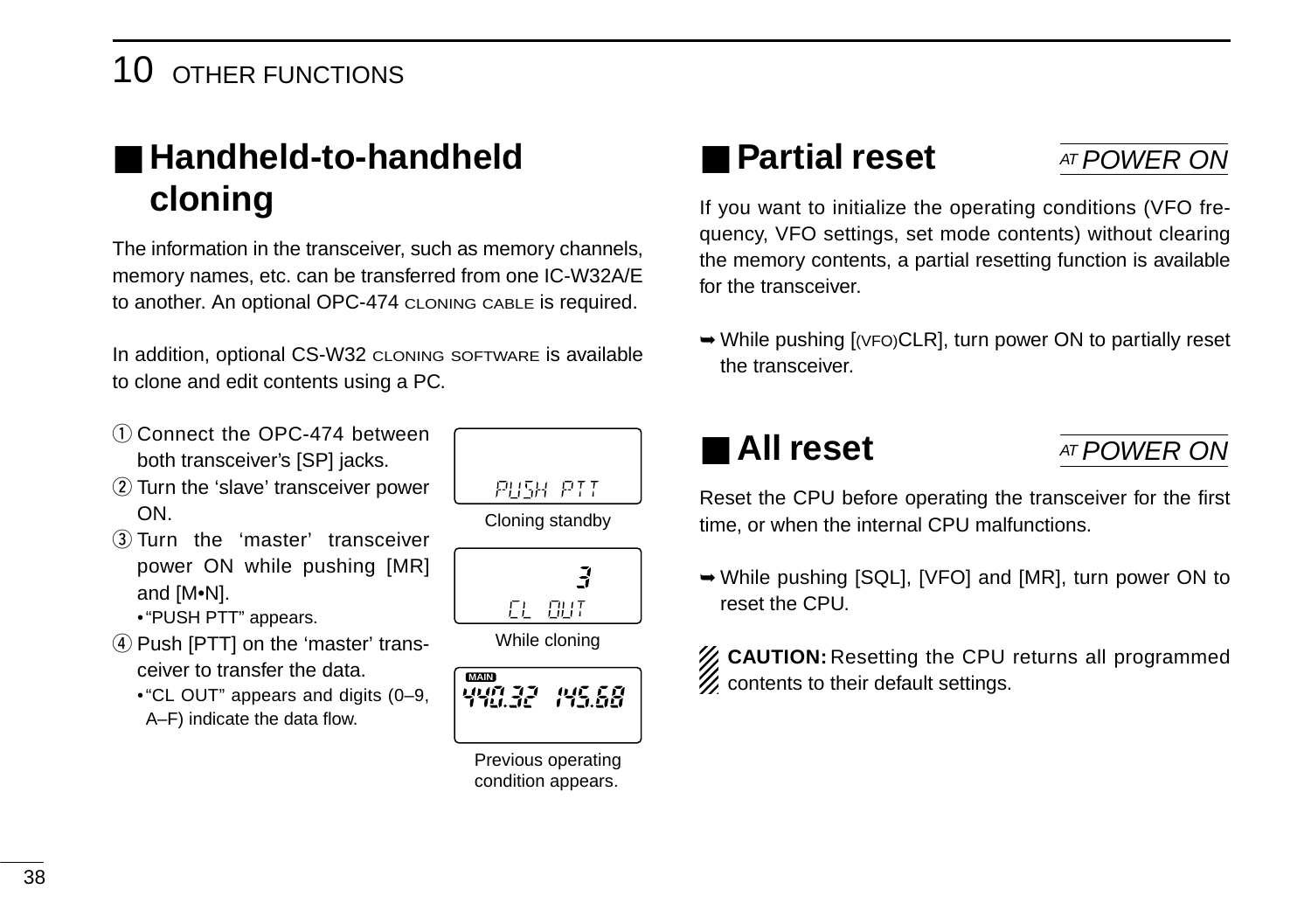# **TROUBLESHOOTING** 11

If your transceiver seems to be malfunctioning, please check the following points before sending it to a service center.

| <b>PROBLEM</b>                                 | <b>POSSIBLE CAUSE</b>                                                                                                                                               | <b>SOLUTION</b>                                                                                                                                                                                                                          | REF.                    |
|------------------------------------------------|---------------------------------------------------------------------------------------------------------------------------------------------------------------------|------------------------------------------------------------------------------------------------------------------------------------------------------------------------------------------------------------------------------------------|-------------------------|
| . No power comes on.                           | • The battery is exhausted.<br>(A slight current flows in the circuits even when<br>the power is OFF).<br>• Poor plug connection to the external DC power<br>cable. | • Charge the battery pack or place new dry cell<br>batteries in the battery case.<br>(Remove the battery pack if you will not be using<br>the transceiver for a long time.)<br>• Check the connector or remove and replace the<br>cable. | pgs.<br>9, 10           |
| • No sound comes from<br>the speaker.          | • Squelch level is too deep. (e.g. SQ8)<br>• Volume level is too low.                                                                                               | • Set squelch to automatic (AT).<br>• Set the desired band's [VOL] to a suitable level.                                                                                                                                                  | p. 17<br>p. 17          |
| • Transmitting is<br>impossible.               | • The battery is exhausted.<br>• Avionics band frequency (U.S.A./Asia only) or<br>weather channel (U.S.A. only) is selected.                                        | • Charge the battery pack or place new dry cell<br>batteries in the battery case.<br>• Set an amateur frequency.                                                                                                                         | pgs.<br>9, 10<br>p. 13  |
| . No contact possible with<br>another station. | • The transceiver is set to semi-duplex.<br>• The output power is set to low.                                                                                       | • Set to simplex.<br>• Push [H/L] to select high power.                                                                                                                                                                                  | p. 19<br>p. 17          |
| • Frequency cannot be set.                     | . Memory mode or call channel is selected.<br>. Weather channel (U.S.A. only) is selected.<br>• Lock function is activated.                                         | . Push [VFO] to select VFO mode.<br>. Push [BAND] to select an amateur band or<br>avionics band.<br>. Push [(CALL)LOCK] for 2 sec. to cancel the<br>function.                                                                            | p. 12<br>p. 13<br>p. 15 |
| • Scan does not start.                         | • The squelch is open.<br>• Call or weather channel (U.S.A. only) is<br>selected.                                                                                   | • Set squelch to automatic (AT) or the squelch<br>closed point (SQ1 or more).<br>• Push [BAND] to select an amateur band, memory<br>channel or avionics band.                                                                            | p. 17<br>p. 13          |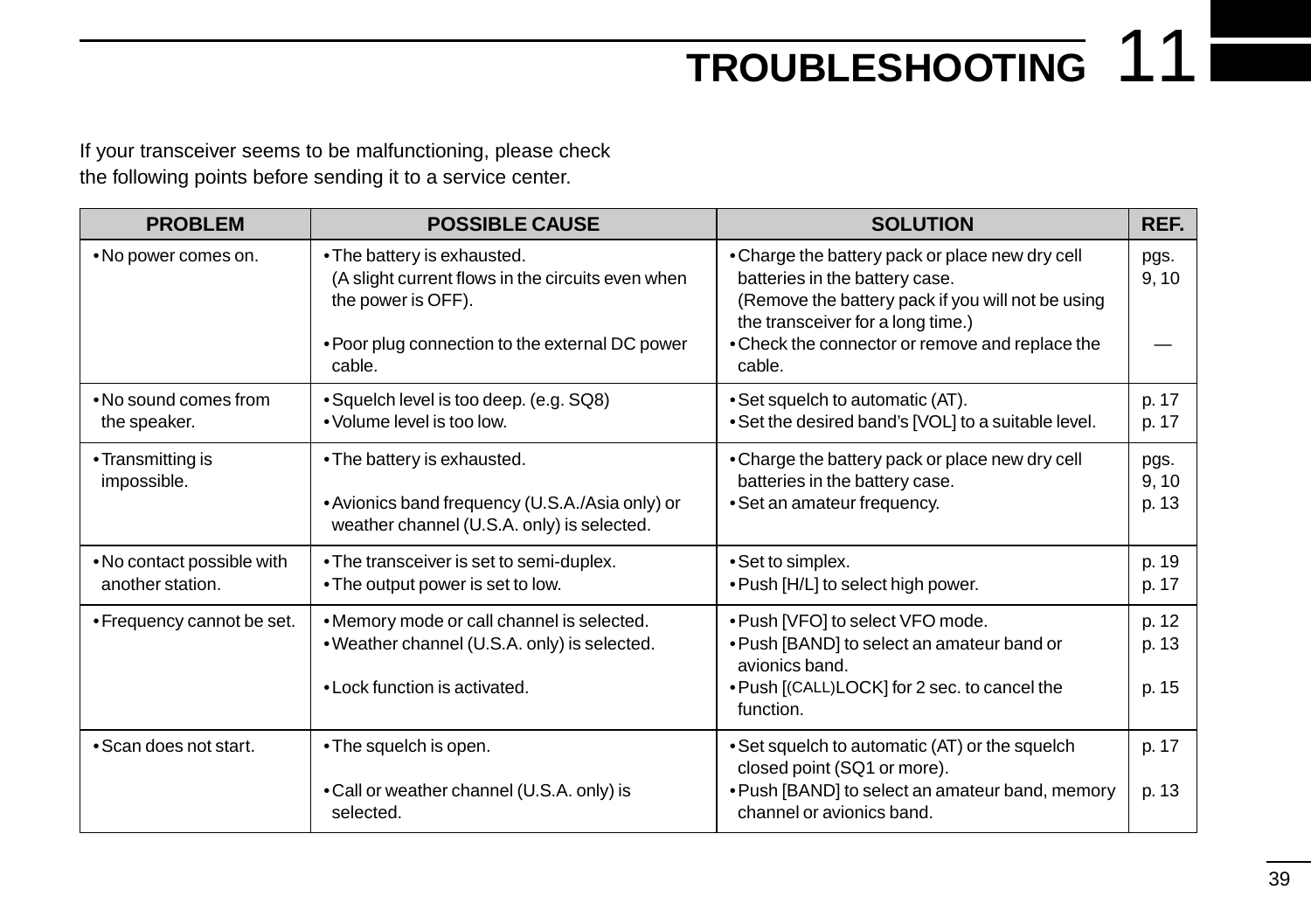# 12 **MODE ARRANGEMENT**

Although the following chart refers mainly to the VHF (right) band, the same arrangement applies to the UHF (left) band (except commonly used mode, DTMF memory, SCAN SET and INITIAL SET).



SET  $\Delta$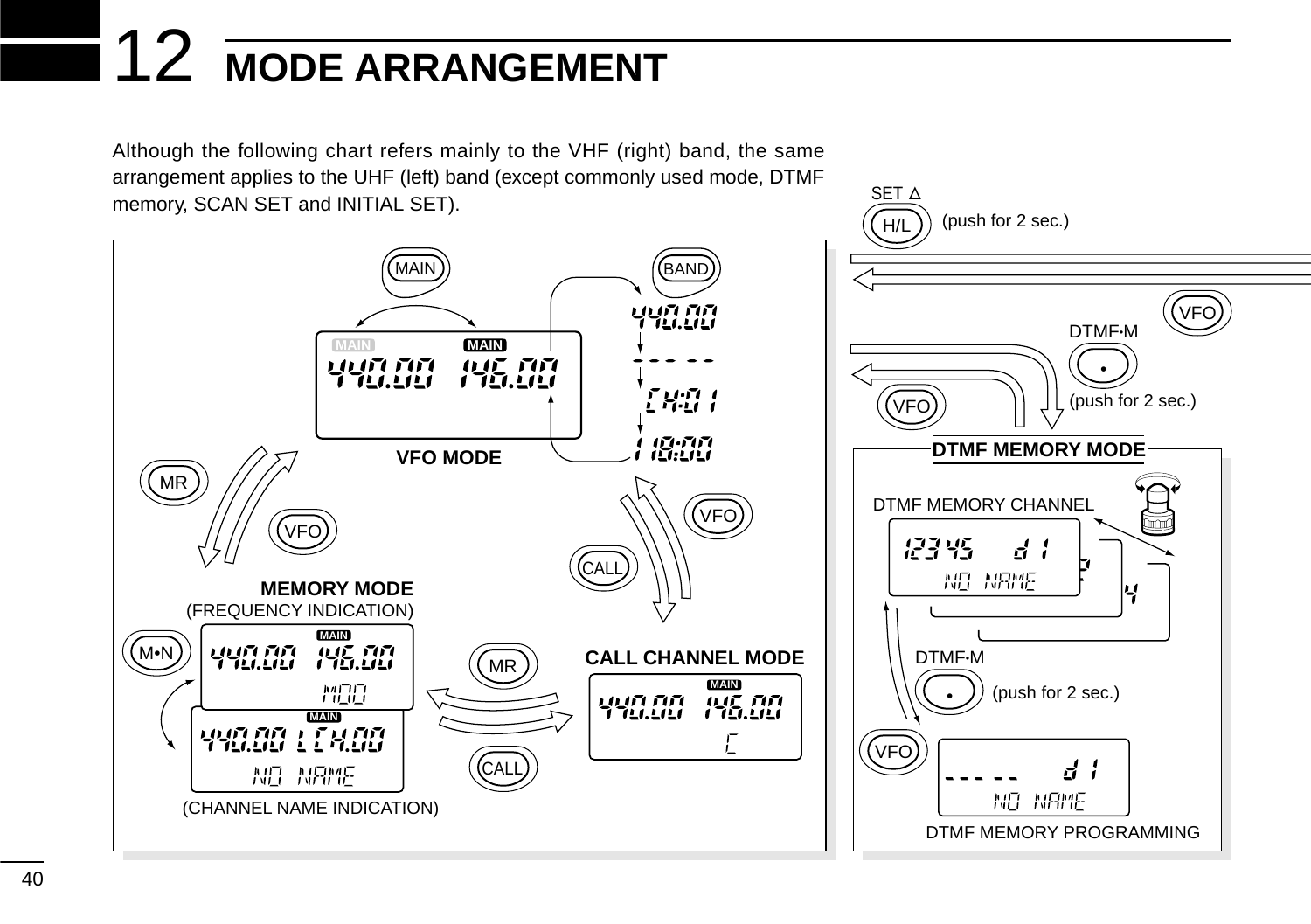## MODE ARRANGEMENT 12



Turn power OFF, then ON to return to normal operation.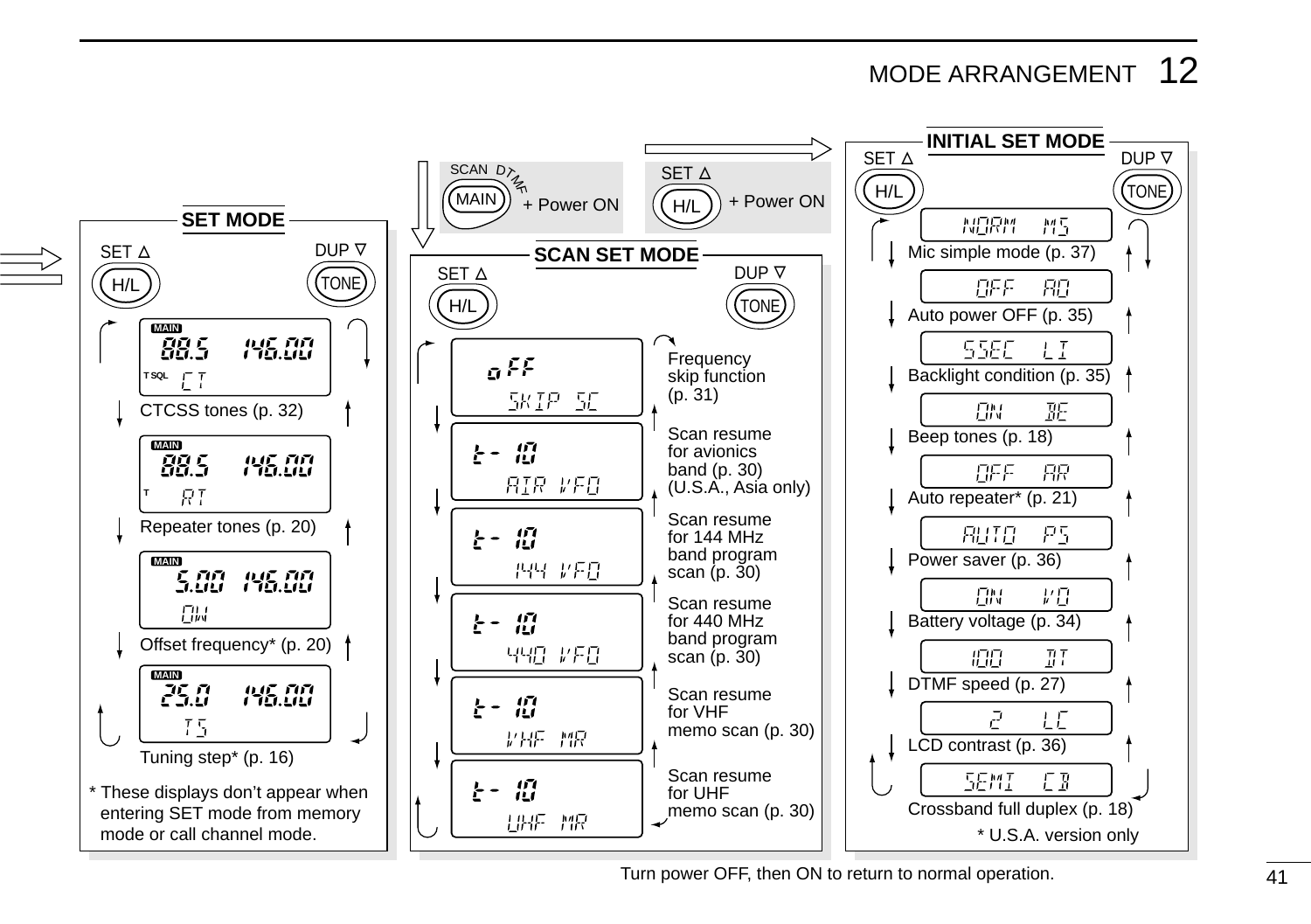# 13 **SPECIFICATIONS**

|         |                                                                 |           |                                  | <b>VHF</b><br><b>UHF</b>                                                                                                                     |                                  |  |
|---------|-----------------------------------------------------------------|-----------|----------------------------------|----------------------------------------------------------------------------------------------------------------------------------------------|----------------------------------|--|
|         | Frequency<br>coverage                                           |           | U.S.A.                           | Tx: 144-148<br>Rx: 118-174*1                                                                                                                 | $Tx: 440 - 450$<br>Rx: 400-470*2 |  |
|         |                                                                 |           | Europe                           | 144-146                                                                                                                                      | 430-440                          |  |
|         | (MHz)                                                           |           | Asia                             | Tx: 144-148<br>430-440<br>Rx: 118-174*1                                                                                                      |                                  |  |
|         |                                                                 |           | Italy                            | Tx: 144-148<br>Tx: 430-440<br>Rx: 136-174*1<br>Rx: 400-470*3                                                                                 |                                  |  |
|         |                                                                 |           | *1144-148                        | Guaranteed ranges are:<br>$*2440 - 450$ $*3430 - 440$                                                                                        |                                  |  |
|         | Mode                                                            |           |                                  | FM (U.S.A./Asia versions:<br>AM Rx 118-136 MHz)                                                                                              |                                  |  |
|         | Frequency stability                                             |           |                                  | $±5$ ppm<br>(0°C to +50°C; +32°F to +122°F)                                                                                                  |                                  |  |
|         | Tuning steps (kHz)                                              |           |                                  | 5, 10, 12.5, 15, 20, 25, 30 or 50                                                                                                            |                                  |  |
| GENERAL | Antenna connector                                               |           |                                  | BNC (50 $\Omega$ )                                                                                                                           |                                  |  |
|         |                                                                 |           | Usable battery pack/case         | See options on page at right.                                                                                                                |                                  |  |
|         | External DC power                                               |           |                                  | 4.5 to 16 V DC (negative ground)                                                                                                             |                                  |  |
|         | Current                                                         | Тx        | High                             | 1.6A                                                                                                                                         | 1.5A                             |  |
|         | drain                                                           |           | Low                              | 500 mA                                                                                                                                       | 600 mA                           |  |
|         | (at 13.5 V,<br>typical)                                         | <b>Rx</b> | Rated audio                      | 210 mA                                                                                                                                       |                                  |  |
|         |                                                                 |           | Power saved                      | 40 mA (average)                                                                                                                              |                                  |  |
|         | Usable temperature range                                        |           |                                  | $-10^{\circ}$ C to +60 $^{\circ}$ C:<br>+14°F to +140°F                                                                                      |                                  |  |
|         | Dimensions (with BP-173 or<br>BP-180; projections not included) |           |                                  | 57(W) X 137(H) X 33(D) mm;<br>$2\frac{1}{4}$ (W) $\times$ 5 <sup>13</sup> / <sub>32</sub> (H) $\times$ 1 <sup>5</sup> / <sub>16</sub> (D) in |                                  |  |
|         |                                                                 |           | Weight (with BP-173 and antenna) | 450 g; 1 lb                                                                                                                                  |                                  |  |

|                    |                               |                     |     | <b>VHF</b>                                           | <b>UHF</b>                                                      |  |
|--------------------|-------------------------------|---------------------|-----|------------------------------------------------------|-----------------------------------------------------------------|--|
|                    | Output power*<br>(at 13.5 V)  |                     |     | 5 W, 0.5 W<br>(selectable)                           | 5 W, 0.5 W<br>(selectable)                                      |  |
| <b>TRANSMITTER</b> | <b>Modulation system</b>      |                     |     | Variable reactance frequency<br>modulation           |                                                                 |  |
|                    | Max. frequency deviation*     |                     |     | $±5.0$ kHz                                           |                                                                 |  |
|                    | External microphone jack      |                     |     | 2.5 mm ( $\frac{1}{40}$ in) 3-conductor/2 k $\Omega$ |                                                                 |  |
|                    |                               |                     |     |                                                      |                                                                 |  |
|                    | Receive system                |                     |     | Double conversion superheterodyne                    |                                                                 |  |
|                    | Intermediate                  |                     | 1st | 30.85 MHz                                            | 46.05 MHz                                                       |  |
|                    | frequencies                   |                     | 2nd | 450 kHz                                              |                                                                 |  |
|                    | Sensitivity*<br>(12 dB SINAD) | Original band       |     | Less than $0.16 \mu V$                               |                                                                 |  |
|                    |                               | Opposite band       |     | Less than $0.32 \mu V$                               |                                                                 |  |
|                    | Squelch sensitivity           |                     |     | Less than $0.16 \mu V$                               |                                                                 |  |
| <b>RECEIVER</b>    | Selectivity                   |                     |     | Less than 30 kHz/-60 dB                              | More than 15 kHz/-6 dB                                          |  |
|                    | Spurious and image            |                     |     | More than 60 dB                                      | More than 50 dB                                                 |  |
|                    | rejection ratio*              |                     |     | Except for $\frac{1}{2}$ of IF and 2nd image freq.   |                                                                 |  |
|                    | (at 13.5 V)                   | Audio output power* |     |                                                      | More than 180 mW<br>(at 10% distortion with an 8 $\Omega$ load) |  |
|                    | External speaker jack         |                     |     | 3.5 mm ( $\frac{1}{8}$ in) 3-conductor/8 $\Omega$    |                                                                 |  |

\*Specifications guaranteed at a transceiver temperature of +25°C (+77°F).

**All stated specifications are subject to change without notice or obligation.**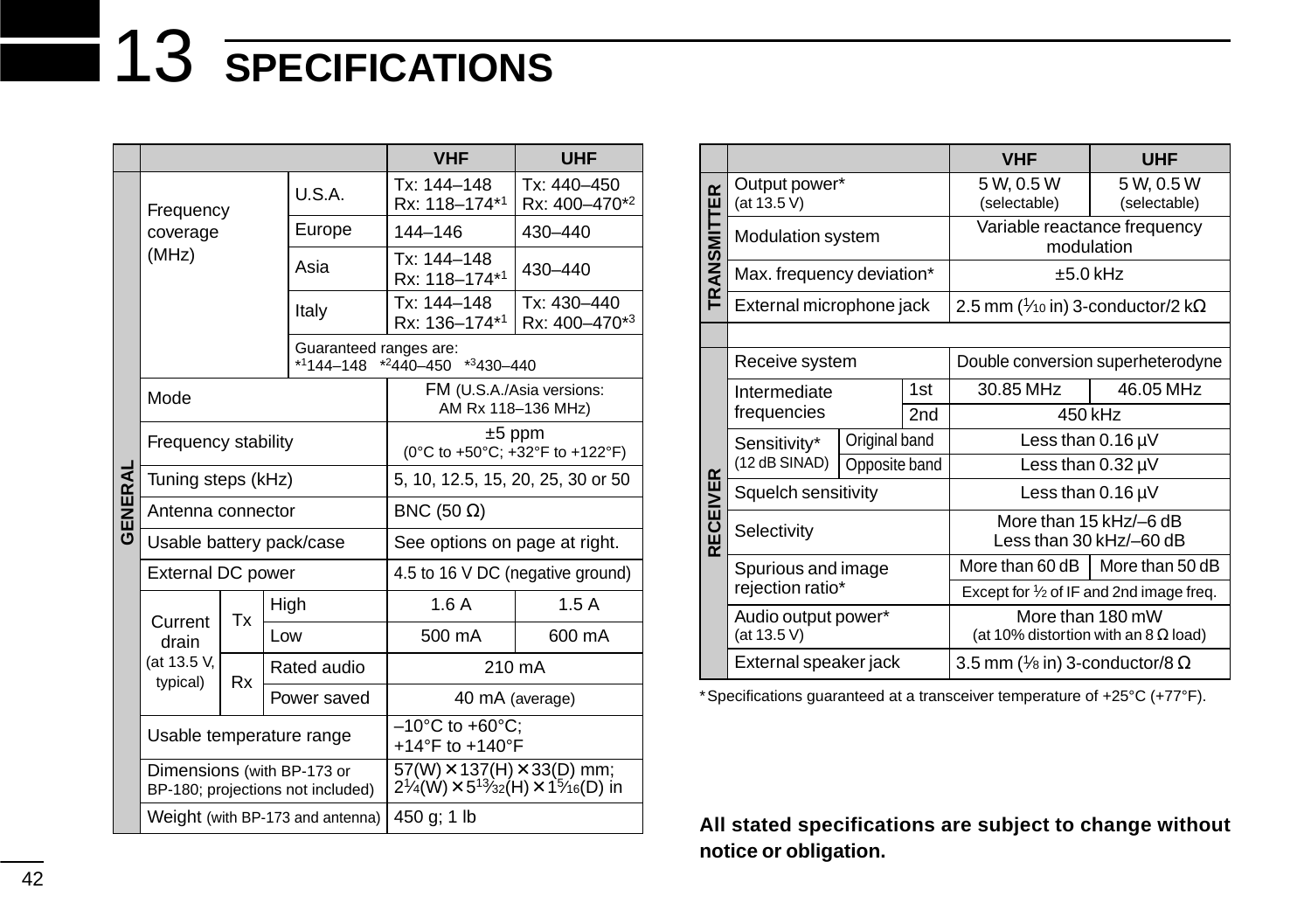# **OPTIONS** 14

### **♦ Battery packs**

| <b>PACK</b>   | $ $ (mm/in) |                                               | BATTERY HEIGHT VOLTAGE CAPACITY | <b>OUTPUT</b><br><b>POWER</b> | OPER.<br><b>PERIOD*</b> |
|---------------|-------------|-----------------------------------------------|---------------------------------|-------------------------------|-------------------------|
| <b>BP-170</b> | 63.5/2.5    | Battery case for<br>R6(AA) X 4 alkaline cells |                                 | 1.5(1.3) W                    | Depends<br>on battery   |
| <b>BP-171</b> | 63.5/2.5    | 4.8 V                                         | 700 mAh                         | 1.5 (1.3) W  5.5 (4.5) h      |                         |
| <b>BP-172</b> | 63.5/2.5    | 4.8 V                                         | 950 mAh                         | $ 1.5(1.3)$ W $ 7.5(6.0)$ h   |                         |
| <b>BP-173</b> | 75.5/3.0    | 9.6V                                          | 650 mAh                         | 5.0 (4.5) W 3.5 (3.0) h       |                         |
| <b>BP-180</b> | 75.5/3.0    | 7.2V                                          | 600 mAh                         | 3.5 (3.5) W 3.5 (3.0) h       |                         |

Bracketed values in the output power column refer to the UHF band. Operating periods are calibrated for the following conditions:

at  $25^{\circ}$ C (77 $^{\circ}$ F), Tx (high power) : Rx : standby = 1 : 1 : 8

### **♦ Chargers and cables**

**BC-110A/D/V** WALL CHARGERS

Regularly charge battery packs.

**BC-119** DESKTOP CHARGER + **AD-51** DESKTOP CHARGER ADAPTER Rapidly charge battery packs in 1 to 1.5 hrs. depending on the battery pack. The AD-51 must be used with the BC-119 for charging a battery pack. Some BC-119 versions require the AD-75 additionally. The CP-17L or OPC-515L can be used instead of the supplied AC adapter.

**CP-12/L** CIGARETTE LIGHTER CABLE WITH NOISE FILTER For operation and charging via a 12 V cigarette lighter socket.

#### **OPC-254/L** DC POWER CABLE

For operation and charging via an external power supply.

**♦ Carrying case LC-128** CARRYING CASE

#### **◇ Speaker-microphones**



#### D**Others MB-30** MOUNTING BRACKET

When using the bracket hanger When using no bracket hanger





**SP-13** EARPHONE

Provides clear receive audio in noisy environments.

#### **CS-W32** CLONING SOFTWARE + **OPC-478** CLONING CABLE

Provide quick and easy programming of memory channels, memory names and set mode contents, etc.

#### **OPC-474** CLONING CABLE

Used for handheld-to-handheld data cloning.